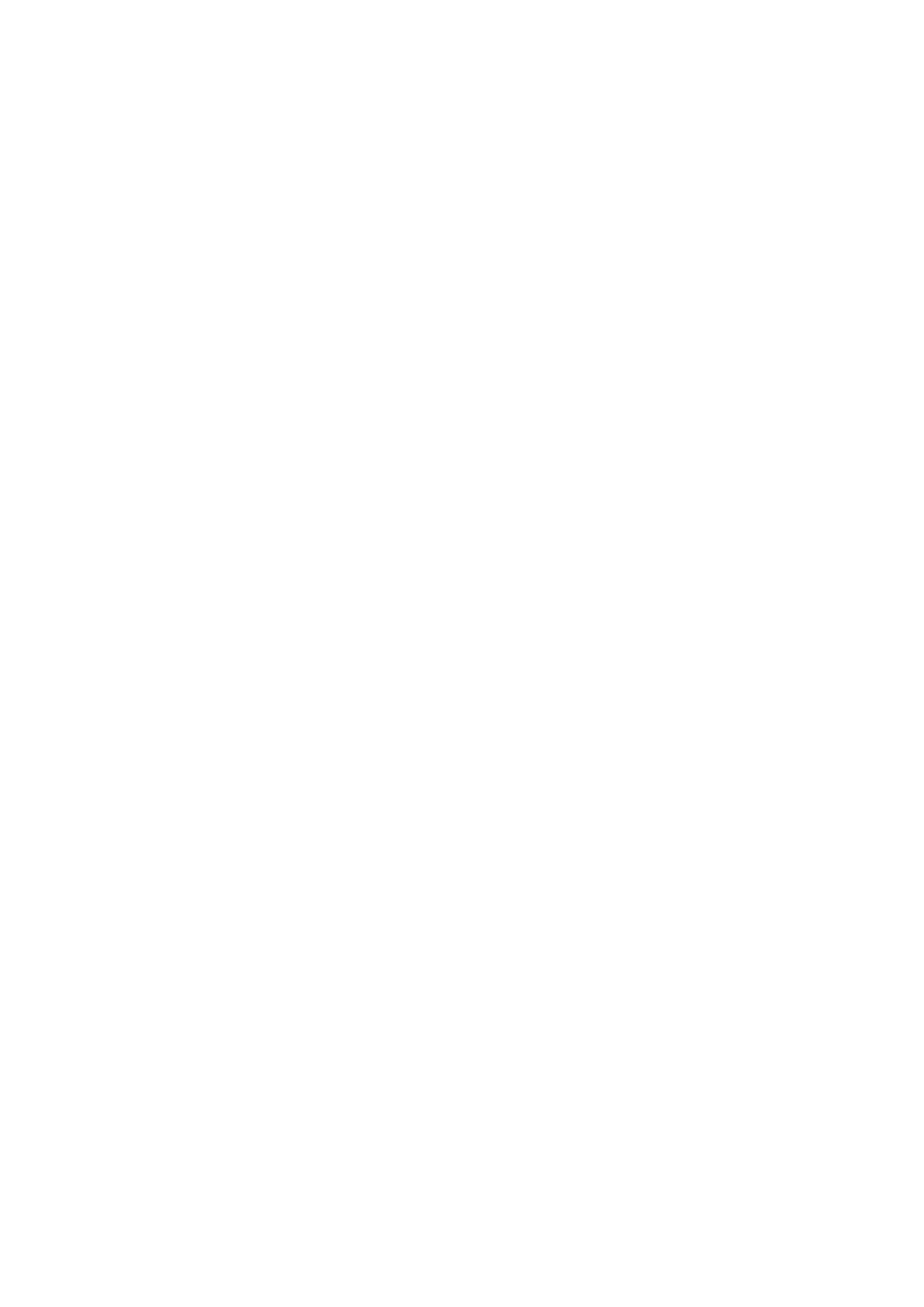# **Running out of time**

### **The reduction of women's work burden in agricultural production**

**Flavia Grassi, Josefine Landberg and Sophia Huyer**

**Food and Agriculture Organization of the United Nations Rome, 2015**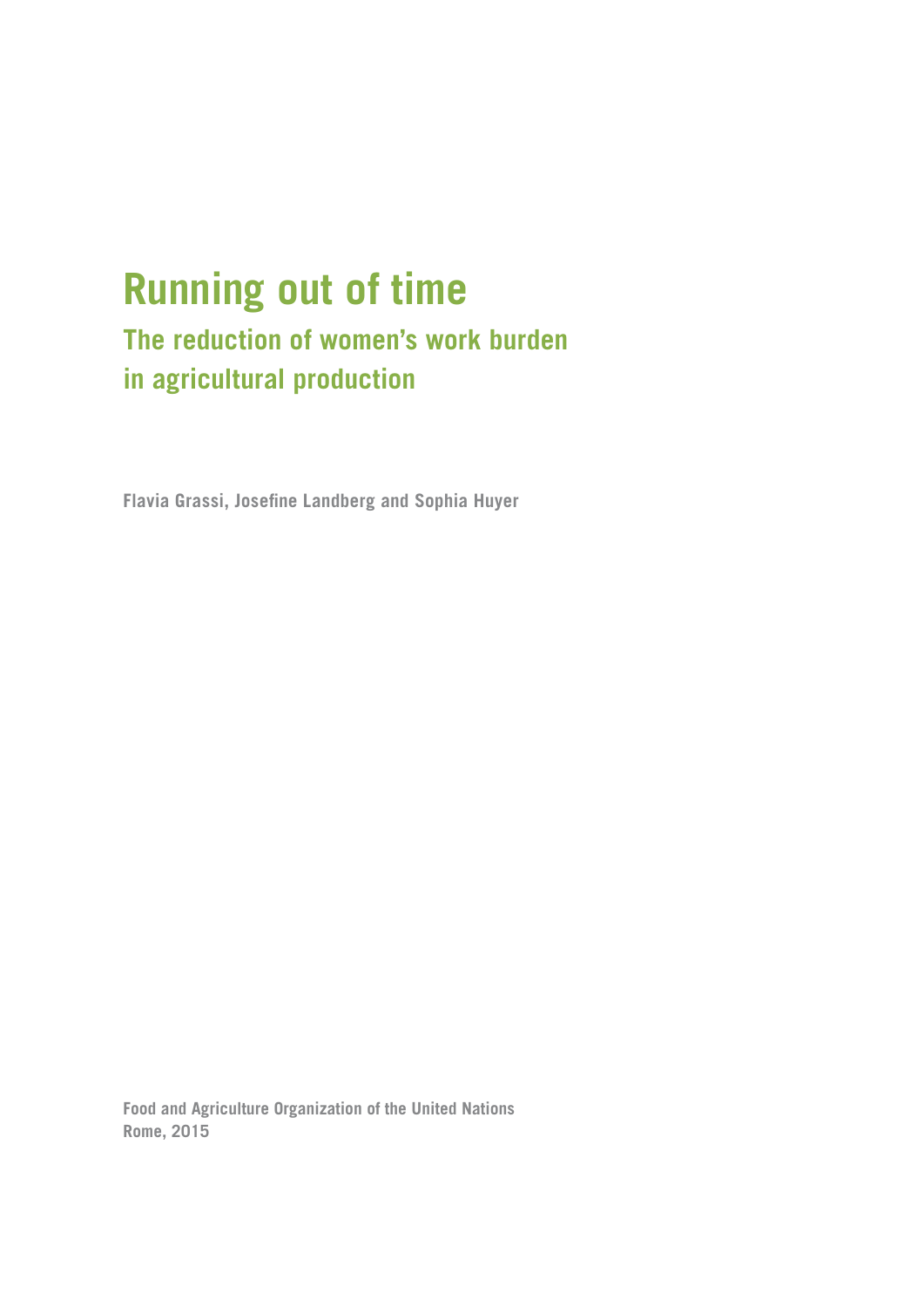The designations employed and the presentation of material in this information product do not imply the expression of any opinion whatsoever on the part of the Food and Agriculture Organization of the United Nations (FAO) concerning the legal or development status of any country, territory, city or area or of its authorities, or concerning the delimitation of its frontiers or boundaries. The mention of specific companies or products of manufacturers, whether or not these have been patented, does not imply that these have been endorsed or recommended by FAO in preference to others of a similar nature that are not mentioned.

The views expressed in this information product are those of the author(s) and do not necessarily reflect the views or policies of FAO.

ISBN 978-92-5-108810-4

#### © FAO, 2015

FAO encourages the use, reproduction and dissemination of material in this information product. Except where otherwise indicated, material may be copied, downloaded and printed for private study, research and teaching purposes, or for use in non-commercial products or services, provided that appropriate acknowledgement of FAO as the source and copyright holder is given and that FAO's endorsement of users' views, products or services is not implied in any way.

All requests for translation and adaptation rights, and for resale and other commercial use rights should be made via<www.fao.org/contact-us/licence>-request or addressed to [copyright@fao.org.](mailto:copyright@fao.org)

FAO information products are available on the FAO website (<www.fao.org/publications>) and can be purchased through [publications-sales@fao.org.](mailto:publications-sales@fao.org)

Cover photograph: ©WFP/Evelyn Hockstein-Polaris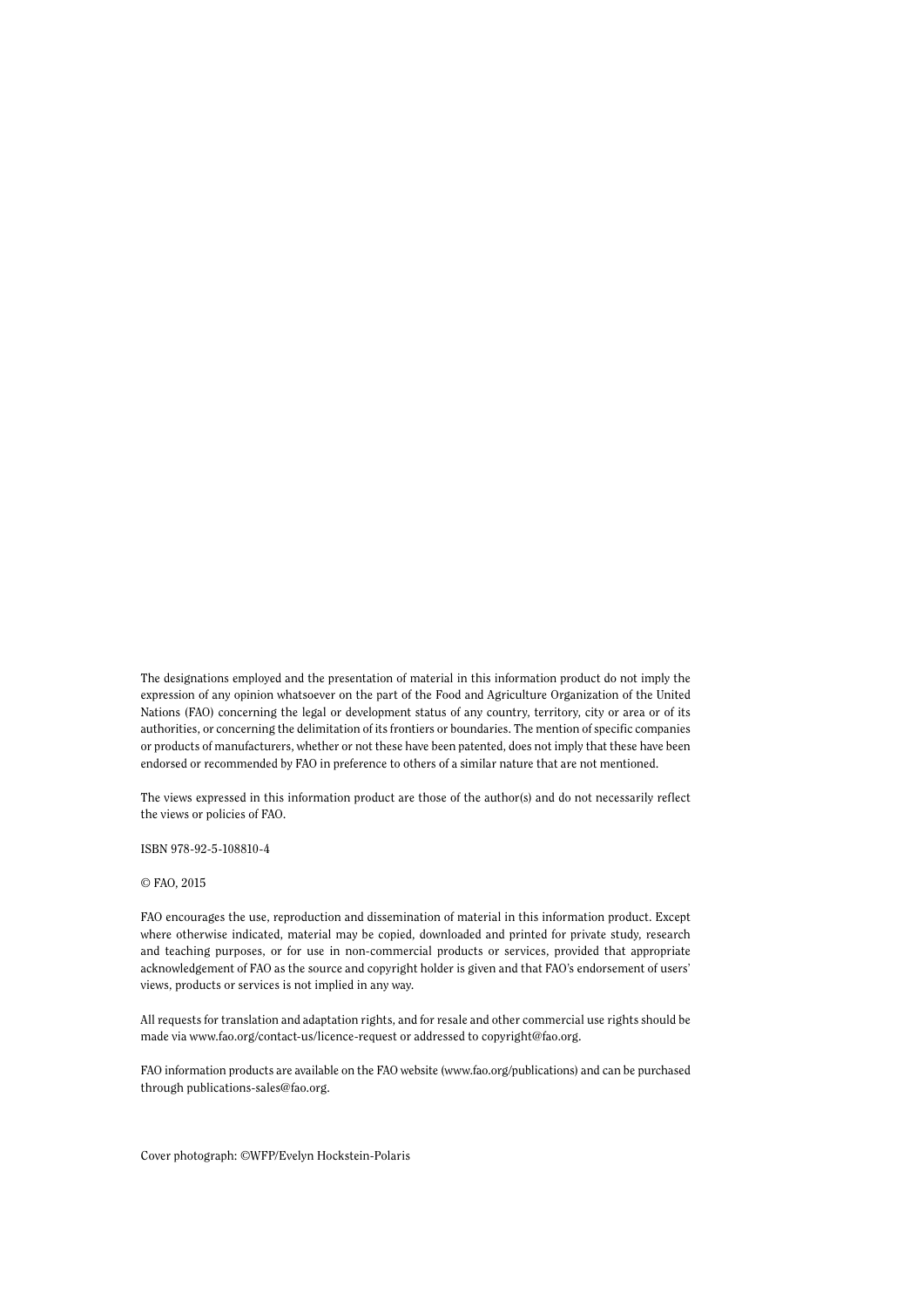# **Table of contents**

| 2.1 Farming                                                                                    |    |  |  |  |
|------------------------------------------------------------------------------------------------|----|--|--|--|
|                                                                                                |    |  |  |  |
| 2.3 Livestock 2.3 Livestock 2.3 Livestock                                                      |    |  |  |  |
| 2.4 Forestry 2.4 Forestry 2.4 Forestry 2.4 Forestry 2.4 Forestry 2.4 Forestry 2.4 Forestry 2.8 |    |  |  |  |
| Section 3 Women's work burden and time poverty <b>manufacturers</b> 10                         |    |  |  |  |
| Section 4 Labour-saving technologies and services <b>Manufation</b> 23                         |    |  |  |  |
| 4.1 Barriers in access to and adoption of labour-saving                                        |    |  |  |  |
|                                                                                                |    |  |  |  |
|                                                                                                |    |  |  |  |
|                                                                                                |    |  |  |  |
| Section 6 Proposed approach <b>Manual According to Proposed approach</b>                       | 30 |  |  |  |
| References                                                                                     | 32 |  |  |  |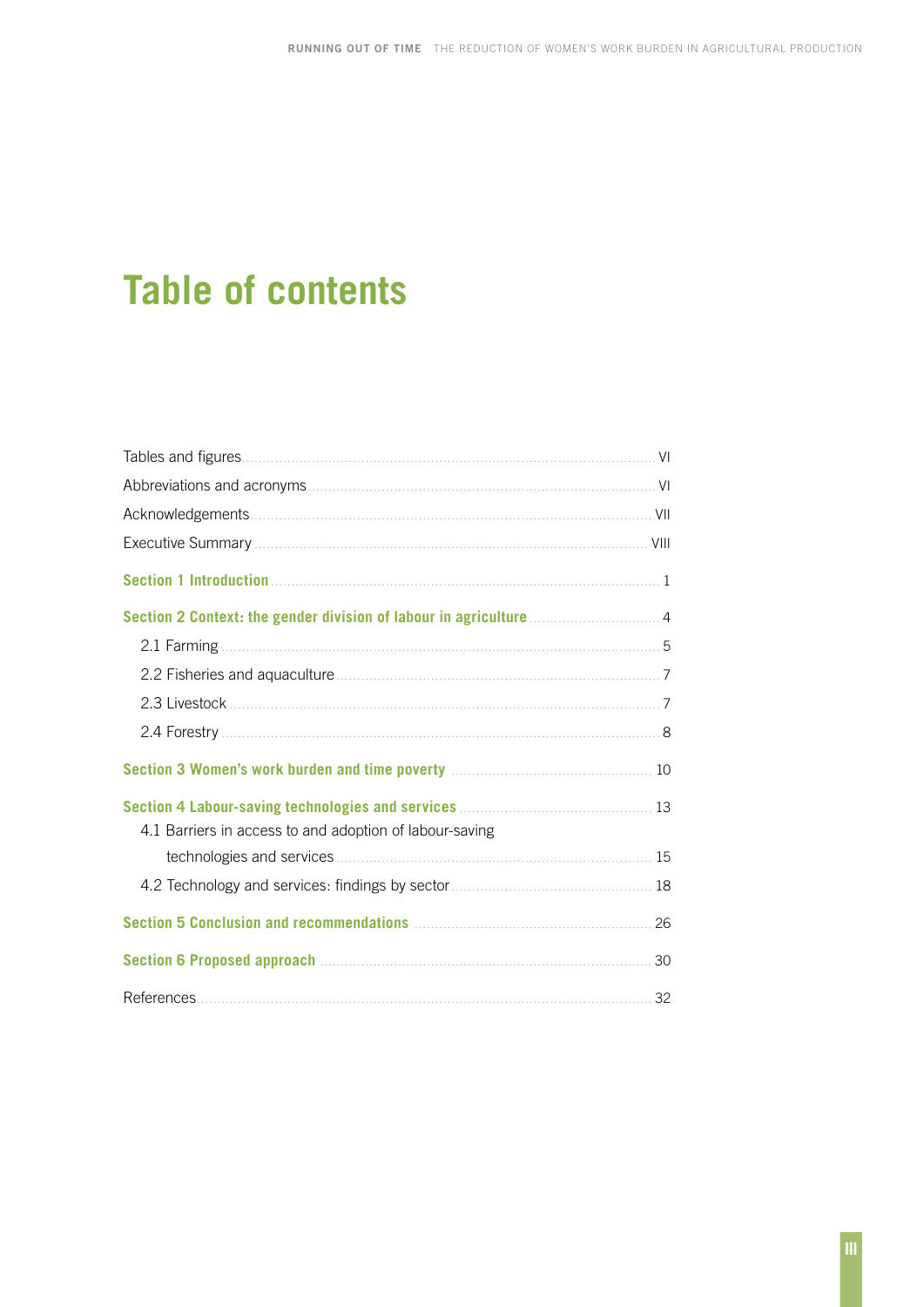# <span id="page-5-0"></span>**Tables and figures**

- **Table 1** Comparison of days worked by men and women in rice paddy cultivation
- **Table 2** List of selected technologies, services and practices with labour-saving potential for women
- **Figure 1** Gender division of labour in Nandafubwa, Busia District, Kenya
- **Figure 2** Conceptual model to reduce women's work burden in agriculture

# **Abbreviations and acronyms**

| <b>BRAC</b>  | Bangladesh Rural Advancement Committee                  |
|--------------|---------------------------------------------------------|
| FAO          | Food and Agriculture Organization of the United Nations |
| GSMA         | Groupe Special Mobile Association                       |
| <b>IASC</b>  | Inter-Agency Standing Committee                         |
| <b>ICT</b>   | Information and communication technology                |
| IFAD         | International Fund for Agricultural Development         |
| ILO          | International Labour Organization                       |
| JFFLS        | Junior Farmer Field and Life School                     |
| <b>NWFP</b>  | Non-wood forest product                                 |
| PAHO         | Pan-American Health Association                         |
| SAFE         | Safe Access to Fuel and Energy                          |
| SEWA         | Self Employed Women's Association                       |
| SHS          | Solar home system                                       |
| <b>UNIDO</b> | United Nations Industrial Development Organization      |
| WFP          | World Food Programme                                    |
|              |                                                         |

WUA Water users association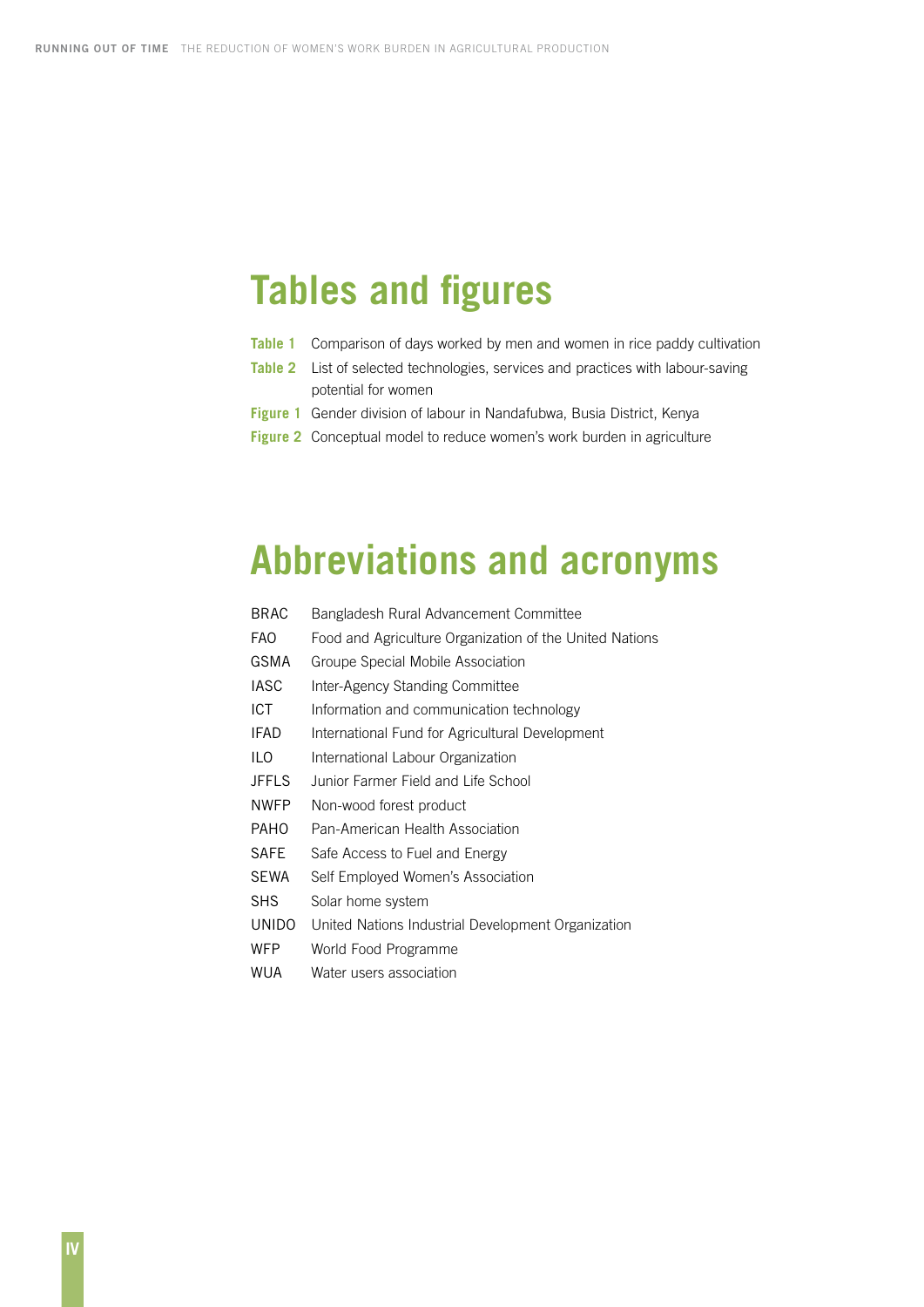# <span id="page-6-0"></span>**Acknowledgements**

his background paper was prepared and presented at a workshop on<br>Women's Work Burden held in FAO on 3 April 2014, with the participation<br>of colleagues from IFAD, ILO, UNIDO and Practical Action. We would<br>like to thank all Women's Work Burden held in FAO on 3 April 2014, with the participation of colleagues from IFAD, ILO, UNIDO and Practical Action. We would like to thank all those who participated for sharing information on their organization's initiatives, providing their interesting insight, and discussing actions to be taken to move ahead on the subject. The authors are most grateful for the valuable feedback provided by Clare Bishop-Sambrook (IFAD), Susan Maybud (ILO), Cristina Pitassi (UNIDO), Barnaby Peacocke (Practical Action), and by numerous colleagues from various FAO Departments. In particular, the authors wish to thank Rob Vos, Regina Laub, Joseph Kienzle, Ilaria Sisto, Unna Mustalampi, Alejandra Safa, Helga Josupeit, Yvette DieiOuadi, Ida Christensen and Andreas Thulstrup. Any errors and omissions are those of the authors.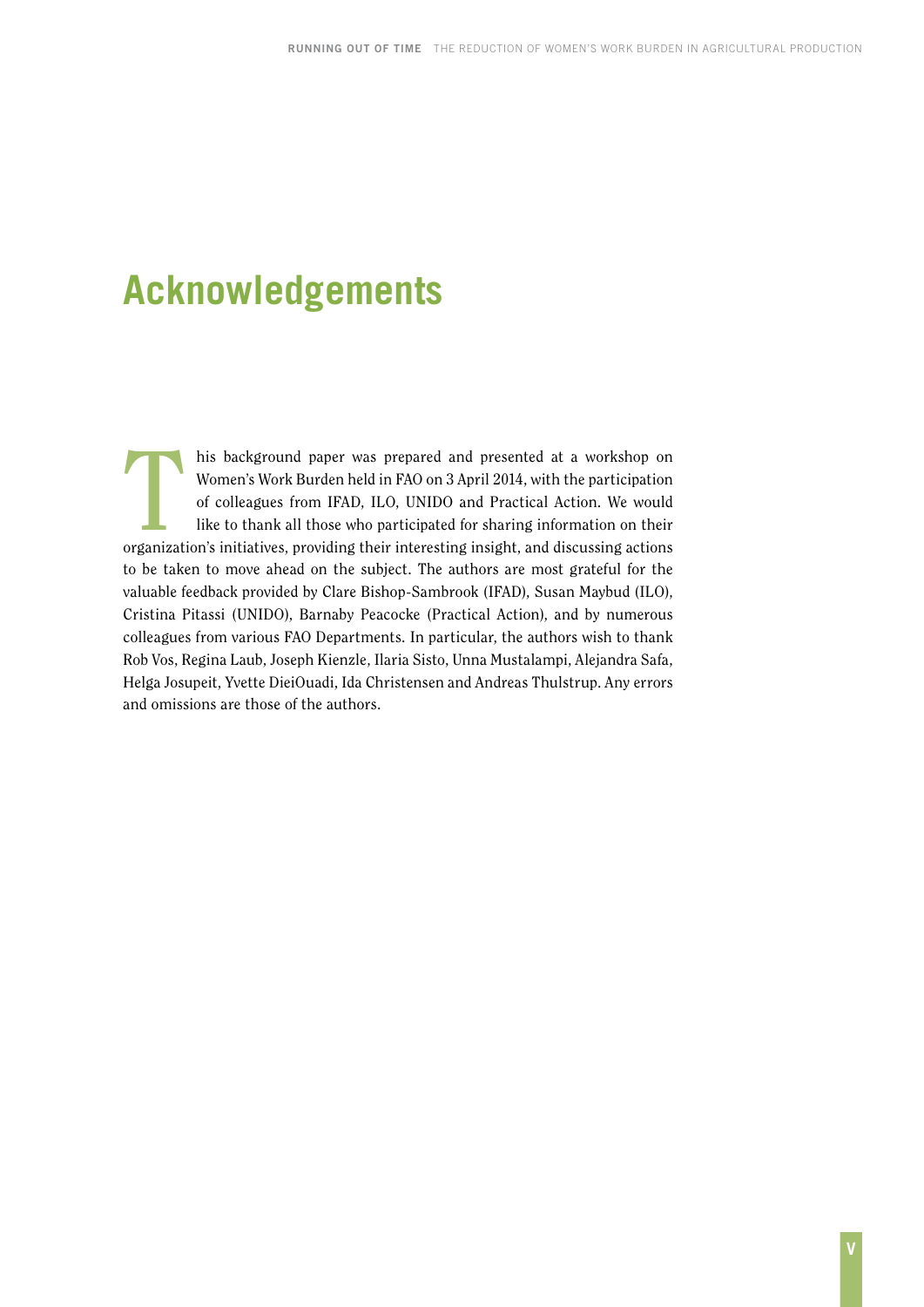### <span id="page-7-0"></span>**Executive Summary**

agriculture, currently accountries play an active role in small-scale<br>agriculture, currently accounting for 43 percent of the global agricultural<br>labour force (FAO, 2011b). Women support their households by producing<br>more agriculture, currently accounting for 43 percent of the global agricultural labour force (FAO, 2011b). Women support their households by producing more than half of all food worldwide, despite increasing competition over the natural resource base, which is being depleted by climate change and unsustainable practices.

Smallholder women's access to resources is very diversified and contextrelated. However, research indicates that in comparison with men, women bear a disproportionate work burden which leads to time poverty. Women have limited access to solutions in the form of labour-saving technologies, services and infrastructure, and in many regions they also face mobility constraints.

This paper illustrates the role of smallholder women farmers, fishers, forest dwellers and/or livestock keepers, and analyses the factors that lead to time poverty as well as their implications. The paper discusses women's triple work burden in the productive, reproductive and social spheres, and highlights how this can affect their communities' food security and prosperity, with potential impacts on their well-being and health. The fact that rural women spend more time in order to produce less has broad implications for their family and productive life and weighs on the choices they are able to make, including the choice to dedicate more time to leisure.

Based on a literature review, the authors illustrate labour-saving technologies, practices and services that are currently available, and explore the type and nature of constraints faced by women in terms of accessing and adopting solutions. A section of the paper is devoted to technologies and services which have been tested as successful: the text draws on a number of examples that have contributed to relieving women's work burden in agriculture, with a focus on water and energy provision as well as access to infrastructure and information and communication technology (ICT). Collective access to and management of technology and collective services provision appears to be a good entry point for the reduction of women's work burden.

Recommendations are presented at the research, policy and project level. In order to address women's low technology and service adoption rate, the paper proposes a development approach that encourages more dialogue among key players at the national level, and also focuses on fostering dialogue and transformation of gender relations at the household level.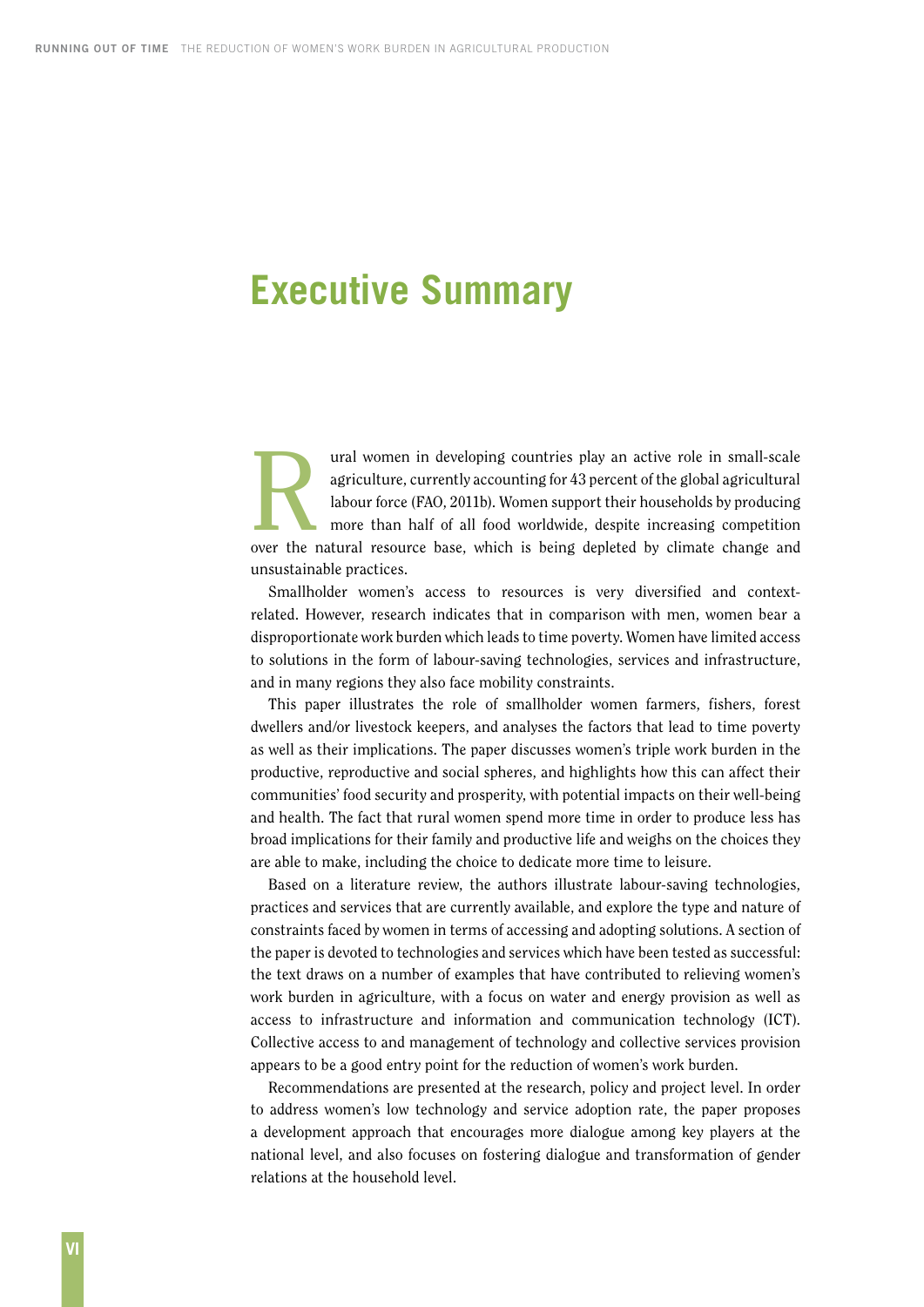### <span id="page-8-0"></span>**Section 1 Introduction**

amily farms represent up to 80 percent of all farm holdings in developing<br>countries (FAO, 2014a). The majority of these are small or medium-size<br>farms ranging from 1 to a maximum of 5 hectares.<sup>1</sup> Most of them rely<br>primari countries (FAO, 2014a). The majority of these are small or medium-size farms ranging from 1 to a maximum of 5 hectares.<sup>1</sup> Most of them rely primarily on family members for labour and management, and produce essentially for their own consumption, with some surplus for the market. Women make an important contribution to family-run economic activities and represent an average of 43 percent of the agricultural workforce worldwide (FAO, 2011b).

Among smallholders (small-scale farmers, pastoralists, forest keepers and fishers), men and women have diverse and often complementary roles related to household food provision. Women play an essential role in food and nutrition security through their responsibilities in provision and preparation of food consumed in the home. However, research indicates that in comparison with men, they often bear a disproportionate work burden (see Table 1 for an example of time distribution within a day).

Rural women's long working hours correlate to a triple work burden in the productive, reproductive and social spheres, and in contrast to men their work is mostly unpaid and unrecognized. This work overload restricts women's well-being and their engagement in activities of value, including remunerative activities. Surveys from 45 developing countries show that women and children bear the primary responsibility for water collection in the vast majority of households (76 percent). This is time not spent working at an income-generating job, caring for family members, or attending school (WHO/UNICEF, 2010).

Over the last decades, attempts have been made to assess women's time use in agriculture using data collected through household surveys, but this information is often very patchy and difficult to aggregate at the country level. In addition, several internationally comparable indices such as the Women's Empowerment in Agriculture Index measure women's time burden as an indicator of empowerment. Unfortunately, this index is presently only available for a mere 16 country cases.

Since the 1980s, research and investment has focused on promoting and introducing technology, services and infrastructure solutions to reduce the care and productive work burden of rural women. When specifically tailored to women's needs these technologies can be effective, but there are important hurdles to their adoption, as explored in this paper.

<sup>1</sup> FAO's State of Food and Agriculture 2014 states that in low- and lower middle-income countries, more than 95 percent of all farms are smaller than 5 hectares.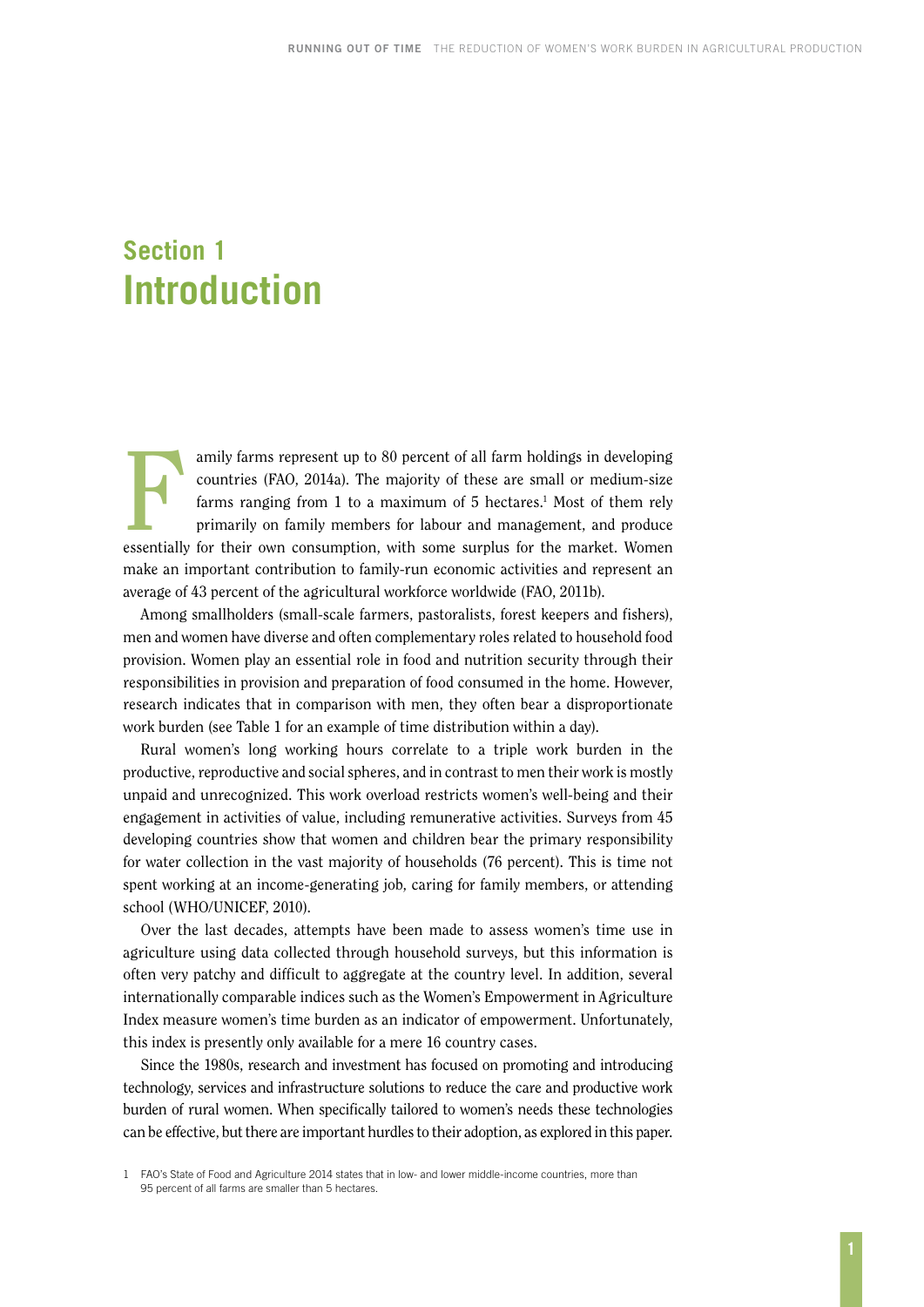The number of women farmers feeding their households, communities, countries, and regions is increasingly on the rise (Caselli-Mechael, 2014). Yet, women's access to and control over resources and work burden is still not adequately addressed, despite ample evidence that better access for women tends to lead to higher agricultural yields and food and nutrition security (FAO, 2011b).

This paper argues that there are no "quick fixes", such as the mere introduction and diffusion of technology with labour-saving potential. The issues surrounding the lack of access to and adoption of technology are context-specific and complex. Social norms and behaviour need to be targeted for change to take place and for greater equality to be achieved between men and women in relation to time availability and choice.

Yet, labour-saving technologies and related services can contribute to freeing up women's time and improve their quality of life, enabling them to engage in activities of their own choice, whether for the home or remunerative nature.

| <b>Type of activity</b>                | Average time spent (hours/day)<br><b>Men</b> | <b>Women</b> |
|----------------------------------------|----------------------------------------------|--------------|
| 1. Child care                          | 0.07                                         | 0.39         |
| 2. Caring for elderly/sick             | 0.02                                         | 0.48         |
| 3. Care work $(1+2)$                   | 0.10                                         | 0.88         |
| 4. Household chores                    | 0.14                                         | 3.39         |
| 5. Food processing                     | 0.13                                         | 1.8          |
| 6. Fetching water                      | $\overline{0}$                               | 0.72         |
| 7. Fetching fuelwood                   | 0.04                                         | 0.47         |
| 8. Shopping                            | 0.38                                         | 0.21         |
| 9. Construction/repair                 | 0.65                                         | 0.05         |
| 10. Voluntary work                     | 0.07                                         | 0.09         |
| 11. Domestic work (4-10)               | 1.42                                         | 6.74         |
| 12. Work inside the household $(3+11)$ | 1.52                                         | 7.61         |
| 13. Farm sector                        | 2.58                                         | 3.02         |
| 14. Paid employment                    | 0.61                                         | 0.57         |
| 15. Self-employment                    | 1.72                                         | 0.50         |
| 16. Work outside the house (13-15)     | 4.90                                         | 4.08         |
| 17. Rest                               | 0.64                                         | 2.02         |
| 18. Personal care                      | 0.76                                         | 0.73         |
| 19. Other                              | 0.76                                         | 0.25         |
| 20. Leisure (17-19)                    | 7.92                                         | 2.99         |
| 21. Total Work Time $(12+16)$          | 6.42                                         | 11.70        |

**Table 1: The distribution of daily hours across different activities by sex: Mozambique, Nampula Province** 

*Source:* Arora, 2014.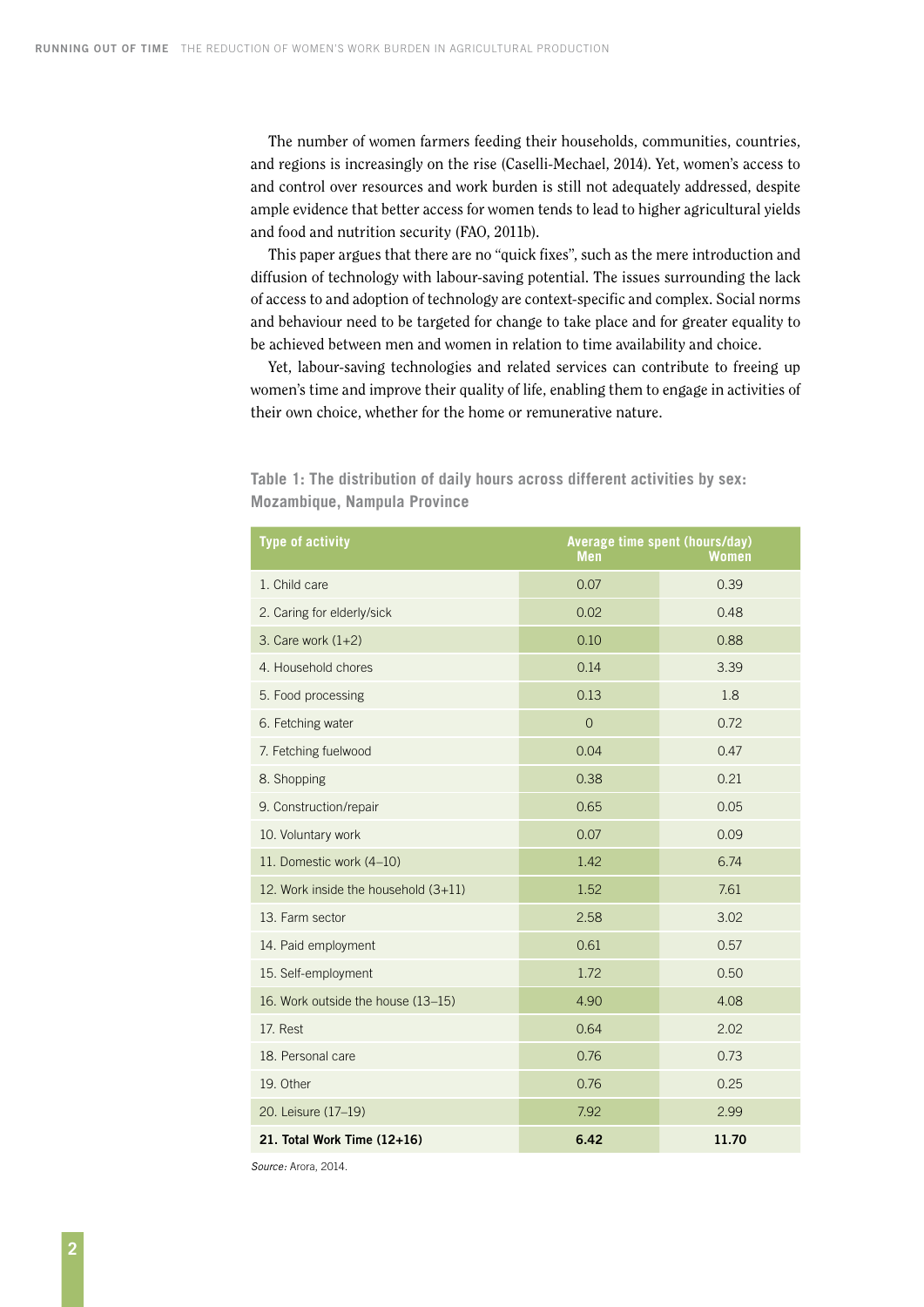The paper brings together available evidence on the work burden of women in agriculture and rural economies. It provides (i) an overview of the division of labour in agriculture; (ii) a discussion of the current approaches to reducing women's work burden through improved access to technologies and services, with a focus on agriculture, energy, water, and transport infrastructure; and (iii) conclusions and recommendations for research, policy action, and programme implementation.

Rural women's daily activities revolve around a mixture of tasks pertaining to domestic and productive work. Thus, time-saving in one sphere can directly affect time availability in the other, and vice versa. Labour-saving technologies and services developed to reduce the domestic work burden (in support of water and fuelwood collection, cooking and care) have received more attention and are already well covered (IFAD, 2014). The focus of this paper, rather, is on labour-saving technologies, practices and services that can support women's agricultural production (whether paid or unpaid), including post-harvest activities linked to food processing. Areas addressed to improve the productive workload include improved production technologies; extension, management and information services; and access to training, credit and inputs, among others.

Section 2 describes men and women's different roles within the gender division of labour in the agricultural sector in order to then explore, in Section 3, how different labour dynamics affect women's work burden and result in time poverty. Section 4 introduces labour-saving technologies and services. It elaborates on their importance, identifying key barriers faced by women in terms of access and adoption, and illustrating research findings by key sectors (agriculture, energy, water, and transport and infrastructure). Section 5 identifies key issues and recommended actions to reduce women's work burden. Section 6 presents a conceptual model illustrating the main actors involved in the introduction of labour-saving agriculture-related technology and service delivery. It proposes an approach focusing on gender transformation at the household level.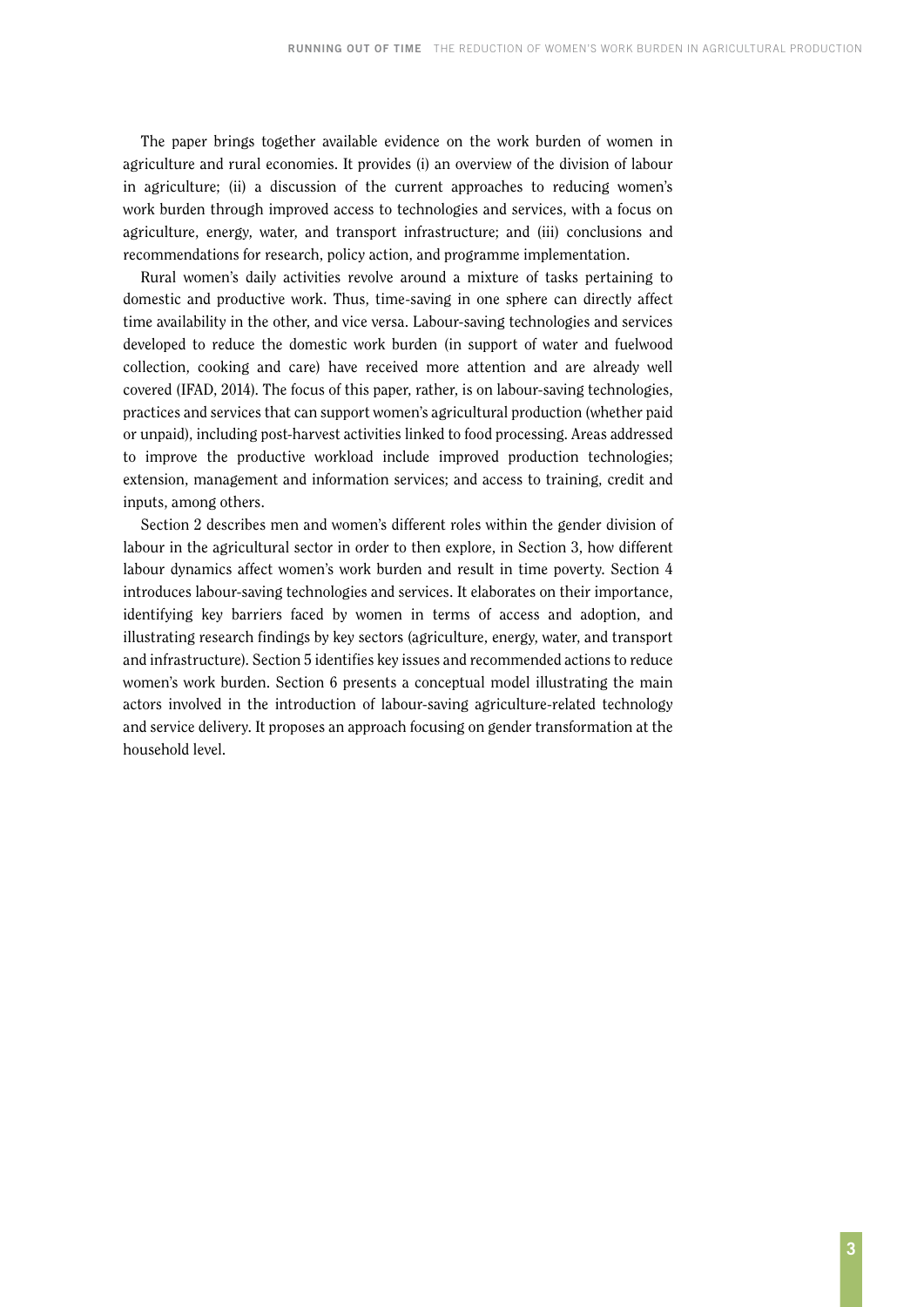## <span id="page-11-0"></span>**Section 2 Context: the gender division of labour in agriculture**

 $\frac{1}{\sqrt{10}}$ n 1989, Moser pointed out that "gender roles are shaped by ideological, religious, ethnic, economic and cultural factors and are a key determinant of the distribution of responsibilities and resources between men and women" (Moser, 1989; FAO, 2011b).

The division of labour in agriculture often follows traditional patterns with specific tasks assigned to women and men. However, this division is dynamic, and "roles" are constantly shaped and negotiated. There are variations by region and farming system, and changes occur over time with changing conditions (seasons, markets, and climate). Women are often affected by changes occurring in men's lives: seasonal changes in tasks and relations may lead to labour peaks; men's migration or off-farm employment opportunities can result in women taking over male responsibilities for agricultural production and marketing, household purchases, and social and community duties. New circumstances can, therefore, affect the traditional division of labour and make new roles acceptable. Often, however, when the crisis has abated or the male migrants have returned, the previous "status quo" is re-established.

In most developing countries, women work longer hours than men when both paid and unpaid work is taken into consideration. But much of their work consists of laborious and repetitive domestic tasks that are less visible, unpaid, and severely restrictive of their time and mobility to undertake productive tasks and enjoy spare time (FAO/IFAD/ILO, 2010). In addition to their domestic tasks, women are overrepresented in low productivity subsistence farming.

While the gender division of labour varies from context to context, some commonalities have been identified when looking at women's labour. The literature refers to women's triple work burden consisting of and relating to the reproductive, productive and social sphere. Women are primarily responsible for reproductive activities such as child bearing and rearing; household maintenance, including cooking and fetching water and fuelwood; and caring for elderly and sick family members. They also engage in productive activities that include family subsistence farming as well as income generation through wage labour and entrepreneurship (market and non-market productive activities). Women also play a major role in social and community-building activities such as funerals, weddings, and administrative support to schools.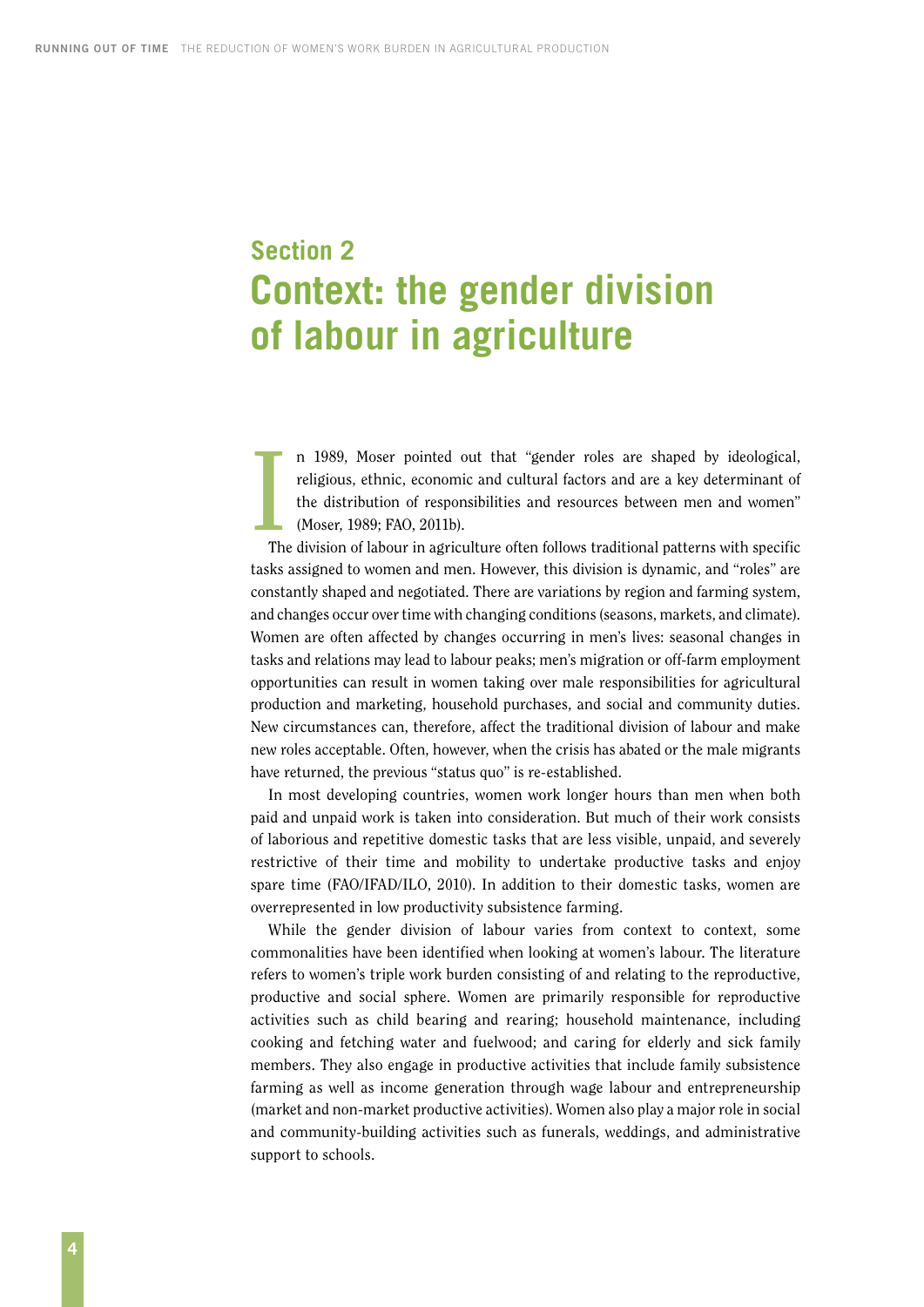<span id="page-12-0"></span>Through their different activities and roles, men and women have often developed different expertise and knowledge about the local environment, its plant and animal species, and their products and uses (FAO, 1996). Women farmers are largely responsible for the selection, improvement, and adaptation of plant varieties, and often have a more highly specialized knowledge of wild plants used for food, fodder and medicine than men. Women are often concerned with how multiple plant use can add to household income (Eyzaguirre, 2006). They manage home gardens, often used as a refuge for underutilized plant species (Eyzaguirre and Linares, 2004). When new technologies and processes are introduced and offered mostly to men, sufficient attention is not being paid to how this may have a negative impact on women's specialized knowledge and use of local biodiversity.

The gender division of labour within agriculture and its subsectors of crop farming, fisheries, livestock and forestry is relevant not only because there are time burden issues related to the tasks women perform in each sector, but also because of the overall burden forcing them to balance these tasks simultaneously and in conjunction with reproductive tasks. The next section provides an overview of the different tasks commonly assigned to women and men within agriculture and its subsectors.

### **2.1 Farming**

Agriculture is the main source of rural employment for both women and men in sub-Saharan Africa, South Asia and Southeast Asia (FAO, 2011b). In sub-Saharan Africa and Eastern Asia, close to 50 percent of the region's economically active women are engaged in the agricultural sector. In North Africa, women's participation is close to 43 percent; in Latin America, just over 20 percent (FAO, 2011b). Recent studies have observed a trend towards the "feminization of agricultural labour", referring to the rising share of women in the agricultural labour force as a result of migration and additional opportunities available to men (Abdelali-Martini and Dey de Pryck, 2014).

There are also particular agricultural employment patterns that emerge by region (FAO/IFAD/ILO, 2010):

- In Latin America, rural women are typically self-employed in both agricultural and non-agricultural activities, while men primarily work in agriculture, either selfemployed or as wage earners.
- In the Middle East and North Africa, rural women are more likely to be self-employed farmers, while men are more likely to find employment in non-agricultural activities.
- In Sub Saharan Africa, rural women are as likely to be self-employed as men, and mostly work in the agricultural sector.
- In South Asia and East Asia agriculture remains the main employment source for both women and men. In South Asia, however, women's percentage of selfemployment in agriculture is low compared with men's, while in East Asia selfemployment rates are very high and similar to men's.

Despite these regional varieties, some commonalities seem to emerge:

(i) In most regions, rural women are more likely than men to be self-employed and working in agriculture.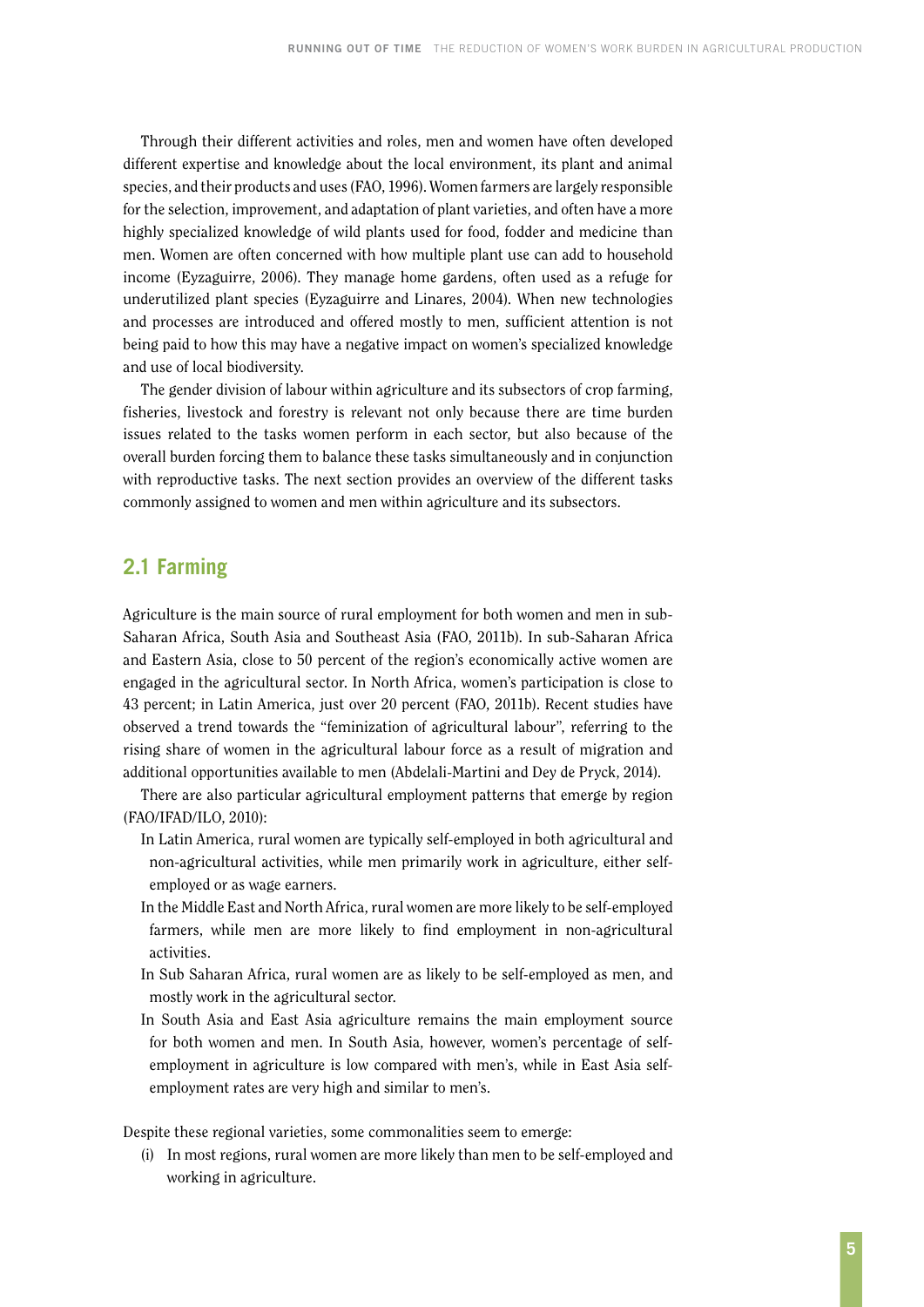- (ii) Women's activities tend to be time- and labour-intensive.
- (iii) Women's agriculture-related activities tend to be tied to the provision of household needs, e.g. cultivating vegetables and taking care of homestead gardens.

At the farm level, both men and women participate in the production cycle. However, some general patterns emerge, such as differences in the types of tasks, access to inputs and crops, and the level and areas of decision-making, as well as resulting benefits within the supply chain. Figure 1 illustrates the division of labour in Western Kenya, showing how women take care of specific crops while men cultivate others. Often men are in charge of cash crops, which benefit from a higher income, while women typically farm subsistence crops for house consumption, such as fruits and vegetables.

Even though the division of roles is not always clear cut, as part of farming men are commonly responsible for chores such as land clearing, ploughing, and harvesting, while women are in charge of seed selection and management, weeding, planting, and postharvest processing. Often men have easier access to animal draught power and mechanization for ploughing and clearing of land, while women's work tends to be more manual, tedious and labour-intensive.



**Figure 1: Gender division of labour in Nandafubwa, Busia District, Kenya**

SWC: soil and water conservation structures such as *fanja juu*, trash lines, cutoff drains, diversion dishes and boundary bunds.

*Source:* Bishop-Sambrook, 2003:22 (data source: community estimates during fieldwork).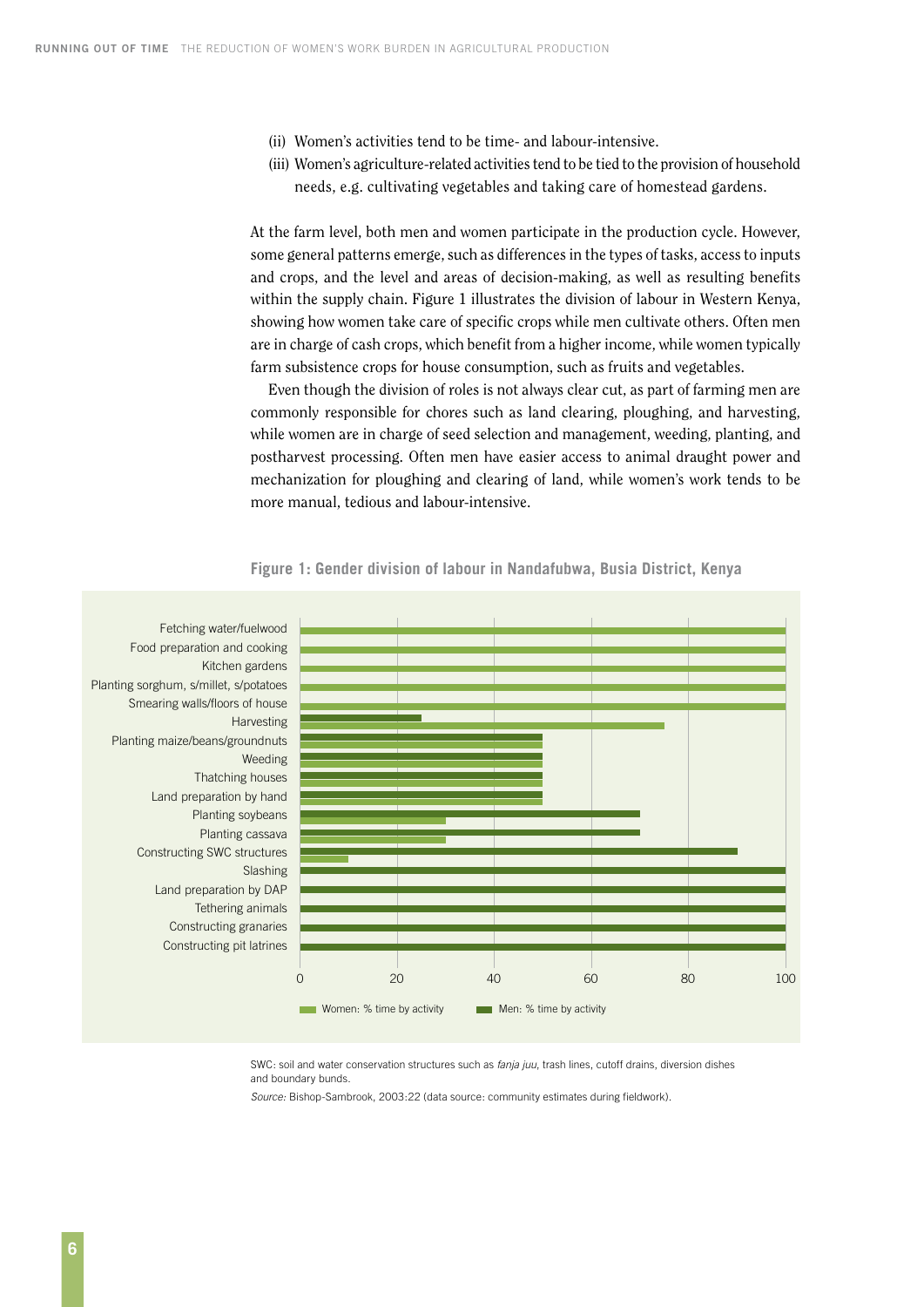### <span id="page-14-0"></span>**2.2 Fisheries and aquaculture**

Fish provide a vital source of protein as well as cash income for many families in the developing world. Of all those engaged in fishing and fish farming, most are in the South and the majority are small-scale, artisanal fishers. The highest numbers of fishers and aquaculture workers are in Asia (85 percent of the world total), followed by Africa (7 percent); Europe, South America, and North and Central America (about 2 percent each); and Oceania (0.2 percent) (ICSF, 2015).

Case studies suggest that women may comprise up to 30 percent of all those employed in fisheries worldwide, including primary and secondary activities (FAO, 2012b). They provide labour before, during and after the catch in both artisanal and commercial fisheries, and often act as small-scale entrepreneurs in household-level cottage industries where appropriate technologies can bring many benefits (FAO, 2012; Sackey Tetteh, 2007). Many aquaculture (fish or shellfish farming) activities are considered appropriate for rural women because they can be carried out with minimal investment, are located close to homesteads, and can be integrated into existing food production systems (FAO and WorldFish Center, 2008; World Bank, FAO and IFAD, 2009).

Men and women have different roles depending on local norms regarding resource access and control, mobility, type of technology involved, the extent of commercialization in the sector, and the product involved. Despite their role in the fish value chain, women's contributions are rarely seen as "productive". Rather, they have low social value and are normally seen as an extension of the "domestic" space (ICSF, 2015).

In most regions women are less involved in offshore and long-distance capture fishing. More commonly, in coastal artisanal fishing communities women manage the smaller boats and canoes that go out fishing. They are often responsible for skilled and time-consuming onshore tasks such as net making and mending, fry collection, feed preparation, feeding of stock, and processing of fish from cages, pens and ponds, but their most significant role is in processing and marketing catches. FAO reports that women's engagement in processing and coordination of the selling of fish catch worldwide is as high as 90 percent. This includes sun drying, salting, smoking, and preparing fish and fish-derived foods such as fish paste and cakes. At the village level these tasks can be very time consuming, as reported for a fishing village in Africa where women were observed spending an average of 9 hours per day on fish smoking (Momsen and Kinnaird, 1993).

### **2.3 Livestock**

Livestock constitutes a major asset for many rural households and is a primary livelihood resource for many low-income rural communities (FAO, 2012a). In such contexts, women provide much of the labour for livestock tasks. Despite ample available research on this subject, women's role in livestock production tends to be undervalued by policy-makers.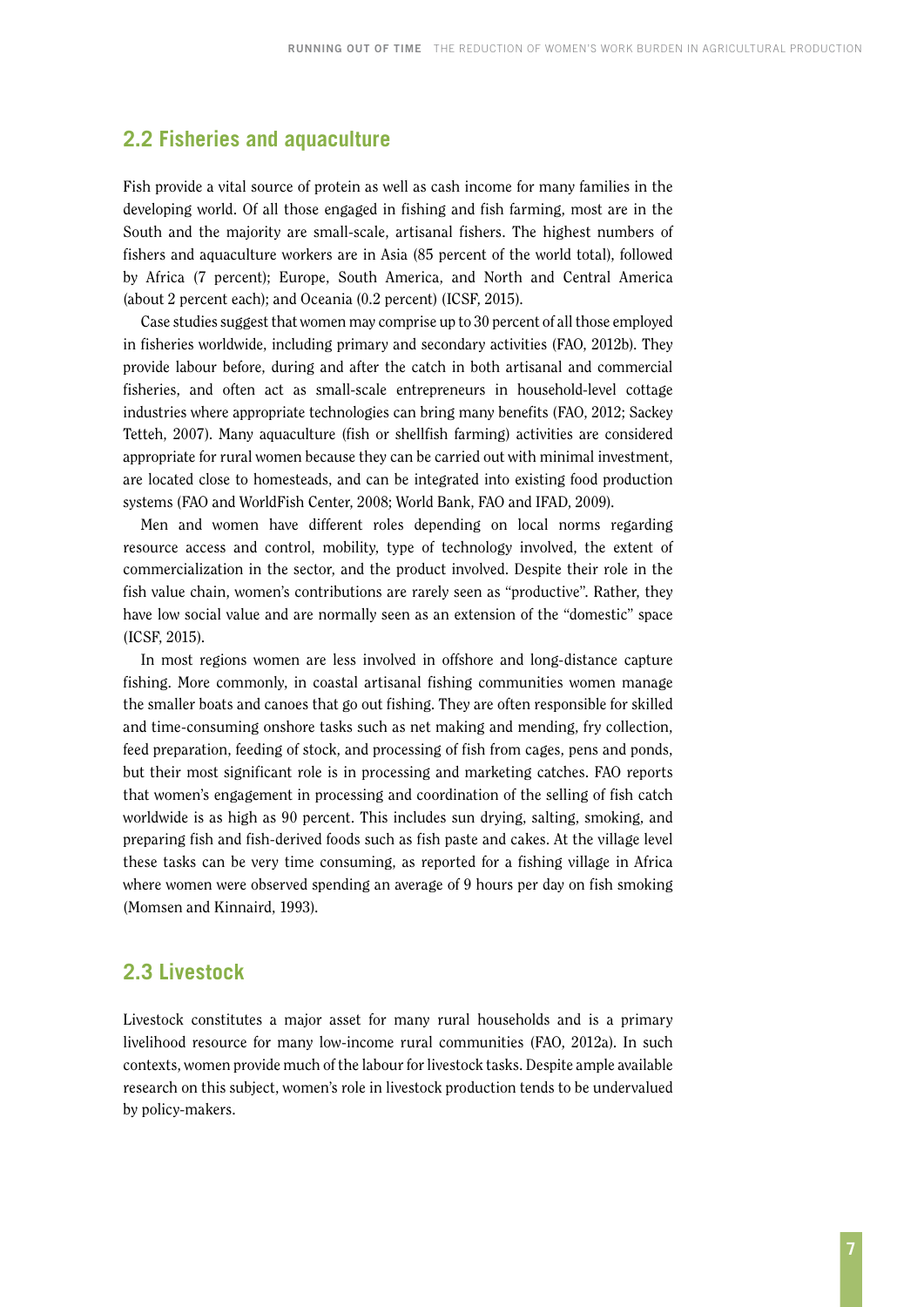<span id="page-15-0"></span>Rural women represent about two-thirds of low-income livestock keepers. They most likely own small stock (goats, sheep, pigs and poultry) and engage in dairy processing and marketing of milk and milk products, while men tend to own large stock (cattle, camels, horses) and "special" or new breeds (EADD, 2008).

Women are mostly in charge of daily care for their household's livestock. Their tasks consist of harvesting fodder and fetching water for the animals, caring for sick animals, and cleaning animal sheds. These daily tasks are time consuming, and more efficient livestock management is hampered by a variety of factors. Access to water poses a problem, as water facilities are frequently not within the house or on village premises; therefore women have to walk long distances to gather sufficient water for livestock needs. They are rarely trained in animal health, hence they lack veterinary skills to efficiently detect and respond to animal diseases, which can also affect human health. They also have restricted access to time- and cost- effective practices and technologies in animal husbandry, and lack knowledge of innovative and more efficient livestock management practices.

Traditionally, women are in a weak decision-making position regarding the household's purchase of livestock and the use of income deriving from it, including that which they directly manage. Their work burden relating to livestock management is therefore not taken into consideration. In the United Republic of Tanzania, for example, women cannot sell or slaughter their animals without consulting their husbands (although they can make their own decisions on buying livestock). Moreover, women's livestock ownership and management tends to take place in the informal sector, where they use proceeds for barter or sale in local markets (Dieye2005; Tipilda and Kristjanson, 2008).

Two growing concerns for the livestock sector are land degradation and climate change, which increase women's work burden. For example, in the pastoral communities of the arid and sub-arid lands of Eastern Africa, women are walking longer distances to collect not only water and fuelwood, but also fodder for the animals. Recurring droughts have also led to increased raiding and livestock-related conflicts (Pavanello, 2009).

### **2.4 Forestry**

In communities that rely on forests for their livelihood, women play an active and important role in forest management. Within the sector, women usually engage in formal and informal forestry through watershed management, tree improvement, and forest protection and conservation. In addition, they frequently gather fuelwood and non-wood forest products (NWFPs) for food, medicine and fodder.

In many countries, women in forest-dependent communities engage in nursery activities as well as patrolling and monitoring forests. They make up a sizable proportion of the labour force in plantations, wood cutting and processing, although they are not highly visible in the sector and their wages and working conditions tend to be disadvantaged in comparison with men (World Bank, FAO and IFAD, 2009). Women also practice traditional agroforestry, but grow fewer tree crops owing to their lack of land rights and tenure security, which discourages long-term planning (Place, 1994).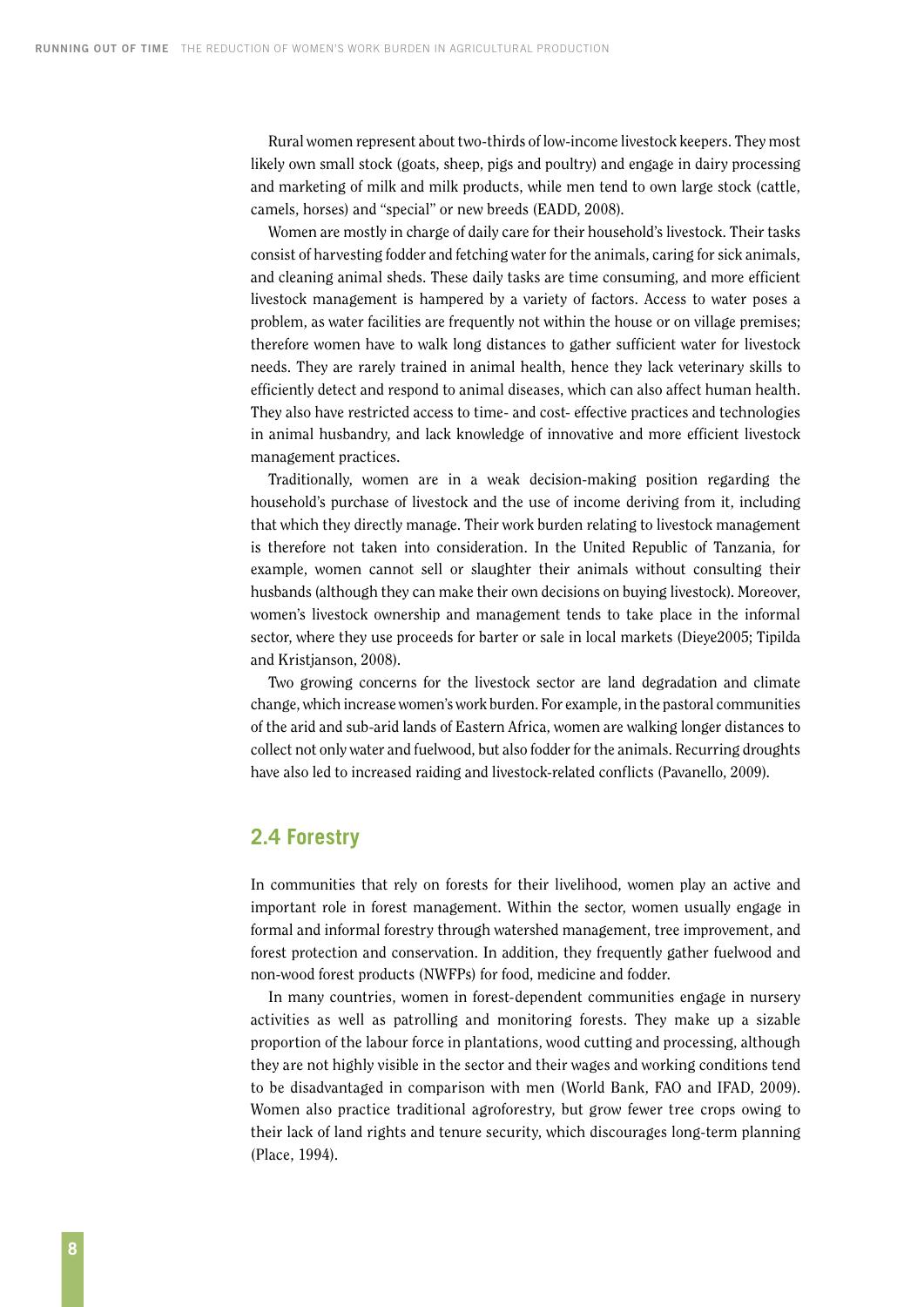Compared with men, women in forest-dependent communities rely disproportionately on NWFPs for income and nutrition. This is due, in part, to their poor access to productive resources such as land. Given the large variety of forestry landscapes, NWFPs include a significant number of products such as exotic fruits, honey,<sup>2</sup> wild animals (meat and fur), fodder, medicinal plants, fuelwood, nuts, seeds, berries, and mushrooms. More than 80 percent of the population in the Lao People's Democratic Republic, for example, supplements its diet through daily consumption of wild foods. NWFP trade constitutes an important component of local livelihoods, with women representing approximately half of the traders. For some households in Mozambique, for example, cash from unprocessed NWFPs constitutes 30 percent of the household income (FAO, 2003).

After harvesting forest products, women have to carry back heavy loads of wood to the household. With forest degradation, the distances to access NWFPs and fuelwood become even greater, taking away precious time from other activities.

Some solutions were identified in the Shinyanga region of the United Republic of Tanzania where native trees were planted by communities close to villages, reducing the time required for collecting domestic fuelwood, food and water by 80 percent. As a result, women had more time for other pursuits and activities including education, income generation and social responsibilities. Another solution is the use of improved cooking technology, such as stoves, which can reduce the quantities of fuelwood needed in the household as well as the frequency of collection (Barrow and Mlenge, 2003).

<sup>2</sup> While wild honey harvesting is usually a male activity, there are many successful women beekeepers (keeping hives close to homes as opposed to collecting from the forest). Women may process the honey (remove it from honeycombs, make beer, etc.) or sell it at the market.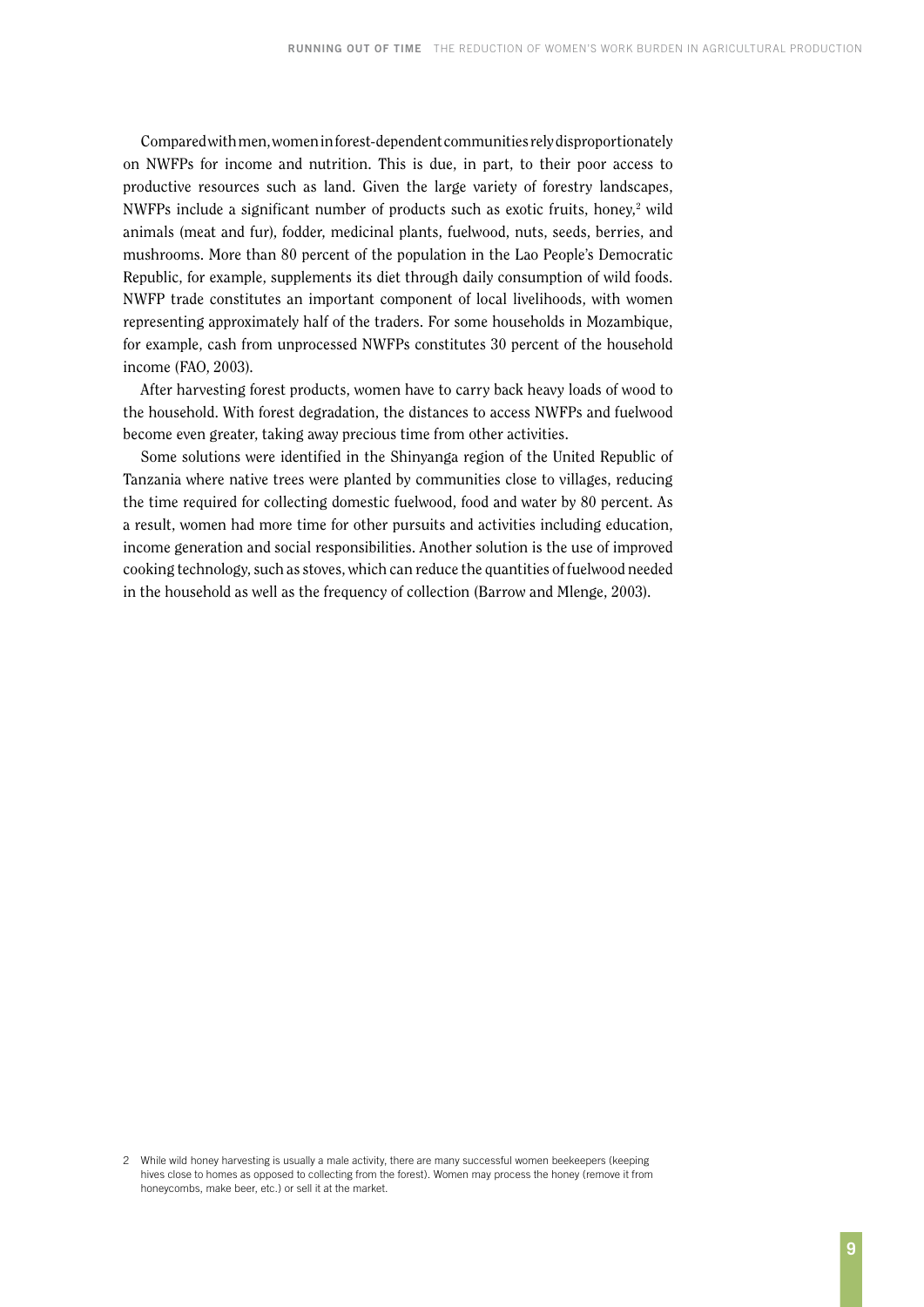# <span id="page-17-0"></span>**Section 3 Women's work burden and time poverty**

omen's work burden is often characterized by repetitive, tedious and<br>cumbersome activities that are time consuming and unavoidable.<br>This is why the term "time poverty" appeared in the literature on<br>poverty (Vickery, 1977). cumbersome activities that are time consuming and unavoidable. This is why the term "time poverty" appeared in the literature on poverty (Vickery, 1977). In a World Bank working paper, Blackden and Wodon (2006) recognize that time poverty is a critical gender dimension of poverty in sub-Saharan Africa. Looking at time-use data within the household economy, the literature identifies that "what particularly characterizes women's roles in contrast to those of men's, is that they must carry out their roles simultaneously, not sequentially. This is evident not only in the extent of women's work burden and their very long working hours, but also in the harsh choices and trade-offs that women inevitably have to make because of the simultaneous competing claims on their time" (Blackden and Wodon, 2006: 16). The authors also note that "in the case of households that have poor incomes, fewer assets and less available labour, time poverty may become a particularly important problem "(ibid.).

Besides the gender division of labour, there is a wide range of factors that affects time poverty and gender-differentiated time-use patterns: household composition (age and gender composition of household members) and life cycle; seasonal and farm system; ease of access to water and fuel; existence of infrastructure; and distance to main economic and social services such as schools, health centres, financial institutions, and markets. Although these factors influence time poverty and time-use patterns, social and cultural norms play an important role both in defining and sustaining rigidity in the gender division of labour (Blackden and Wodon, 2006: 2).

Time poverty has important implications in terms of women's overall potential and actual contribution to society: it affects the family's food and nutrition security, and also the ability to build up assets. The time women spend looking after their families, working in home gardens and businesses, and producing food for their households greatly inhibits their ability to expand production for the market (Ellis, Manuel and Blackden, 2006; World Bank, FAO and IFAD, 2009). Finally, time poverty has implications for the health of the entire household and, most importantly, it affects women's own stress and well-being.

When their work burden is reduced, women use the freed time in a variety of ways. As stated in one alternative energy project in rural Nepal, "the saved time was not always visible as women were always occupied with additional work such as working in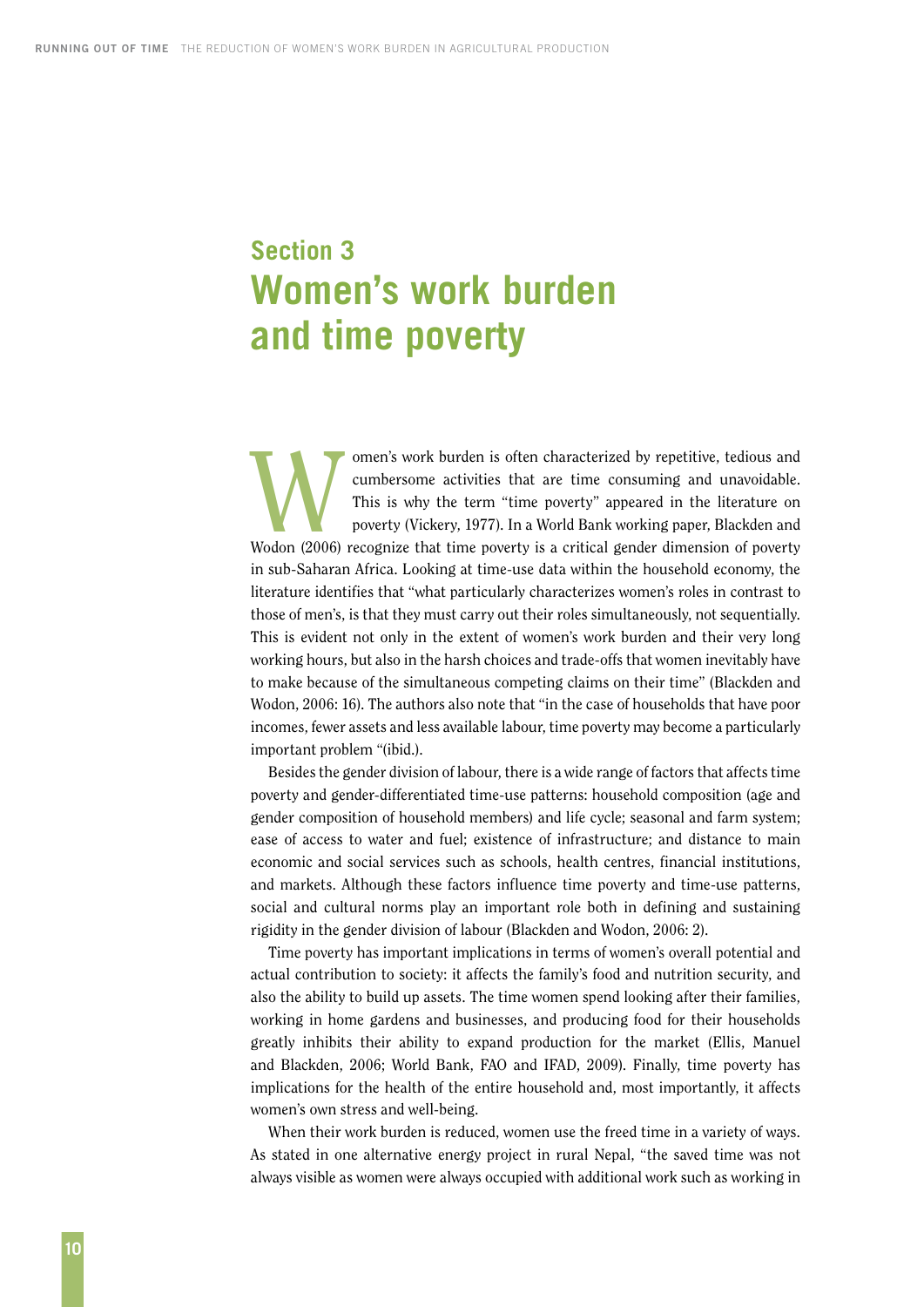kitchen gardens, collecting more fuelwood to store and weaving mattresses" (Mahat, 2005). Evidence has not been collected systematically, but research has shown that women take on a wide range of activities including additional care work (of children, the elderly, and the sick); wage labour; entrepreneurship to increase household income; community and social activities; awareness-raising and community mobilization activities; leisure; and education. They may also increase their political participation. In Viet Nam, for example, when time spent on hand weeding was reduced, more time was allocated to child care, income-generating activities and community activities (Paris and Chi, 2005; Fernando and Porter, 2002).

Concerning the value of leisure time to women in various developing country regions at different socio-economic levels, a recent survey by the Groupe Speciale Mobile Association (GSMA) mWomen Programme<sup>3</sup> found that only a small proportion of the 300 million women respondents consider "more free time" a major life priority; however, they do value the leisure time available to them. Priority leisure activities include relaxed face-to-face interaction with family and social networks either through church, community activities, or at home. Time not used to meet the family's immediate needs is used for "pleasurable" activities, such as mending clothes, basketweaving and candle making. Leisure here is defined as a "period free of time-consuming duties or responsibilities". Seventy-two percent of women reported having at least half an hour of free time each day – although the definition of free time varies. In Egypt, time spent in social interaction is not considered free time by women, while in Uttar Pradesh, India, free time is considered leisure so long as women can sit or remain stationary, even if they are mending clothes (GSMA mWomen Programme, 2012).

Research over the last few decades has found that the introduction of technologies and infrastructures can address women's work burden by reducing some of the time they spend on laborious activities. A study on time use and infrastructure in the United Republic of Tanzania estimates that improving infrastructure for water collection, fuel collection and food preparation (e.g. grain-milling facilities) could reduce the burden for women by over 9 billion hours of unpaid work per year – equivalent to 5.5 million full-time jobs. For men, the time saved on the same type of chores corresponds to 450 000 full-time jobs<sup>4</sup> (Fontana and Natali, 2008). In terms of household dynamics, access to technology and appropriate services can increase women's intrahousehold bargaining power and allow them to negotiate exchanges. In western Ghana, for example, women exchanged free time for labour in their husband's fields in order to access and/or gain ownership of land (Jha, Hojjati and Vosti, 1991).

Equally relevant is the range of information, training, and agriculture-related knowledge provided by various service delivery systems (government, private sector and Non-governmental Organizations) to increase farmers' ability to improve productivity and efficiency. These services can empower women by providing them with support and knowledge for decision-making and participation in local institutions. The service delivery, carried out by extension agents or livestock officers, may take the form of individual field visits, technical advice at organized meetings, visits to demonstration plots and model farms, and farmer field schools (Peterman, Behrman and Quisumbing, 2010) and/or Junior Farmer Field and Life Schools (JFFLS). Alternatively, extension

<sup>3</sup> GSMA Development Fund and Cherie Blair Foundation Programme on Mobile Technology for Women.

The authors admit that the data listed is based on strong assumptions. It is, however, interesting to note the magnitude of full-time jobs calculated as a result of strong investments in infrastructure, water and fuel-related technologies.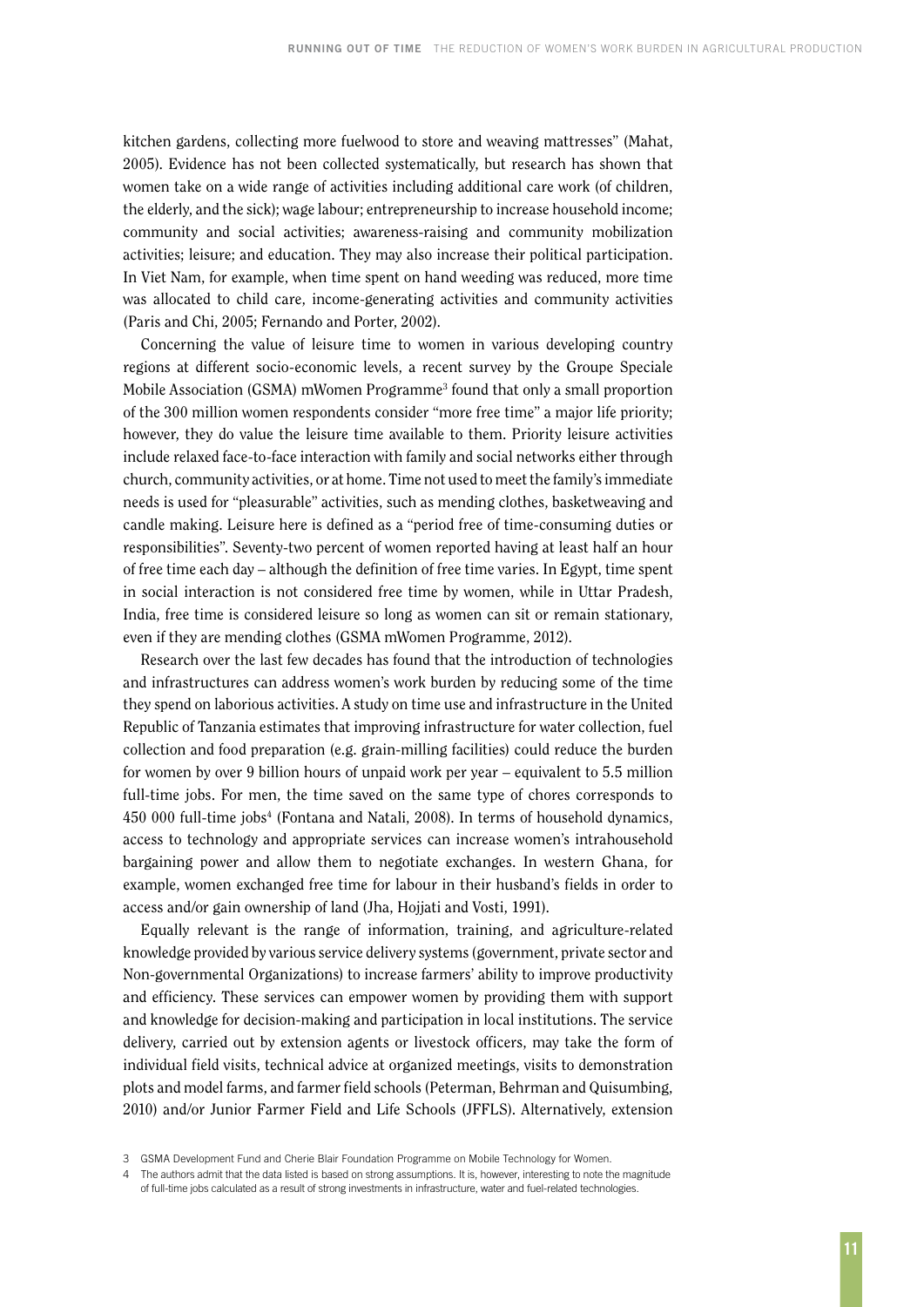services can also be delivered through community groups, community-based organizations, producer associations, and dairy cooperatives (Manfre *et al*., 2013). What is delivered to smallholders is fairly well documented and explored in the literature; however, who delivers it and how (range of modalities and support provided) have been much less analysed, yet are still very important.

Experience has demonstrated that technological innovations have to be developed taking into consideration both time and gender issues, as approaches that fail to do so may end up increasing women's time poverty and work burden – thus producing direct or indirect benefits in one area while increasing work in others. For example, "improved" hybrid maize required more time and effort to pound than the variety grown previously (Jha, Hojjati and Vosti, 1991). A livestock irrigation project to increase crop residue and available drinking water for animals resulted in greater income, increased market activities, and more milk consumed by children. However, reduced grazing practices required women and girls to spend more time feeding the animals. Several households decided to implement the even more labour-intensive practice of stall feeding. Women ended up taking on greater roles as labourers and family workers, so the net result of the project was to increase women's work (IFAD, 2007). This is where participatory and culturally responsive approaches are essential to developing inclusive strategies.

As mentioned in the introduction, limited consolidated data are available on women and men's differential time use, and there are no clear standards that can allow for reliable international comparison. Small-scale surveys do exist, but they are not representative, and most are out of date. Moreover, women themselves may give conflicting information on time use. Blackden and Wodon note that "women often do not consider domestic and personal care activities as work, and hence, do not report it. The omission of such activities may in turn cause a downward bias in the measurement of intensity of women's work. Time-use surveys need to be designed to capture individuals' work intensity and the trade-offs they face. As there are strong seasonal variations in workload, it is important to undertake these surveys at different points in time in order to capture the impact of seasonality" (Blackden and Wodon, 2006: 25).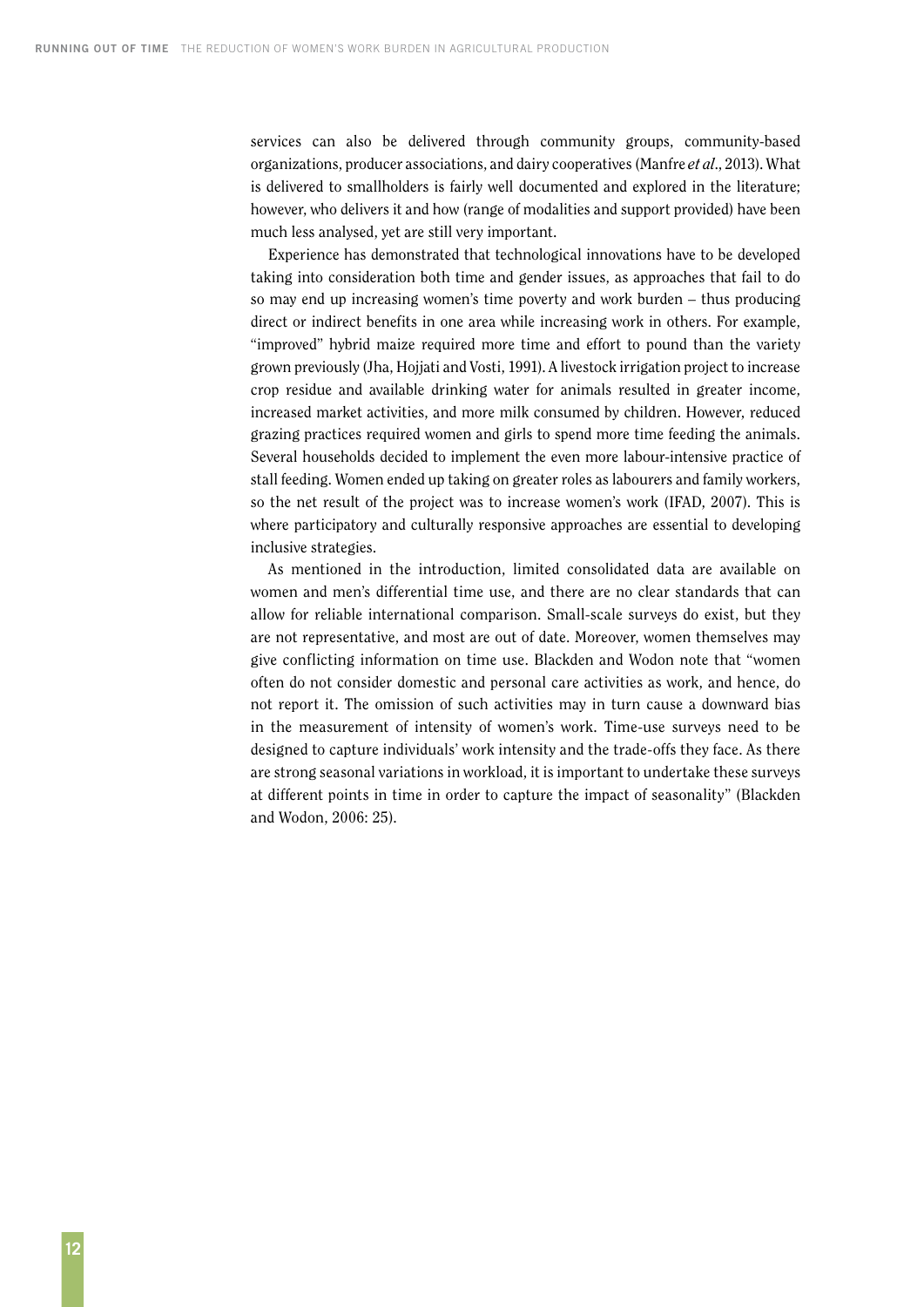# <span id="page-20-0"></span>**Section 4 Labour-saving technologies and services**

For several decades, development practitioners have explored water, energy<br>and farm-related technologies and practices that can contribute to<br>reducing the burden of rural living, in particular for rural households and<br>comm and farm-related technologies and practices that can contribute to reducing the burden of rural living, in particular for rural households and communities under labour stress. The FAO TECA website gives a general definition of smallholder technologies as "practices or techniques, tools or equipment, know-how and skills, or combinations of the aforementioned elements". Ragasa (2012) complements the FAO generic technology definition with a focus on productivity, efficiency and labour-saving "that are used to enhance productivity, reduce production and processing costs, and save on scarce resources or inputs, such as labour or energy". Bishop-Sambrook defines labour-saving agricultural technologies as "tools and equipment which reduce the drudgery and/or improve the efficiency of performing various farming or household activities" (Bishop-Sambrook, 2003).

The perspective of FAO's Rural Infrastructure and Agro-Industries Division is that "many labour-saving technologies and practices (LSTPs) have been developed and are already in the public domain, for example, draught animals save time tilling land or relieve the burden of carrying heavy loads; conservation agriculture reduces the time spent on tillage and weeding; roof water harvesting reduces the need to carry water home; and mills save time and energy pounding maize". Information about technologies and their usage is collected in FAO's TECA website (http://teca.fao.org/); 30 of the technologies are classified as labour saving. This data, however, does not allow for exploring which of these solutions are particularly adapted to women, and which are easily adopted by them. Nor does it explicitly account for time saved. The barriers to women's technology and service adoption are discussed later in this paper.

For ease of reference, Table 2 was developed to illustrate household and agricultural tasks typically carried out by rural women in low-income countries, and their corresponding technologies and services with labour-saving potential. Other UN agencies are also currently focusing on the topic of women's work burden. IFAD is testing technologies through its own projects, and additional evidence on innovations that support rural female smallholder farmers has been collected through the Share Fair for Rural Women's Technologies, organized in 2014 by UN Women, IFAD, FAO and WFP.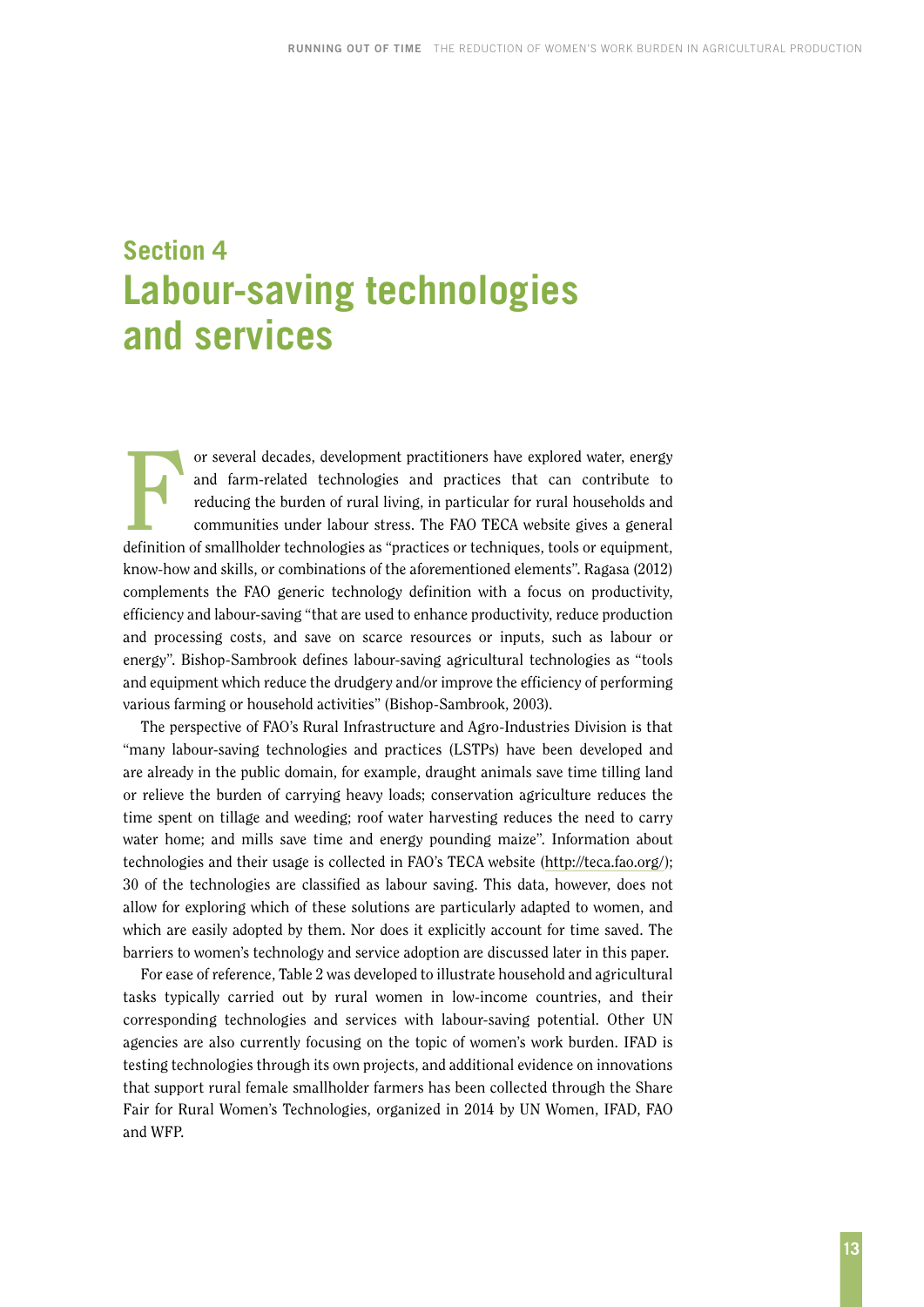|                              | <b>Task/activity</b>                        | <b>Existing practice</b>                                                                                                                                         | Technologies, services and practices with<br>labour-saving potential                                                                                                                                                                                                                                                                                                                                                                                                                                                                                                                                                                                      |
|------------------------------|---------------------------------------------|------------------------------------------------------------------------------------------------------------------------------------------------------------------|-----------------------------------------------------------------------------------------------------------------------------------------------------------------------------------------------------------------------------------------------------------------------------------------------------------------------------------------------------------------------------------------------------------------------------------------------------------------------------------------------------------------------------------------------------------------------------------------------------------------------------------------------------------|
| HOUSEHOLD TASKS              | Water collection                            | Walking to fetch water from<br>potentially unsafe water<br>source                                                                                                | - Improved household water sources (protected dug/shallow well and<br>pump - protected spring - tube well/borehole & pump - public tap/<br>standpipe - roof rainwater harvesting - piped water into house, plot<br>or yard – simple water filters)                                                                                                                                                                                                                                                                                                                                                                                                        |
|                              | Fuelwood<br>collection                      | Wood collected from<br>communally owned resources                                                                                                                | - Woodlots<br>- Agroforestry practices<br>- Improved fallow                                                                                                                                                                                                                                                                                                                                                                                                                                                                                                                                                                                               |
|                              | Cooking                                     | Cooking on traditional open<br>fires using traditional biomass<br>or charcoal as fuel                                                                            | - Fuel-efficient stoves, using traditional biomass or modern biofuels<br>- Solar cooking<br>- Small-scale low-cost power supplies, using diesel or renewable<br>energy sources                                                                                                                                                                                                                                                                                                                                                                                                                                                                            |
|                              | Care work                                   | Looking after family while<br>simultaneously undertaking<br>essential domestic and<br>productive tasks                                                           | - Rehabilitation/construction of care centre infrastructure<br>- Support to local stakeholders to set up and run care services                                                                                                                                                                                                                                                                                                                                                                                                                                                                                                                            |
| <b>TURAL TASKS</b><br>AGRICU | Land<br>preparation and<br>cultivation      | Manual land preparation,<br>digging and weeding with<br>simple tools and following<br>traditional labour-intensive<br>practices; often relying on<br>local seeds | - Improved hoes for land preparation, planting and weeding<br>- Tillage implements (steel mould-board plough - ripper tine -<br>harrows and cultivators - ridgers and bed makers - levelling planks<br>or blades)<br>- Weed wipes and knapsack sprayers; fertilizer micro-dosers<br>- Draught animal planers (DAPs) and weeders<br>- Micro-irrigation (drip and sprinkler-based) for vegetable growers<br>- Integrated pest management practices<br>- Conservation agriculture (reduced tillage - semi-permanent planting<br>basins - ridge, tined strip or zero tillage)                                                                                 |
|                              | Harvesting                                  | Simple manual tools (knives<br>and sickles) which are often<br>heavy and/or worn out                                                                             | - Improved hand tools for harvesting cereals (scythes - reaping hooks)<br>- Motorized single-axle mowers and reapers for harvesting cereals<br>- Draught animal-powered groundnut lifter                                                                                                                                                                                                                                                                                                                                                                                                                                                                  |
|                              | Post-harvest<br>(processing and<br>storage) | Manual shelling, cleaning,<br>drying and processing of<br>crops; poor storage facilities<br>and food packaging                                                   | - Small-scale low-cost power supplies<br>- Draught animal-powered and motorized crop processing<br>- Strippers and shellers (manual or motorized)<br>- Threshers (manual or motorized)<br>- Motorized cleaning/processing of grains and pulses<br>- Crop processing (screw or hydraulic presses - cassava grinders)<br>- Coffee hullers<br>- Motorized rice hulling (rubber-roller huller - disc huller - polishers)<br>- Motorized oil extraction<br>- Solar drying & milling equipment (polyethylene covers)<br>- Fish processing oven for fish drying, smoking and storing<br>- Storage infrastructure and packaging materials (airtight storage bins) |
|                              | Transportation                              | Travel on foot; carrying loads<br>on body                                                                                                                        | - Intermediate means of transport (donkey or other pack animals,<br>wheelbarrow, cart, bicycle [with trailer] - small-scale motorized<br>transport: single-axle tractors or motorized tricycles - yokes and<br>collar harnesses for draught animals - Hippo water roller)<br>- Affordable and safe public transport system<br>- Improved paths and feeder roads                                                                                                                                                                                                                                                                                           |
|                              | Marketing                                   | Limited utilization of ICT in<br>acquiring market information                                                                                                    | - Prepaid cards and mobile phone plans for weather forecasts, market<br>price information, etc.                                                                                                                                                                                                                                                                                                                                                                                                                                                                                                                                                           |

### **Table 2: List of selected technologies, services and practices with labour-saving potential for women**

*Source:* FAO.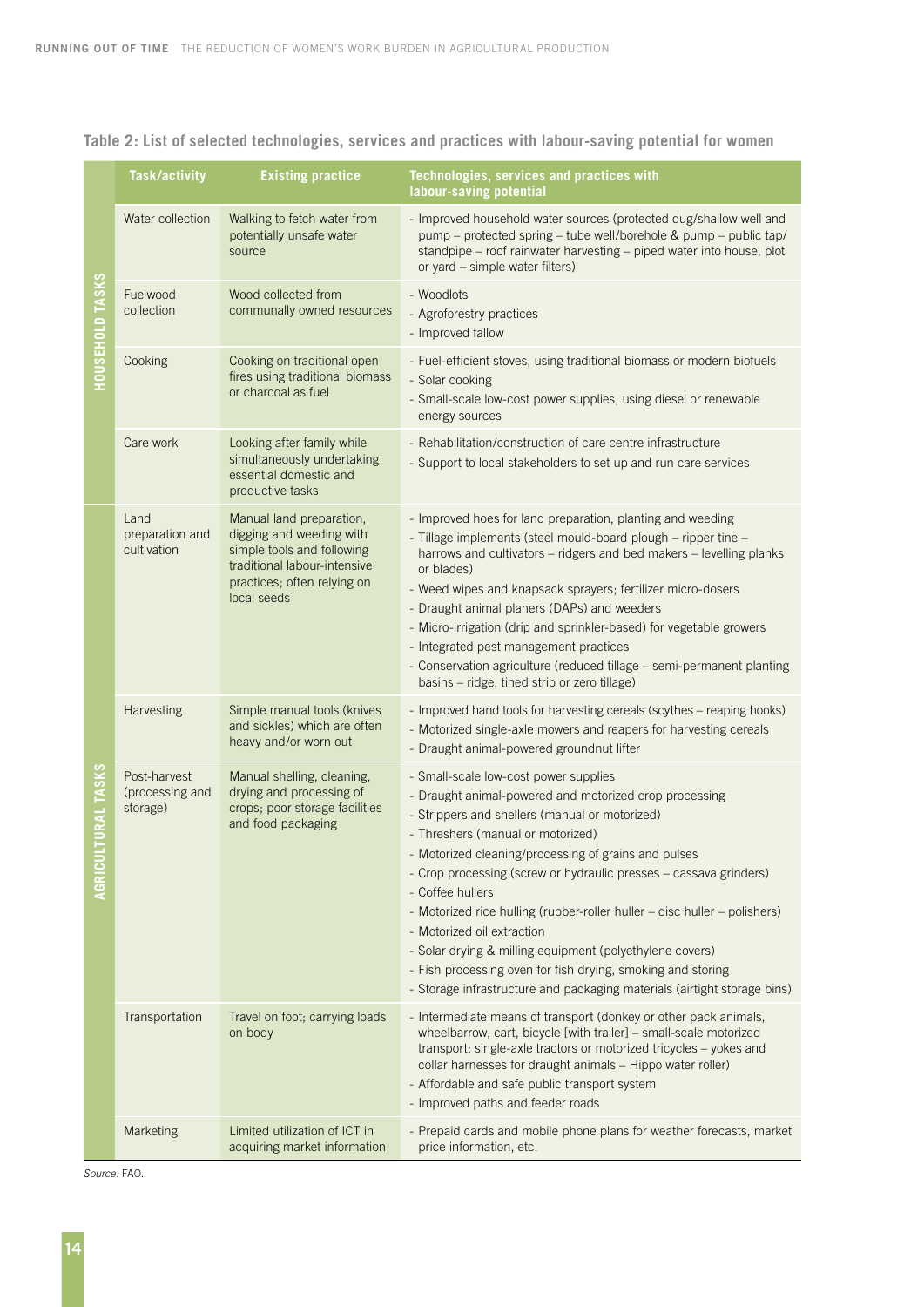### <span id="page-22-0"></span>**4.1 Barriers in access to and adoption of labour-saving technologies and services**

Research and case studies on labour-saving technology adoption by smallholders have noted that there are constraints (gender roles, social hierarchies, incentives) that affect the engagement of different social users and groups when articulating their demand and needs; there is also limited capacity to access technology and services, and limited information and complementary inputs to use these technologies.

Women's technology adoption rate is particularly low. Ragasa's literature research and synthesis of 35 case studies (2012) concludes that low adoption is mostly due to women's limited access to complementary inputs and services. Peterman, Behrman and Quisumbing (2010) further explain that it is the "accessibility of inputs, not propensity to use inputs" that constitutes a major bottleneck for many women farmers.

Technology adoption can also be affected by fear of employment loss or preference. In the Syrian Arab Republic, for example, women were not in favour of the introduction of mechanization for lentil harvesting, as they feared they would lose their income-generating jobs to men (Abdelali-Martini and Dey de Pryck, 2014). In other cases, women appreciate the opportunity for social time afforded by certain activities (collecting water at a river, for example, may allow them to share opinions with other women).

#### **Barriers in women's access to and adoption of labour-saving technologies**

The following section lists some of the most common barriers in access to and adoption of improved labour-saving technology that have emerged in literature.

- **Education:** Rural women's low education and literacy levels affect their capacity to make informed choices. The differentiated access to complementary inputs (such as education) explains the difference in adoption decisions (Ragasa, 2012). Recent literature notes the importance of empowering women through participatory technology development that seeks to incorporate their perspective so that they are able to help themselves (Carr and Hartl, 2010).
- **Men and technology:** Worldwide, technologies are often considered to be within the purview of men (Cecchini and Scott, 2003; Ashby *et al*., 2009). Gender norms about men's control of technology, information, and knowledge limit women's opportunities to learn, use and benefit from technologies (Karlsson, 2007; Molony, 2005).
- **Household dynamics:** Men tend not to see the need to invest in technologies when women household members can do the work for free (Feder, Just and Zilberman, 1982; Knox, Meinzen-Dick and Hazell, 1999). They also tend to manage other family members' usage of technology, and often appropriate women's technologies either because they attribute a social importance to their usage, or because they recognize that there is an income-generating potential. Interestingly enough, this problem has been overcome in an Oxfam International project in Cambodia, which distributed pink cell phones to make them less attractive to men and ensure that the phone would remain in the hands of women (Oxfam, 2012).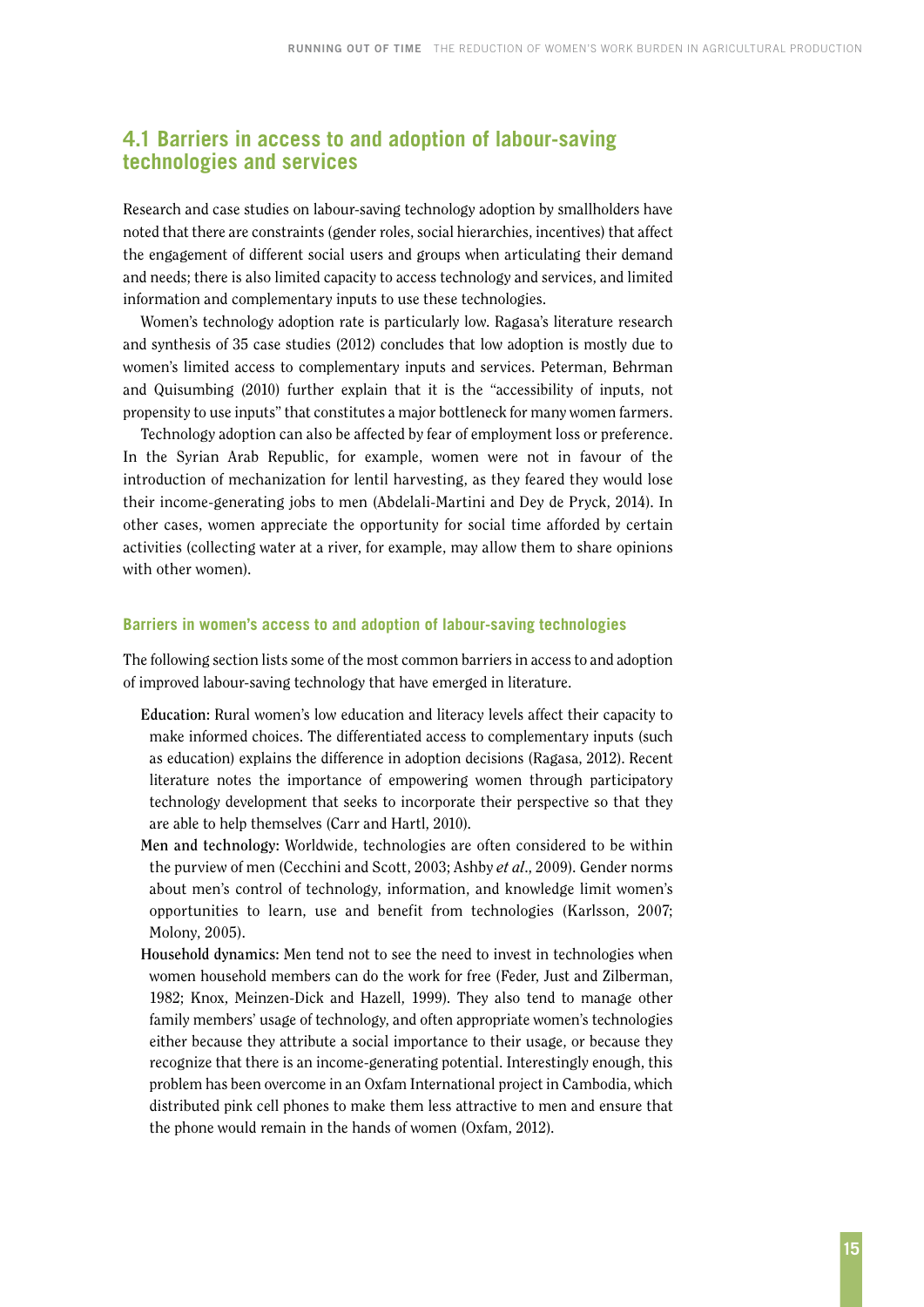**Time availability:** The heavy burden of unpaid household responsibilities often leads to "time poverty" – the absence of discretionary time that women can dedicate to personal interests, paid labour, education, or other endeavours. Among those endeavours is learning skills that would allow them to adopt new technologies to improve their productivity or start a small business (Shelton and John, 1996; Karlsson and McDade, 2001; Hafkin and Taggart, 2001).

- **Physical challenges:** Most existing agricultural tools and equipment tend to be designed for men's physiques, with the result that they are often too heavy or too high for women to handle comfortably (Carr and Hartl, 2010). In many communities, women also make use of old and worn out hand tools that are easily found, but ultimately less efficient.
- **Social norms:** There is a wide range of social norms that inhibits women from accessing and adopting technology. Certain technologies or practices may not be considered suitable for them. For example, the use of long-handled hoes by women is not considered appropriate in West Africa (IFAD, 1998). With specific reference to transport, restrictions on mobility and on associating with non-family members pose barriers to women's adoption of new technologies. Among some ethnic groups in Burkina Faso, women are prohibited from riding bicycles (Fernando and Porter, 2002). Security is also a major concern for women users of public transport, as they are especially vulnerable to violence or sexual abuse (UNCTAD, 2011).
- **Financial and institutional constraints:** Women tend to lack the financial resources to use, rent or purchase established and new technologies (Zainudeen *et al*., 2008). The inability to borrow leads to a vicious circle: women cannot develop their skills, which prevents them from earning higher incomes, so they cannot afford the technologies that might boost them to the next rung on the economic ladder. Access to cash or credit is also restrictive for women's small businesses. Dissemination strategies that rely on individual entrepreneurs often put women and poor farmers at a disadvantage. For example, mills, graters and oil expellers are important labour-reducing technologies: rural mills can cut the required time for pounding or grating from hours to minutes. They are widely distributed, but while some are owned by community organizations or women's groups, most belong to individual male entrepreneurs, restricting access for poor producers who cannot afford to buy the services (World Bank, FAO and IFAD, 2009).

#### **Barriers in women's access to and utilization of extension services**

Technology adoption is often constrained or cut short by lack of access to inputs and services such as credit, fertilizer and information. Even if women have equal access to extension services, a lack of complementary knowledge or necessary inputs will restrict their ability to take full advantage of introduced technologies or techniques (Doss and Morris, 2001). The services available to women and their ability to use them are affected by social norms, cultural practices, lack of education, and lack of recognition of their triple role (see example in Box 1).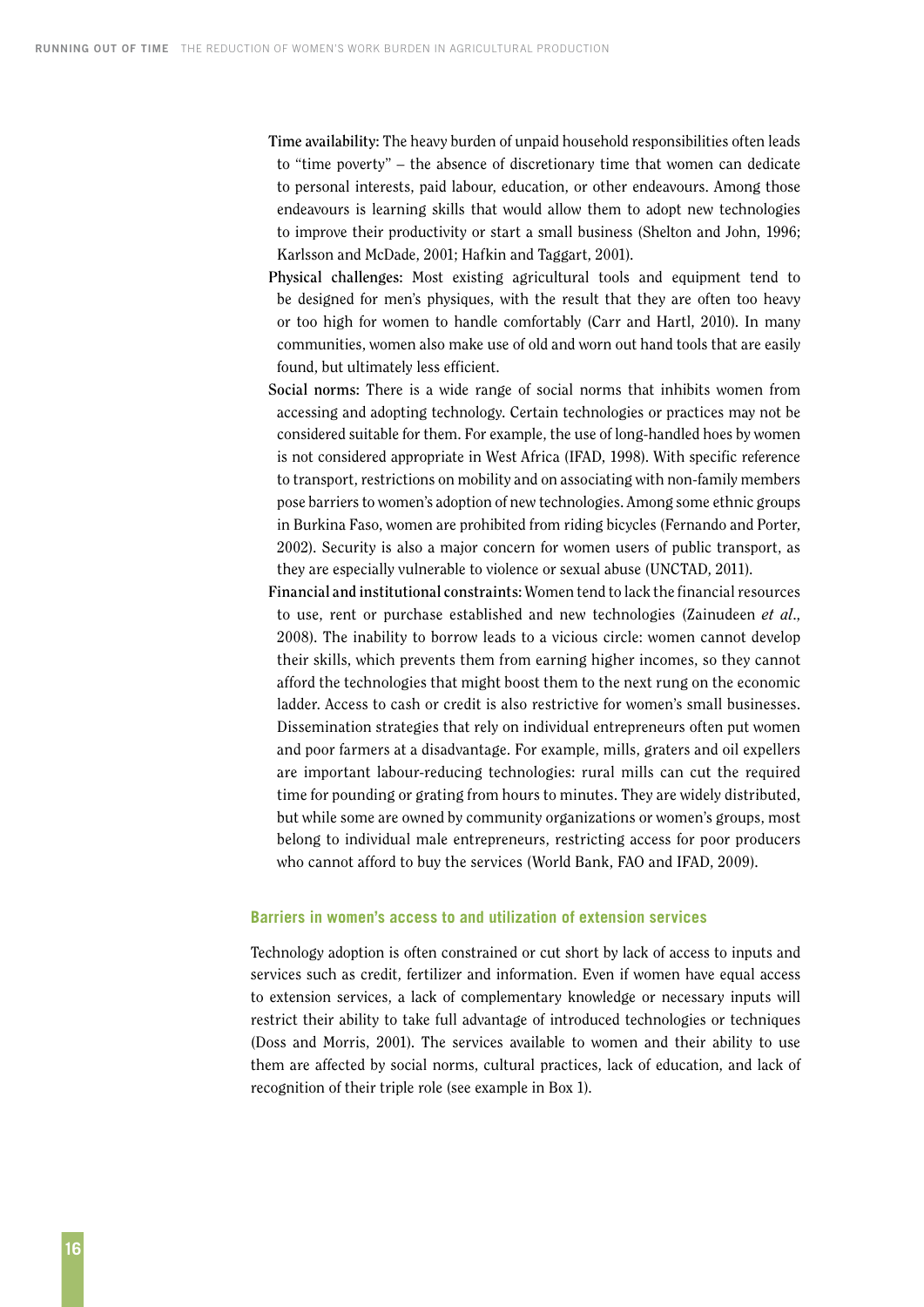#### **BOX 1 Barriers to donkey power**

Lighter crop cultivation implements that can be attached to donkeys are an option for women, as there are no taboos concerning their work with donkeys, unlike with oxen. A donkey-drawn cultivator can reduce weeding time from 2–4 weeks to 2–4 days per acre.

Often, however, women lack the cash to purchase equipment, and men see no need for it when the work can be done manually by their wives at no cost. In addition, animal-draught technologies are seen as men's domain, so women do not have access to training (IFAD, 1998). Therefore, even when donkeys and equipment are distributed to women through development projects, other constraints may emerge. For example, in one project in Uganda, women lost their donkeys because they were unable to buy drugs to keep the animals healthy.

*Source:* (GRTI, 2006)

There is a vast literature on the use and availability of services to women. Women tend to make less use than men of extension services (Meinzen-Dick *et al*., 2010). In 2010, the World Bank found that extension agents only serve 2 to 20 percent of women farmers in Ghana, India, and Ethiopia, for instance. Common barriers include the following:

- **Representation and Empowerment:** Women continue to be heavily underrepresented as extension agents and in many cultures women may not interact in public with men who are not members of their family. Male workers may not recognize or understand the work that women engage in, or may not be able to communicate effectively with them. Women have been underserved by traditional extension owing to their child care responsibilities and the scarcity of their free time (World Bank & IFPRI, 2010).In turn, female farmers may not feel comfortable asking questions to male extension agents. Women may feel inhibited to speak freely in groups with men (Moore et al., 2001; Manfre et al., 2013; Meinzen-Dick et al., 2010; UNESCO, 2010; Huyer, 2012).
- **Mobility:** Women often cannot travel long distances to attend extension sessions owing to time, cost and child care responsibilities, as well as restrictions due to cultural norms.
- **Visibility:** Women's productive work is invisible and not targeted by extension services. The advice provided is therefore not tailored to their needs. Women are often not even considered as farmers and are therefore not approached by male extension agents. Extension and assistance is given to men even for tasks and crops managed by women, in the assumption that the information will be shared. **Education:** Women's illiteracy or lower educational levels inhibit their understanding and use of information and services.
- **Information:** Lack of access to ICT or mobile phones restricts women's ability to find and access information. Information on improved technologies may not be widely disseminated, or the sales and maintenance structure may not be in place. Information is focused on a few areas that may not benefit all smallholders to the same extent, and complementary services may not be provided to implement the information.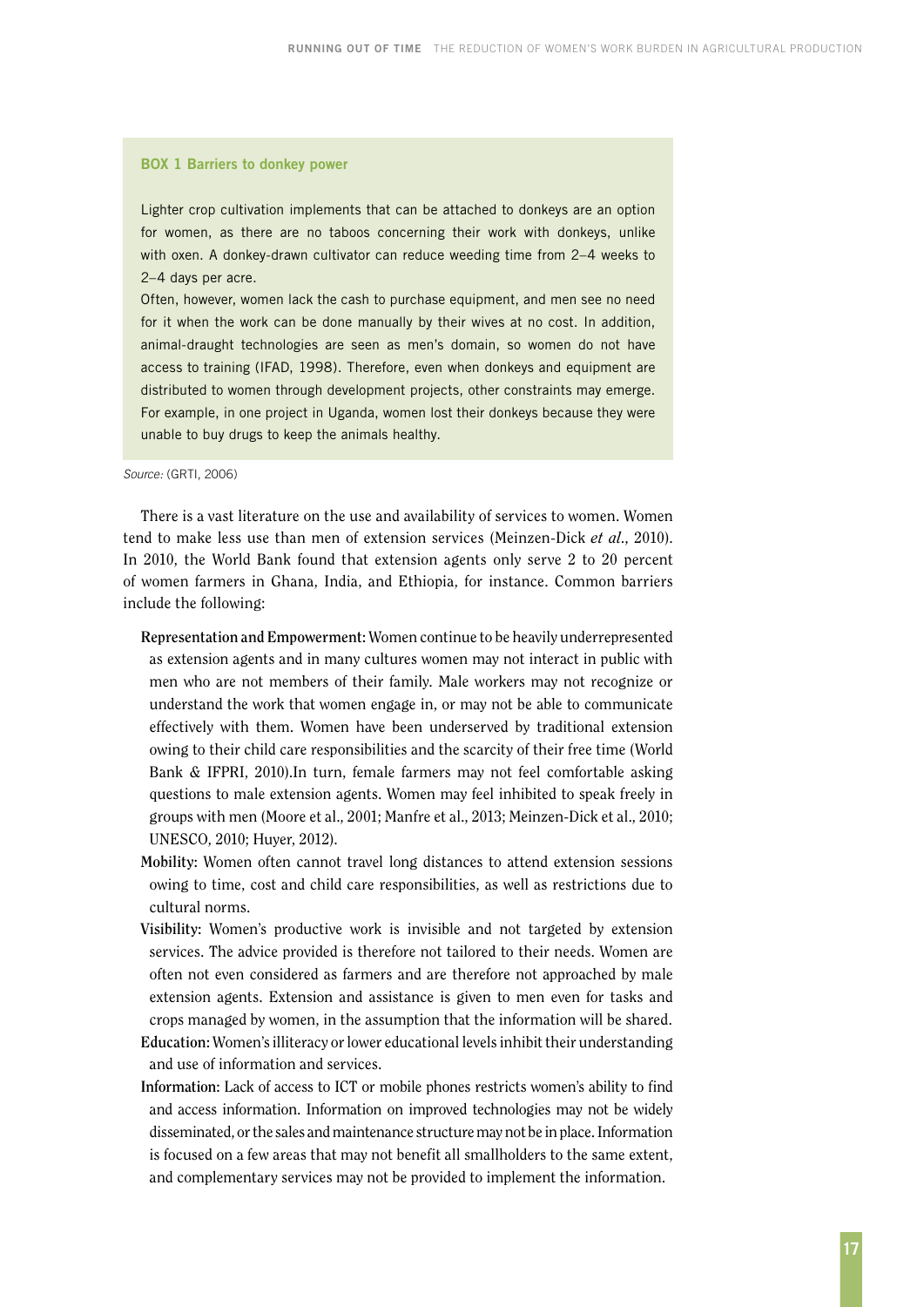### <span id="page-25-0"></span>**4.2 Technology and services: findings by sector**

Because women's time poverty is often poorly understood and not recognized as a cause of rural poverty, few policies and programmes include interventions that support women producers with labour-saving technologies and practices. Consequently, related research and investments are also far from sufficient. Nonetheless, tested technologies exist which have been found to effectively reduce women's work burden and time poverty.

#### **Agriculture**

Women are much less likely to use purchased inputs such as fertilizers and improved seeds or to make use of mechanical tools and equipment. In many countries, women are only half as likely as men to use fertilizers (FAO, 2011b). Appropriate farm tools, improved crops, integrated pest management techniques, conservation agriculture, biological nitrogen fixation, and other context-specific technologies should be targeted for development and for enhanced access by women.

Listed below are some contributions (not a comprehensive list) in agricultural technology inputs that are relevant to reducing women's work burden, and where related services such as entrepreneurial training and participation can show results. The list also includes examples of specific approaches and services that have facilitated technology adoption and/or are supported by technology (see Box 2):

- The introduction of low-input, low-risk, early-maturing and disease-resistant crop varieties can reduce women's work burden. Sunflower production, for instance, is not labour-intensive: sunflowers require little weeding and they mature early (Bishop-Sambrook, 2003). Disease-resistant crops can help farmers adapt to climate change and reduce the need for pesticides (Lybbert and Sumner, 2010). Some vegetables, such as beans, are adapted to drought conditions at a very basic cellular level, and require little water.
- Certain agricultural practices, such as conservation agriculture and cultivation of vegetable crops close to home using household waste and water, also decrease the agricultural labour burden (Bishop-Sambrook et al., 2004). Maintenance of keyhole gardens is easy and low cost, and requires few inputs and less work; the gardens are built in difficult places such as rocky areas, shallow arid/compacted soils, and near the entrance of dwellings (to facilitate their watering with household waste water). Similarly, improved livestock practices can also alleviate the work burden, such as integrating fodder production with crops, or improving housing for animals to reduce losses from drought or livestock diseases. Another potential time-saving practice is the usage of aquaponics, a food production system based on a technology that combines farming fish with growing plants in water, in an integrated and symbiotic environment. It is particularly useful for families with limited space or lack of land, as it allows food to be produced at home on rooftops or in backyards. The use of aquaponics in an FAO project in Gaza, where women often have limited mobility, allowed these women to produce food at home. Although it risks perpetuating gender norms around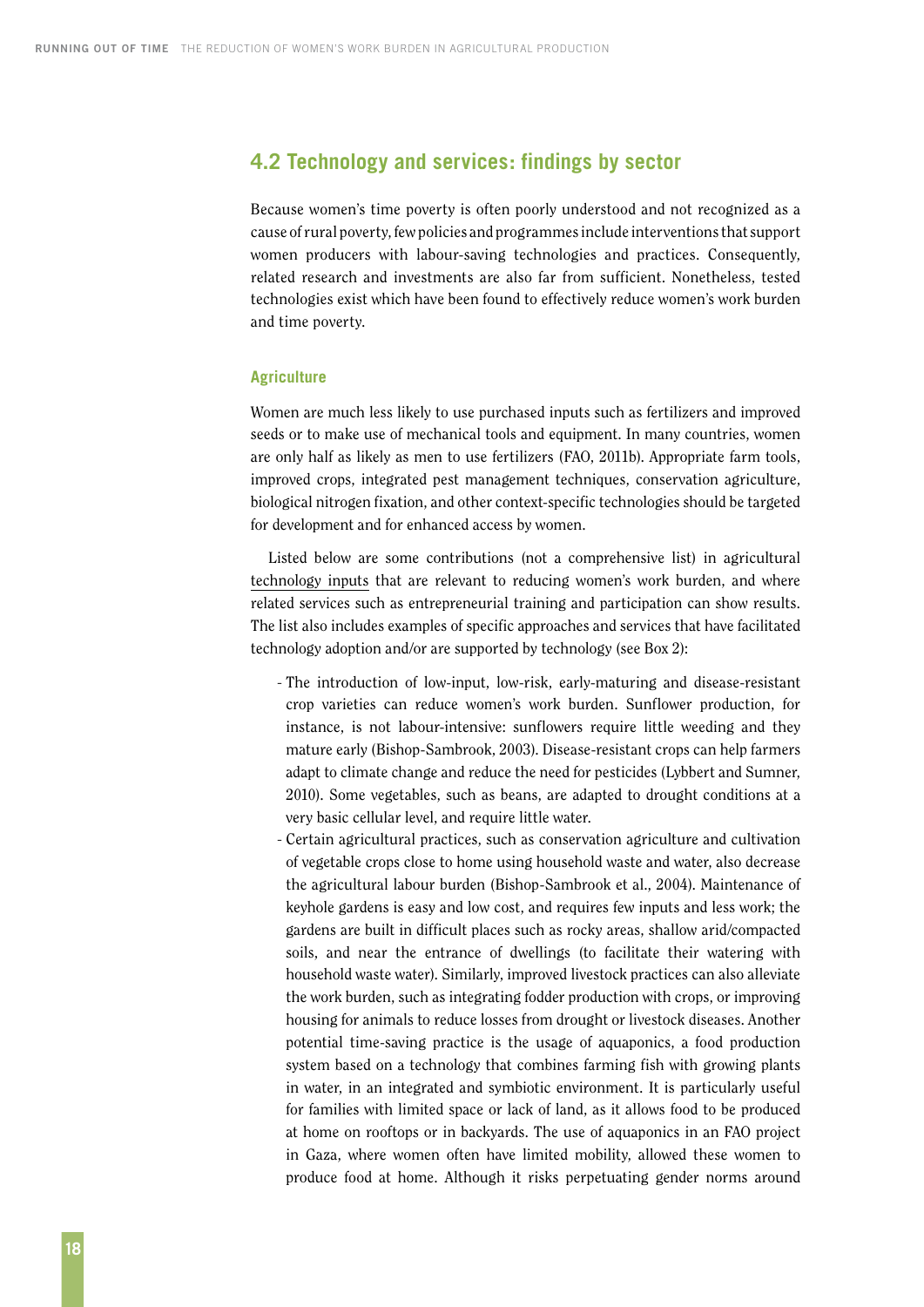women's work taking place within the boundaries of the home (in contrast to employment, which allows women more mobility), aquaponics can provide shortterm improvement in terms of women partaking in productive activities.

- Improved tools have been tested to contribute to reducing women's work burden and health hazards. Operations like seed preparation, digging, weeding, harvesting, and separation of pods are often done manually or with traditional tools. Lighter and improved hoes, seed treatment drums, serrated sickles, weeders, and planters are among some of the tools that have been tested to reduce women's work burden.
- Harvesting and post-harvest processing and storage are activities where women need increased knowledge of techniques and access to specific technologies to improve product quality and quantity. This knowledge can help them to reduce food losses, save time, and enhance their earning capacity. For example, in West Africa women growers of perishable vegetables often harvest at the wrong time of the day (late in the morning after domestic work is completed), when the quality of vegetables is lower (FAO/IFAD/ILO, 2010; Fernando and Porter, 2002). Specific agroprocessing technologies for silk processing, fish smoking, grinding, and briquette production can provide rural women with additional income and save them production time and resources. One example is the FTT-Thiaroye fish processing technique introduced by FAO in West Africa (discussed below in the section on energy). Micheline Dion, small-scale fisher and cooperative leader, notes that it has allowed women fish processors to improve their product and to become more competitive in regional and subregional markets (FAO, 2014d).

The FAO-initiated farmer field schools (which started in 1989) are a good example of accessible services in the agricultural sector. They are widely used and generally perceived to be an effective outreach strategy. Impact studies, however, indicate that the results for female farmers are mixed. Local level effects are positive for women in many instances, with higher rates of technology adoption and substantial increases in income for male and female participants – 61 percent in some cases. However, the effects do not extend beyond the local level, and farmers are not passing on their knowledge to other farmers. Questions about the gender equality results include the tendency of men to dominate discussions even when in the minority, and the enrolment of women from dominant classes who are not farmers (Davis *et al*., 2010; Braun *et al*., 2006).

In 2003, FAO also introduced the Junior Farmer Field and Life School (JFFLS) programme, designed to enable young women and men (ages 12–17) to enhance their agricultural and entrepreneurship skills. Little evidence seems to have been collected regarding technology adoption by girls in particular, but equal participation of girls and boys is sometimes hard to achieve, as reported in a Mozambique case study where "the local socio-economic context has been a restraining factor on the integration of gender-related issues in the programme. In particular, it has been difficult to achieve equal participation by boys and girls. Dropouts of girls have been experienced as a result of early marriages and of the withdrawal of girls from the programme in order to contribute to household-related tasks" (Djeddah, Mavanga and Hendrickx, 2005).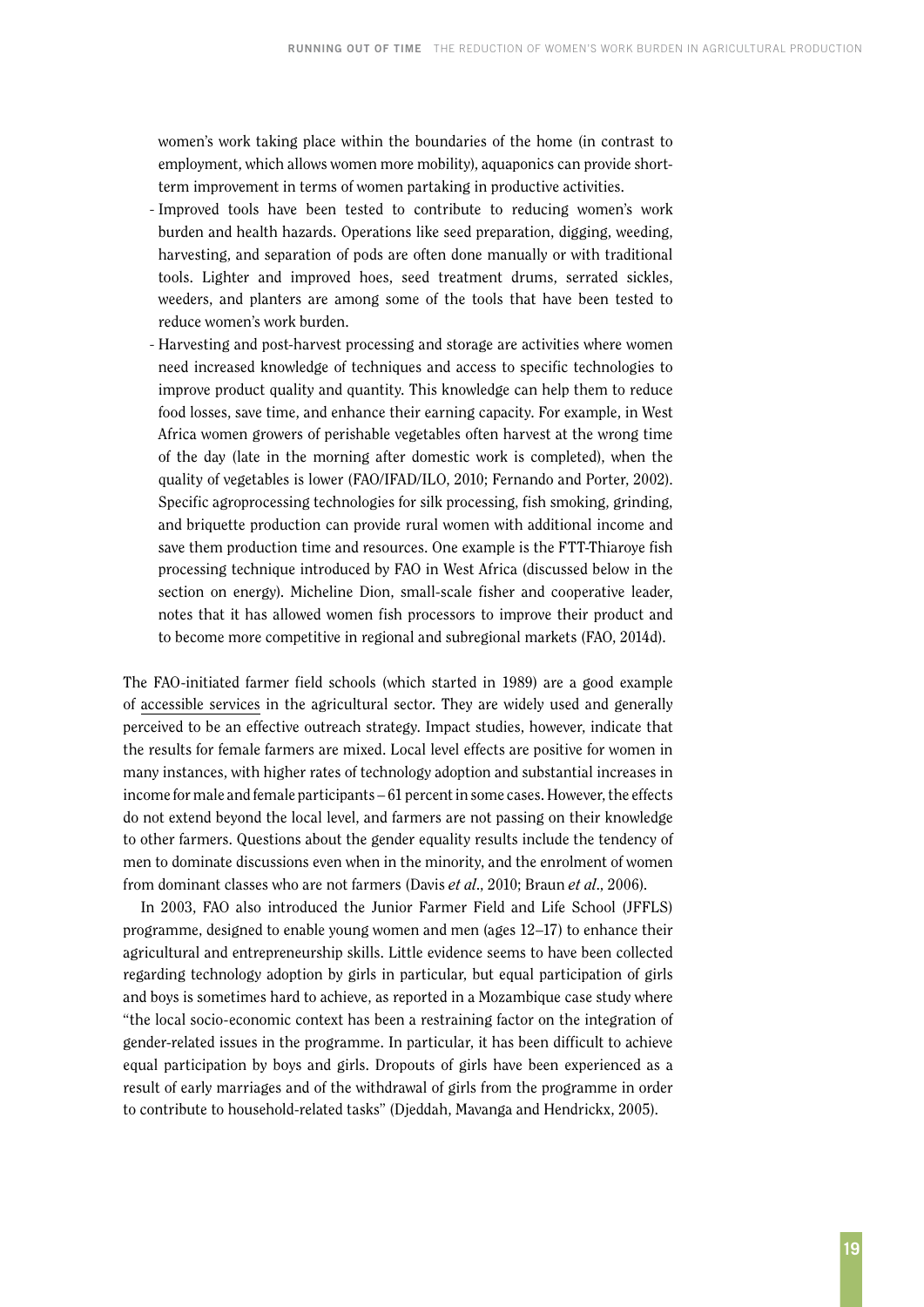Another important service is the provision of information and communication technology (ICT) to improve access to markets and supply chain management and to disseminate information about productive inputs and services. In view of existing limitations in reaching farmers in the developing world, ICT is recognized as a central component of agricultural outreach and information provision. Nevertheless, the gender digital divide in terms of ownership, control and independent access to computers (and even mobile phones) is still wide. The same resource restrictions that inhibit women's access to technology in general also affect women in terms of ICT.

Even in the case of mobile phones, which tend to be more accessible to women because of their cost and flexibility, women are still disadvantaged in terms of ownership. In sub-Saharan Africa a woman is 23 percent less likely to own a mobile phone than a man (Blumenstock and Eagle, 2012; Zainudeen et al., 2008). Included in this category are local radios that can help in disseminating information on animal and plant diseases, and also help in organizing women's groups.

#### **Box 2 FAO-DIMITRA Listeners' Clubs**

The FAO-Dimitra Clubs contribute to women's empowerment and a transformation of gender roles in rural areas in sub-Saharan Africa. Dimitra Clubs are groups of rural women and men that meet regularly to discuss their daily challenges and solve problems using their own means. They are equipped with wind-up solar-powered radio sets (sometimes paired with mobile phones that operate in a fleet) that facilitate their access to information and enable them to communicate with other clubs, community radio stations, and other rural actors.

As a result of the dynamics created by the Dimitra clubs, changes in rural men and women's behaviours and practices have been observed at the individual, household and community levels. A wide range of positive outcomes have been achieved, in particular for women. For example, women speak up in public, make their voice heard, and are more confident to engage in leadership roles and new income-generating activities. In Niger, women's access to land has improved in several localities thanks to the Clubs and to discussions and support from religious and community leaders. The issues of work burden and gender roles are often discussed within the clubs, leading to positive changes in task sharing between women and men. For example, in some villages in Niger, women can now rent carts to transport water containers that are very heavy. Also, in different villages of the Democratic Republic of Congo where the Dimitra Clubs were created, the household budget decisions are no longer exclusively managed by men. In several villages, the husbands take a share in childcare and household activities, including taking children to school and even pounding the cassava, a time-consuming activity that is typically carried by women.

*Source:* FAO, Social Protection Division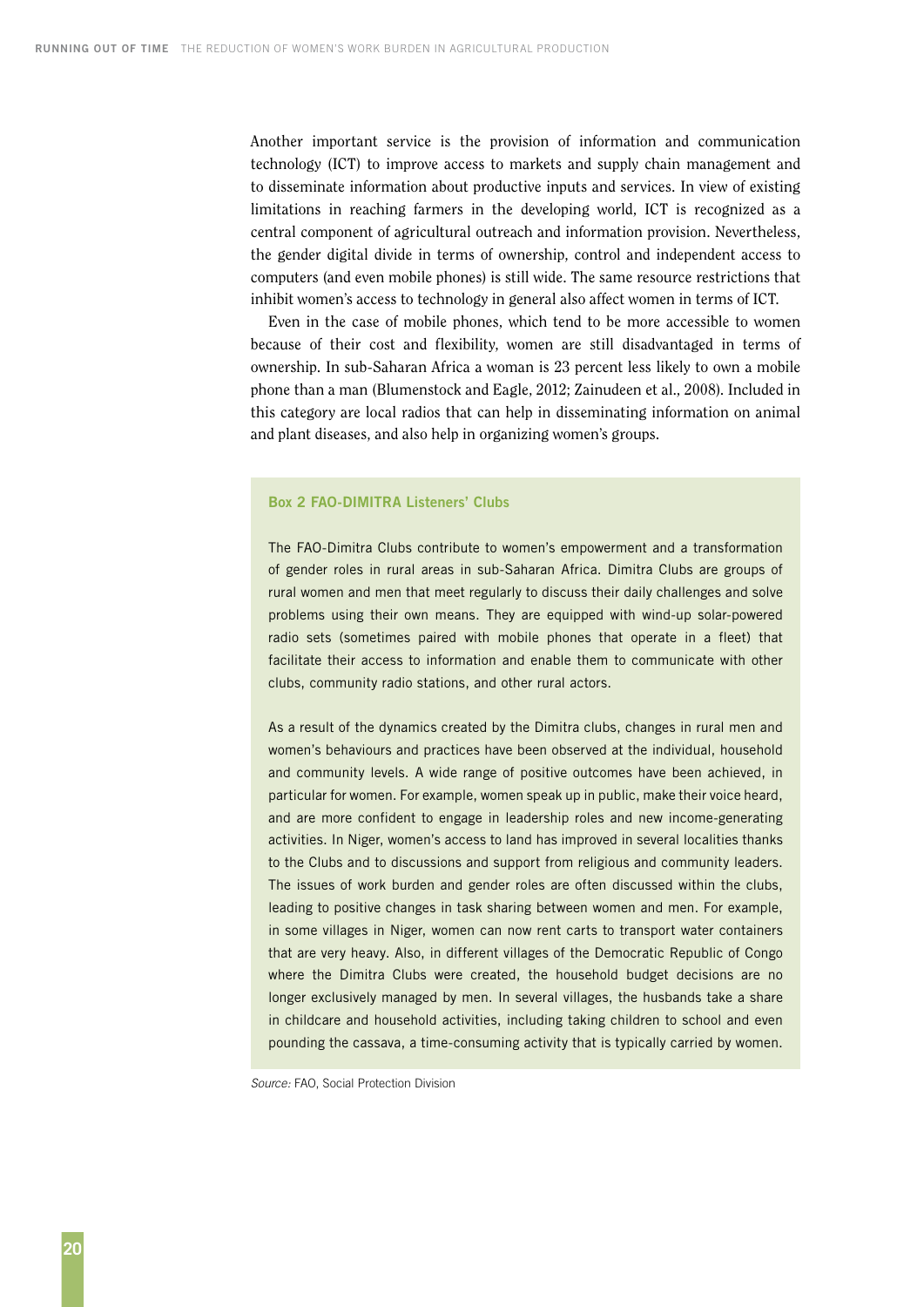ICT use can decrease women's time burden directly:

- It allows direct communication with clients, middle men, markets and suppliers, decreasing time needed for travel. In Ghana, onion wholesalers known as "Market Queens" use mobile phones to coordinate supply among themselves and to reduce transportation costs (Overa, 2006), saving time and increasing income.
- Entrepreneurs in East Africa find that mobiles and computers help them combine business with domestic work, allowing them to work at home while running their enterprises.
- Access to e-governance services increases efficiency and decreases time required to interact with government, apply for licenses, learn about regulations and procedures. (See, e.g., Nath, 2006 on India).
- Mobile-phone based financial transactions provide access to financial services for those without a bank account, and save time by reducing travel to financial institutions (see T.S, 2013 on Kenya). Moreover, different payment schemes and options (such as pay as you go) have been developed and provide flexibility for lower-income households. Mobile-based transactions can also reduce safety risks linked to women travelling with cash when returning from long distance markets.
- ICT is a particularly flexible and time-saving resource as it can allow women to access agricultural and productive information from home (Huyer, 2012). Mobile phones can give access to weather forecasts and help farmers to make decisions on when to sow (Lybbert and Sumner, 2010). As farmers deal with changes in climate and more variability in weather, local memory becomes a less reliable guide. ICT could be used to design early warning systems (accessible to rural women) for transmitting information on livestock disease outbreaks or locusts.

**Collective action and cooperatives** can enable women (as well as men) to take advantage of technologies and services. For example, collective ownership of grinding mills can make these technologies accessible to women and poor producers, as in the Bangladesh Rural Advancement Committee (BRAC) initiative, which provides loans to women's groups in order to purchase mills (Ahmad and Jenkins, 1989).

In India, women's self-help groups are active in many aspects of agricultural and enterprise development. The Self Employed Women's Association (SEWA) provides a wide range of support for entrepreneurship, financing, and information services to small-scale women traders (see Elbehri and Lee, 2011). It manages a simple market price information system that sends daily text messages to members informing them of current and future prices in nearby markets. Members post the prices in the local language on a public board centrally located in the community. SEWA also supports the establishment of "tool libraries" in villages, whereby groups of women pool resources to buy tools that are rented at a fixed low rate, such as hand hoes, ploughs and oxcarts. The income from tool rental is used to buy additional tools so that the library gradually expands; or, if no further tools are required, profits are shared among the members. Other tools that can be stocked include energy technologies (solar lanterns, solar panels and biogas generators) and water quality test kits. This kind of library provides access to tools and equipment that farmers would have difficulty accessing otherwise (FAO, 2013). As well as the increased productivity and income that is generated, the time saved in travel and manual labour reduces women's time poverty.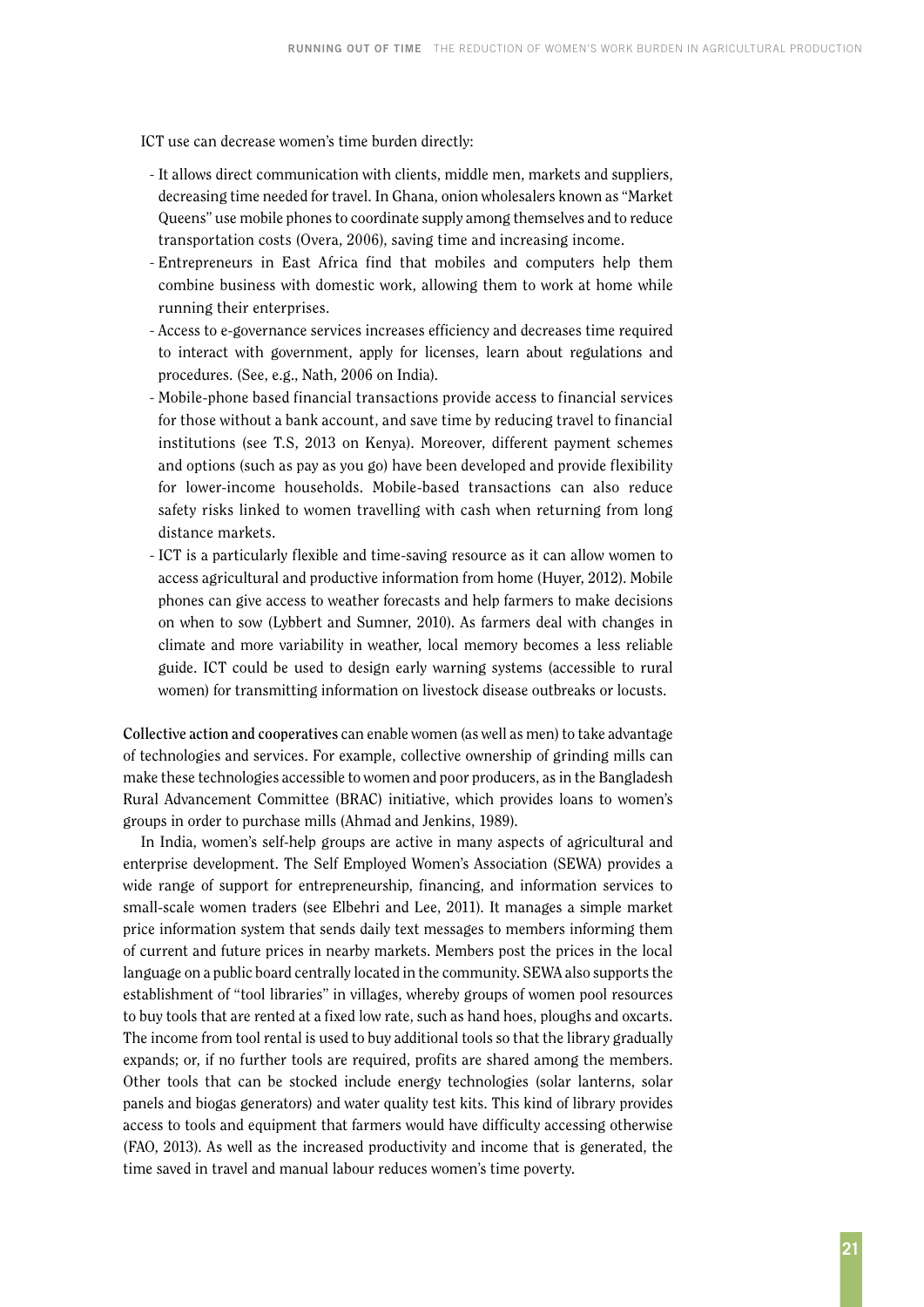#### **Energy**

It is estimated that 1.4 billion people (over 20 percent of the global population) lack access to electricity, with 85 percent of this group living in rural areas (IEA, 2010). In sub-Saharan Africa, only 22.6 percent of the population has access to electricity; in South Asia, the figure is 40 percent (Thomas, Rajepakse and Gunasekara, 2007). Without access to efficient and affordable energy sources, opportunities for economic and social advancement are extremely limited. This "energy poverty nexus" is particularly harmful to women.

Energy is a critical input for women's productive and reproductive work. In addition to the environmental, health and cost implications, inefficient sources of energy are major causes of time poverty for women and girls. The negative effects of unreliable, inefficient and time-consuming energy sources on women's productive work have not been adequately acknowledged. An example of an initiative launched to address energy-linked constraints is the  $SAFE<sup>5</sup>$  initiative, which facilitates safe access to fuel and energy in humanitarian settings.

Informal sector enterprises in this category include food processing and preparation. For example, in some districts of Bangladesh, rice parboiling uses up to 15–20 percent of available fuelwood (UNDP, 2000). In Thailand and Viet Nam, agrobased industries use primarily fuelwood and other biofuels for crop drying, tobacco curing, and preparation of animal feeds (Polestico, 2002). The development and introduction of improved kilns in fish smoking, such as the Chorkor oven in the 1970s and more recently the FAO-Thiaroye fish processing technique (FTT-Thiaroye) for enhancing fuel(wood) efficiency, was a great improvement for small-scale post-harvest fisheries, which are dominated by women. Besides the effect of lowering operating costs (when wood is purchased), the improvements reduce the drudgery for women processors in terms of exposure to heat and smoke. The new FTT-Thiaroye technique in particular also offers the possibility of using agrowaste (maize or millet cob, coconut husks or shells, etc.) as fuel in lieu of wood.

Other home-based energy-intensive production activities include beer brewing, palm oil processing, soap making, basket weaving, cane work, and spinning and textile production. These "cottage industries" provide an important source of income for women while they carry out their domestic chores. Another important energy requirement is mechanical power for agriculture, food processing, water piping and irrigation. In addition to reducing the time women expend on these industries, improvements in energy increase their productive capacity through lighting, refrigeration (reducing risks for perishable products), communications, and community services (Lambrou and Piana, 2006).

Despite the controversy of biofuel crops displacing food crops and threatening food security, the energy potential of biofuel makes it a promising solution for households in need of electricity, which can reduce women's daily workload. The affordability and availability of biofuels make them accessible. They also contribute to the mitigation of climate change impacts through the use of renewable, carbon-neutral energy in place of greenhouse gas-producing fossil fuel (Jurgens, Best and Lipper, 2004).

<sup>5</sup> SAFE (Safe Access to Fuel and Energy) was established by the Inter-Agency Standing Committee (IASC). It is made up of FAO and 24 other humanitarian agencies and NGOs.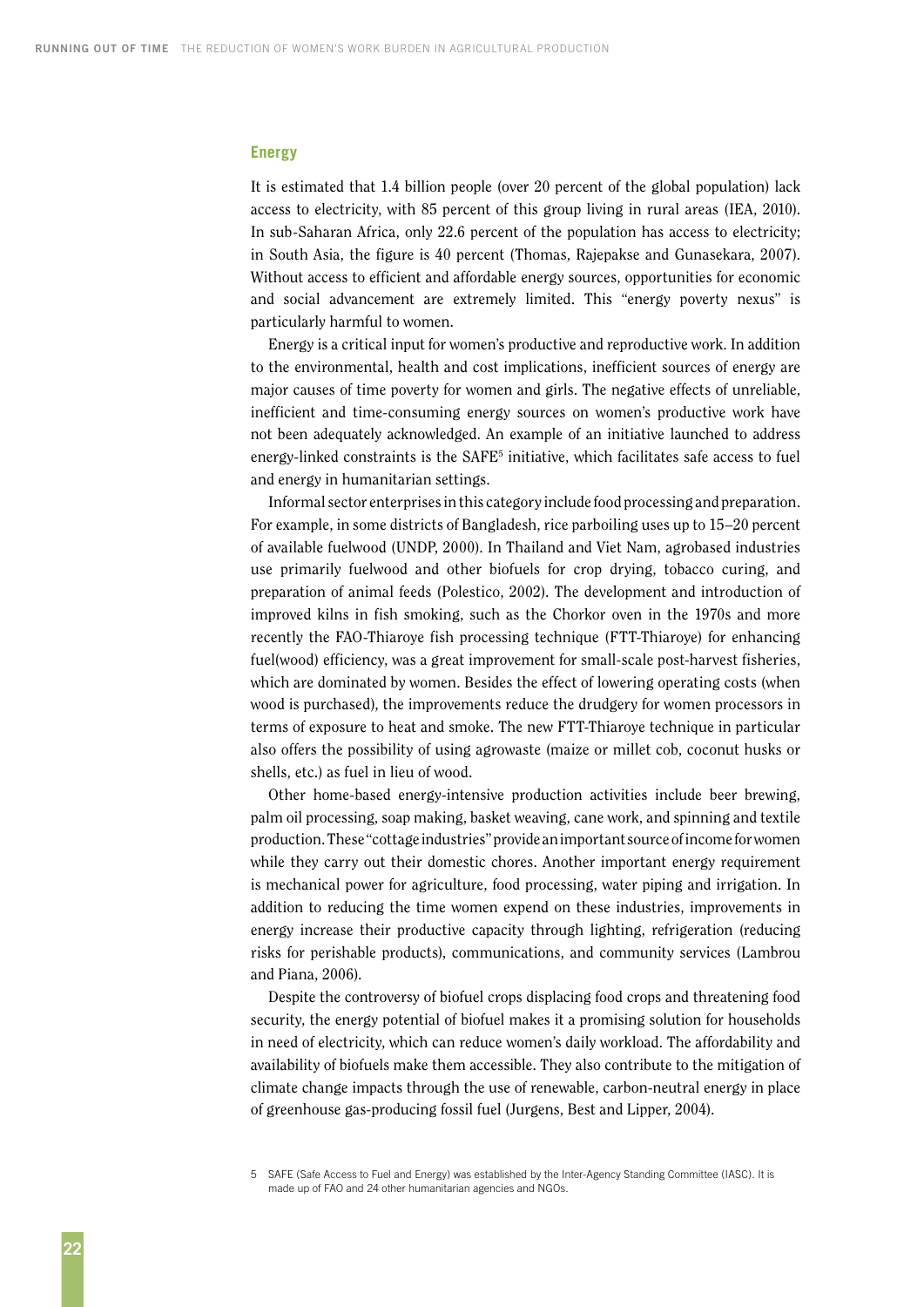An important example of a useful **service** to women in the energy sector is training on solar energy. This has the dual advantage of introducing an efficient and affordable technology to ease women's work burden (by freeing up time normally used in accessing energy sources) and increasing women's incomes if they are trained in developing, managing and deploying the technology. For example, the Barefoot College in India trains rural women as solar engineers to build, install and maintain solar panels in villages that have no other energy systems (Lal, 2008). And in Bangladesh, the Grameen technology centres are training women as solar technicians in an initiative to scale up solar home systems (SHS) across the country. Technicians will be responsible for maintenance, and could potentially become energy entrepreneurs themselves.

#### **Water and irrigation**

Given water scarcity and the increasingly erratic or infrequent rains in many regions, labour-saving technologies related to more efficient use of water are important for women and girls. In sub-Saharan Africa, the majority of poor farmers – especially women – lack access to irrigation infrastructure (Gill *et al*., 2012). Men tend to be the main decision-makers on irrigation for agriculture and are responsible for the technology-intensive tasks, while women tend to be unpaid family labourers engaged in the more labour-intensive tasks (Upadhyay, 2003).

Irrigation projects, when developed and implemented taking into account the needs and concerns of both women and men, can provide an efficient source of water for vegetable production, reduce the number of hours women spend in fetching water for production and domestic tasks, and make it easier for animals to be watered. This can benefit not only women, but their whole household and the community as well.

A project in Nepal aimed to improve women's production and time use by introducing an alternative to manual irrigation for their vegetable gardens. Women provided 88 percent of the labour for the gardens. The introduction of micro-irrigation produced a range of positive effects on women's workload, household food and nutrition intake, and perceptions of gender. Time spent in irrigating the vegetable fields was reduced by 50 percent. Increased production levels meant greater availability of vegetables for the community and increased incomes for women (which gave them an enhanced social status and the means to buy cows for household dairy production). As a result of this, women were increasingly consulted by men in decision-making. The project also involved the establishment of women's self-help groups, as well as vegetable collection centres for easier transportation of vegetables to the market (Upadhyay, 2005). Further research, however, is still needed. The International Labour Organization (ILO) and UN Women are currently coordinating research on the unpaid work of women in water supply through three country studies (to be presented at the World Water Week in 2016).

Drip irrigation can have a variety of benefits for conservation and production, with related socio-economic and gender effects. In Nepal, for example, women participated more actively in vegetable production when drip irrigation technology was introduced, increasing food availability for their households (Upadhyay, Samad and Giordano, 2005).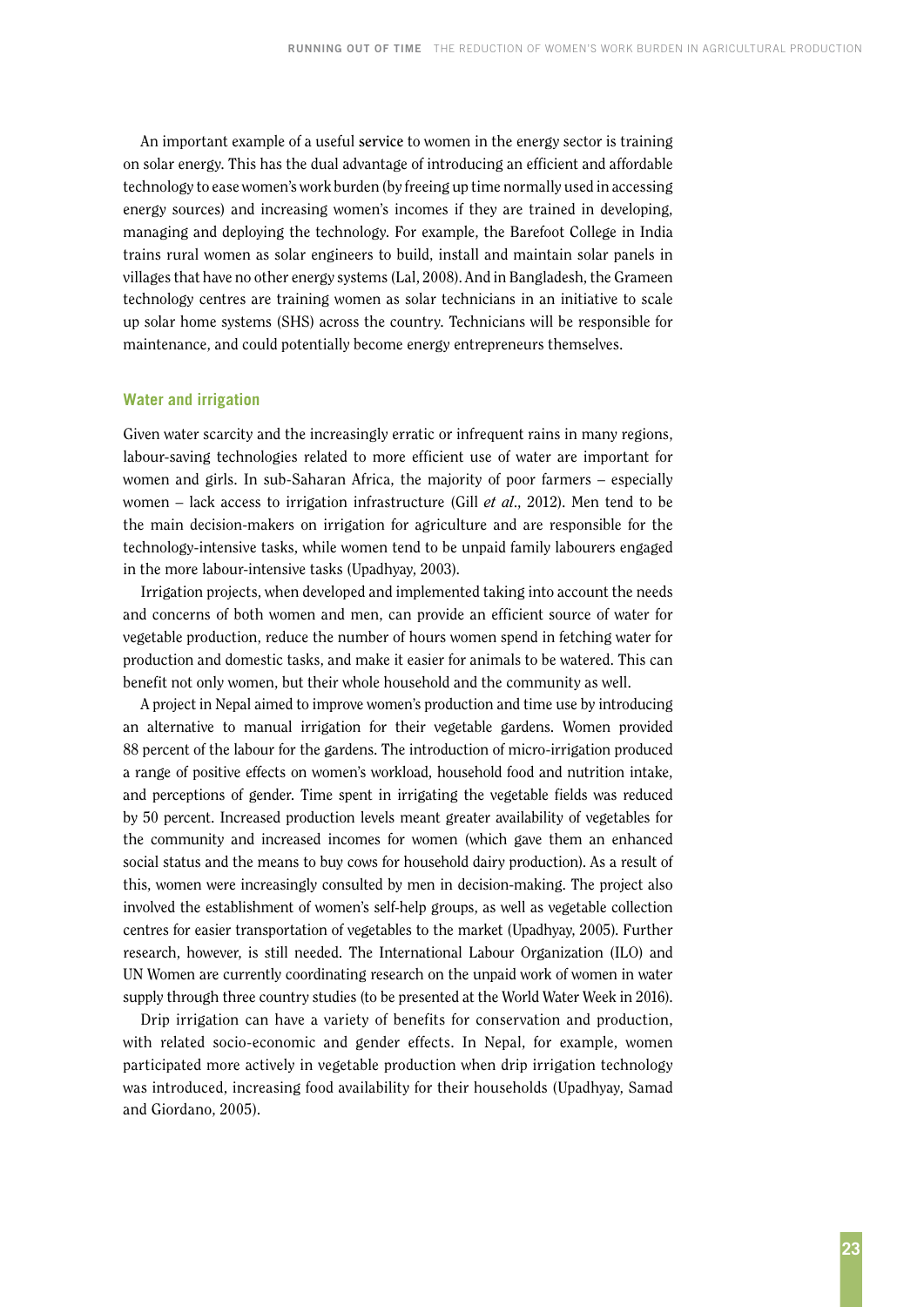Access to services for women in the water sector is also particularly important. Multi-use, multi-user and multi-purpose water systems can serve a wider range of community water needs, including but not restricted to agriculture, fishing, livestock watering, small business, kitchen gardening, and domestic tasks. Offering options and flexibility in water provision can increase production per unit of water used, make it available for a range of interrelated tasks, and at the same time reduce women's work burden.

There are programmes that specifically address the needs of women for water and sanitation services (such as the 2011 programme of the ILO, UN-HABITAT, UNIDO, UNV and PAHO on governance of the water and sanitation sector in Ecuador), but these are not yet a common practice. Water use systems which are implemented without adequately consulting women will likely have negative effects for them, increasing the existing inequality and adding to their work burden. In the 1990s and 2000s, women's access to land and water often declined as a result of irrigation projects. This was due to the fact that while women benefitted indirectly from increased household incomes, they lost direct control over their own land and financial resources (IFAD, 2007). In Cameroon, a World Bank project introduced irrigated rice crops without taking into account women's cultivation of sorghum, a staple crop, and redistributed their land on the assumption that they would provide labour on their husbands' land. The project neglected to consult the women first, and when they refused to provide this labour, the project failed (IFAD, 2007).

A strategy to avoid these pitfalls is to ensure women's participation in water users associations (WUAs), which offer a form of cooperative governance. In general, women tend not to participate sufficiently in these associations, and often do not hold decisionmaking positions in them. Membership in WUAs is often vested in land ownership, leaving women at a disadvantage with respect to their husbands. In some cases, membership of WUAs is made up of those (most commonly men) who contributed labour during the construction of irrigation systems or in operation and maintenance activities (Meinzen-Dick *et al*., 2011). Women's lack of participation may also result from social perceptions that irrigation is a man's job because it requires physical labour and machinery. Women may also be hesitant to join organizations dominated by men, may lack information about water use initiatives, and may not have the time or the staff needed to take action. In addition, WUAs may be unaware of the gender dimensions of water use and management.

#### **Transport and infrastructure**

Feeder and main roads can greatly reduce women's time burden and expand their work opportunities, especially when combined with accessible and affordable modes of transportation. Where public transport is available, women tend to use it. Improved roads and road networks provide social, economic and environmental benefits: they foster agricultural marketing and enable rural farmers to take advantage of other opportunities to increase their incomes. Improved road networks can encourage the public and private sector to invest in transport and socio-economic development. Importantly, improved transport increases women's mobility and decreases their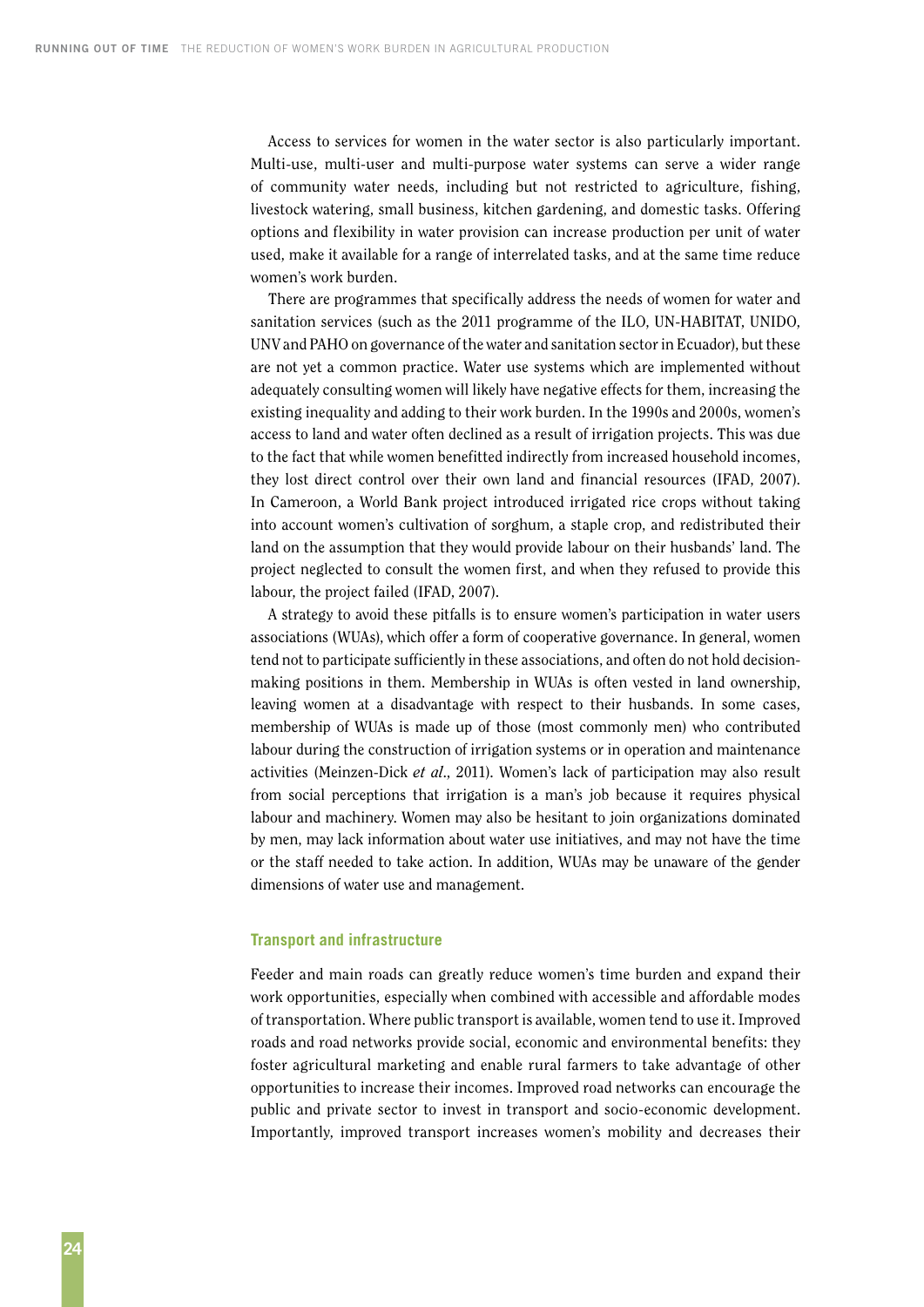isolation, with positive effects on their social, economic and political status (IFRTD, 2010; Bhandari, Kato and Hayashi, 2009). When direct market access is difficult for small producers and particularly for women, sometimes cooperatives and producers organizations can facilitate access through the provision of transportation, cold storage facilities, processing facilities, communications, and information (FAO/ IFAD/ILO, 2010).

Gender and socio-economic analysis is required to ensure that interventions do not inadvertently increase the labour and/or resources required, or undermine work valued by women. For example, the use of donkey carts for fuelwood collection in South Africa in fact resulted in women being required to travel farther to find wood, because their husbands appropriated the carts to collect and sell wood found closer to home (Fernando and Porter, 2002; Venter, Mashiri and Buiten, 2007).

A gender approach to transport planning can address and resolve some of these concerns so that transport systems are implemented that meet women's practical needs and reduce their time poverty. Some positive models for overcoming these barriers include using a consultative approach that incorporates a range of supporting or complementary activities and services. With this approach, an IFAD project to construct roads contributed to market access in southern Zambia. A consultative process with farmers to develop preferred routes and ensure women's participation produced 700 km of gravel road that halved distance-related operating costs for farmers and others, doubled the number of traders, improved food security generated employment (25 percent of which was for women), and improved the safety of children going to school (Andreski, 2009). Similarly, with the modernization of irrigation schemes, gender-friendly infrastructure can be introduced, such as simple small bridges that enable women's access to the market.

In another example, the construction of feeder roads in North Darfur, the Sudan, improved food security and women's livelihoods mainly because the implementing agency, Oxfam International, integrated transport provision with services. Improved access enabled staff, women's organizations and local authorities to reach the villages, which received immunization and other health services. A drug service was set up, wells and hand pumps were provided, and schools rebuilt. Women benefitted through the introduction of literacy classes; training in food processing; skills upgrading for small enterprises; timely distribution of food aid during droughts; and, most importantly, through their increased participation in village committees and the Rural Council. Because the roads reduced travel time, women were allowed to attend meetings and return home on the same day (Fernando and Porter, 2002). This combination of mobility with literacy, training, skills building, and participation in local decisionmaking not only addresses transport, time and production needs, but also increases the confidence, skills and status of women.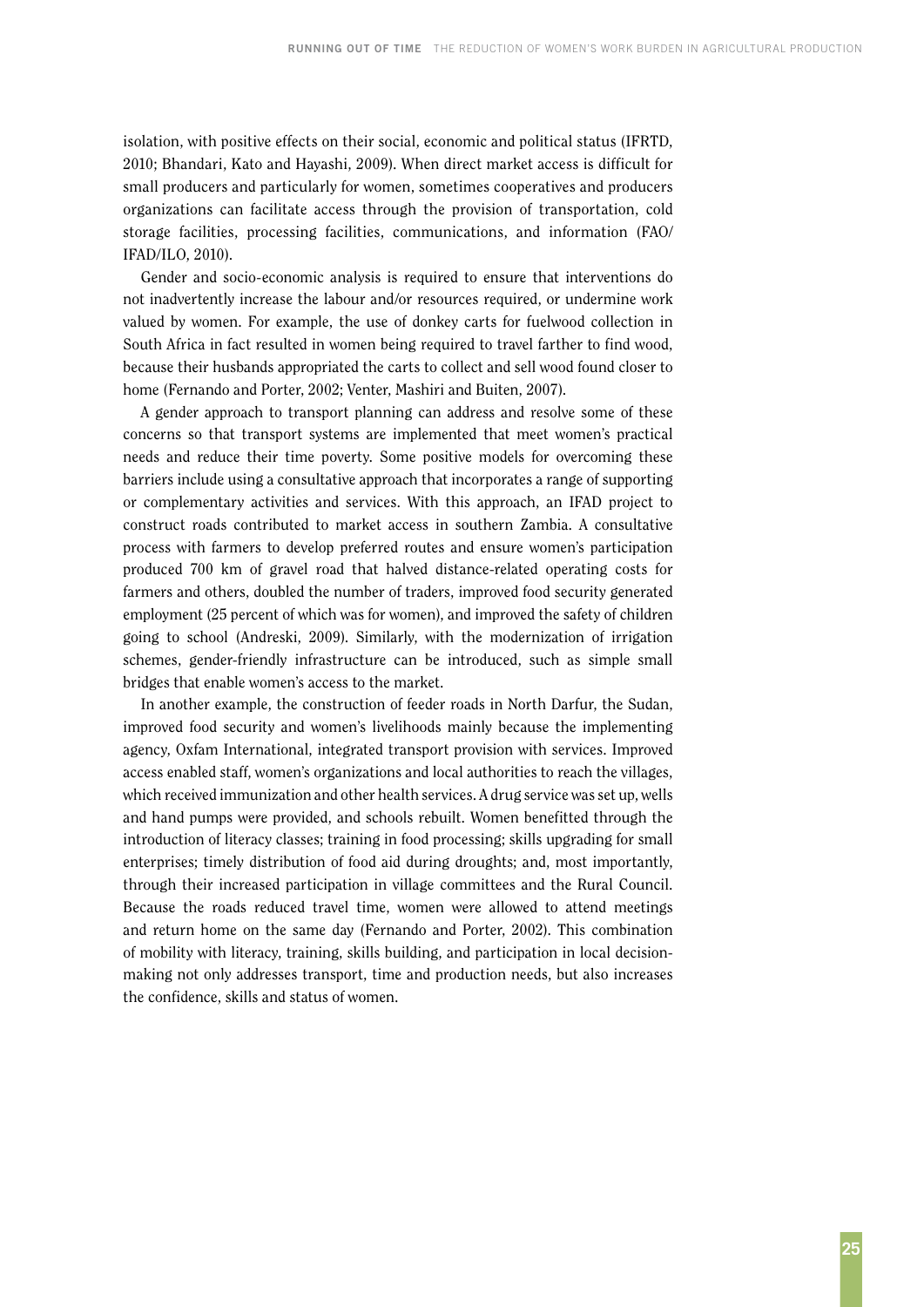# <span id="page-33-0"></span>**Section 5 Conclusion and recommendations**

 $\prod_{\text{to sur}}$ n order to build on the opportunities presented in this paper and to tackle the constraints that have emerged as relevant for women in agriculture and rural development, different actors have been identified as relevant at the national and international level to support the reduction of women's work burden and to support their access to labour-saving technologies and services. Key actions have been identified as relevant for research institutions (both in terms of technology development and social analysis), government (for the creation of a more conducive policy environment), and service providers (extension and associative groups). Capacity development actions are identified as a cross-cutting theme.

#### **Research**

- Little is known and recorded about the social dimensions of technology access and adoption, even though these are important to reach a deeper understanding of social as well as individual preferences and perceptions. *Research needs to take into account the social value of technology in order to understand men and women's willingness to adopt certain technologies over others. Context-specific and gender-specific priorities and restrictions also need to be taken into account.*
- Data on rural women and men's time use is not available for systematic assessment, nor is it given due attention. *Standardized, sex-disaggregated data on time use needs to be collected and analysed to inform policy-making and project/programme design*. *To measure work burden, specific indicators and methodologies and tools (surveys, censuses) should be developed and tested.*
- Research into information and communication technology (ICT) still presents unexplored potential for agriculture (see climate-related and market price information, and also mobile financial transactions), both in terms of the technology itself and what it can be applied to. *This could be a priority area of intervention for traditional research organizations (CGIAR and national institutions) as well as private sector innovators to support rural development.*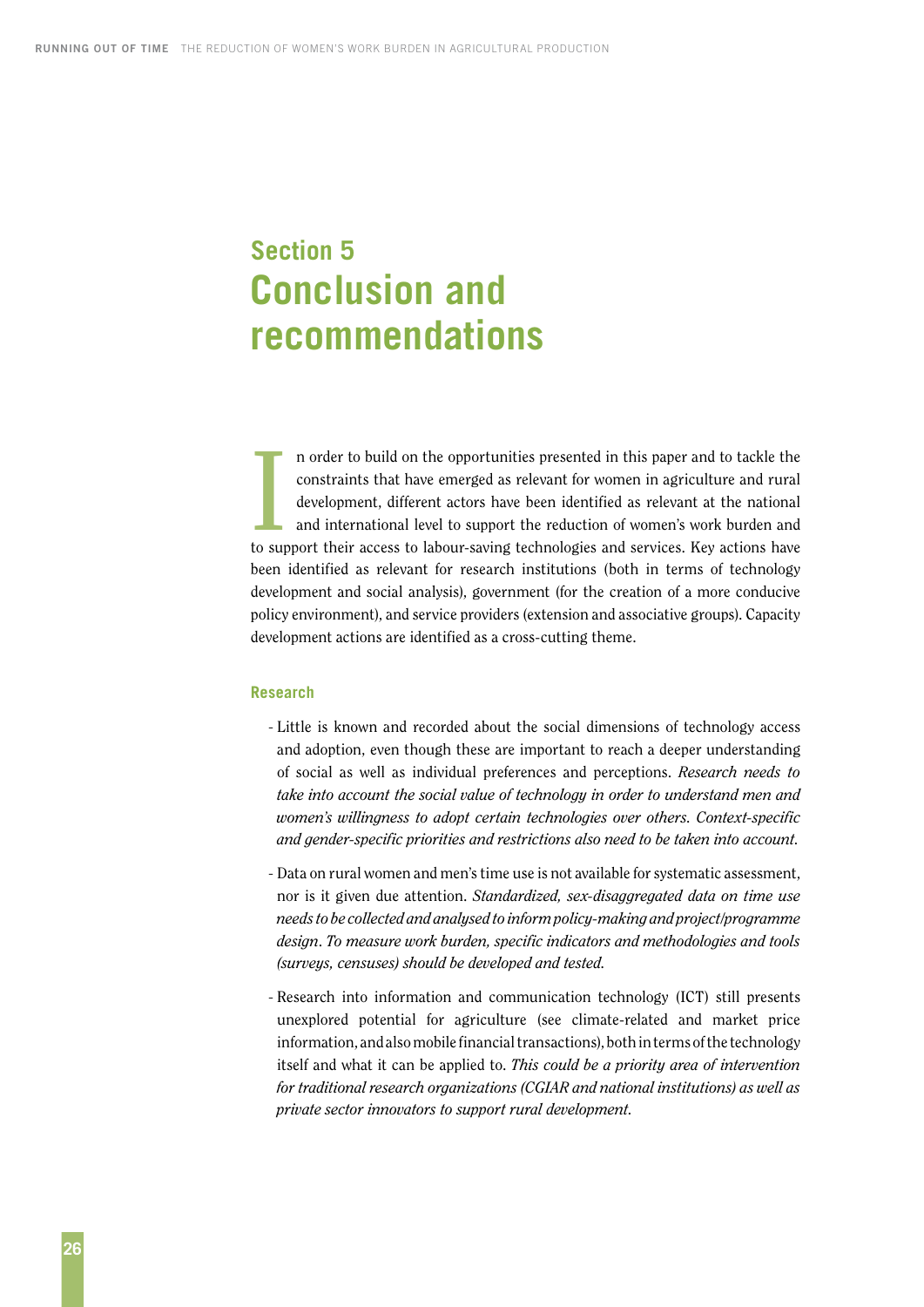- Agricultural labour-saving technologies have often been developed with a focus on men's work and needs, and have overlooked or neglected women-led production processes (such as post-harvest processing) and activities associated specifically with women's work (such as home gardens). There is insufficient technology adapted for women that takes into account the nature of their work, their time use, their physique, and the social and cultural context they live in. *Therefore, research needs to (i) identify technologies adapted for women and for womenspecific priorities; (ii) understand when women's labour peaks occur, what type of labour-saving technologies they need, and how these can contribute to reducing work burden; and (iii) determine how these technologies can be introduced and what measures and support are needed for their adoption*.
- The role of the private sector in spreading technologies into rural areas needs to be further researched. An understanding of the comprehensive framework of national players (public as well as private service delivery systems) can help governments and project managers cooperate with the private sector to regulate and generate appropriate incentive structures for the benefit of the rural poor. *Research at the country level needs to inform interventions to ensure that technology is introduced by those best situated to do so, and that capacity development is offered to relevant service providers and adapted to local needs.*
- Specific high-value products, such as essential oils and medicinal plants, are produced by women and constitute part of their traditional knowledge. *Research in technologies which can support agroprocessing should be carried out to minimize time use and maximize the income potential for women entrepreneurs*.
- For a number of reasons linked to intrahousehold and community power imbalances, men often influence women's access to and adoption of technologies and their utilization of related services. *Further research on the underlying gender-based social dynamics which influence technology adoption is needed to avoid project failure and to ensure that women can benefit from resources made available to them.*
- Despite some evidence on new activities that women carry out when they have more free time, what women would like to do with their time is seemingly unexplored. *Women's voices need to be brought out (livelihood analysis, well-being approach), and further research is needed to identify how to structurally address some of the social inhibitors faced by women.*

#### **Policy**

- Policy at the national and international level does not sufficiently integrate gender dimensions; rather, it tends to relegate them to areas traditionally associated with women, such as social protection, child care, and health. *More specifically, women's time use, technology, resource and support needs are not being effectively addressed in the sectors reviewed (energy, water, transport), and therefore the policies developed are partially gender blind.*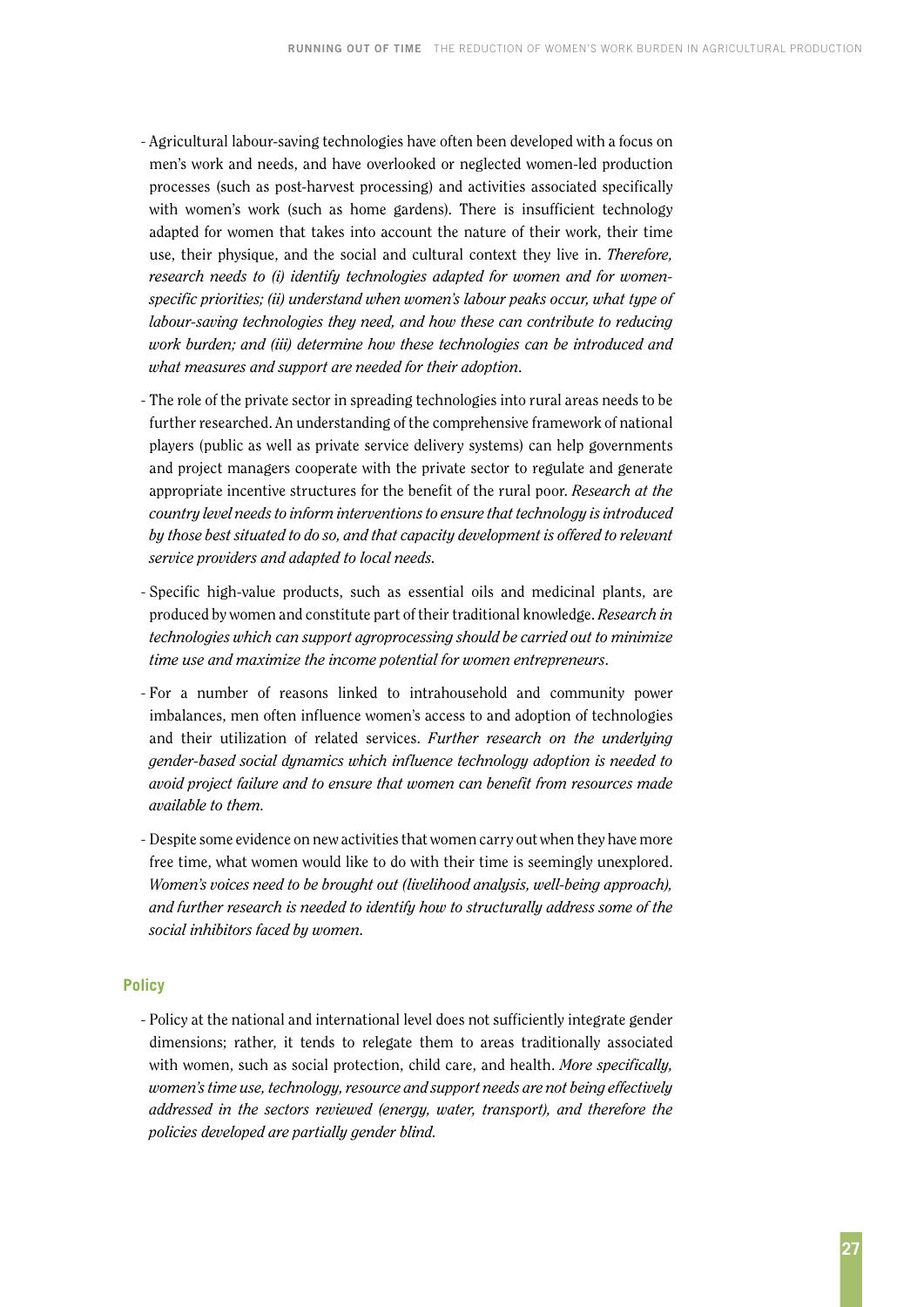- Sector-specific policies tend to be segregated and treated in isolation so that the synergies in favour of women's contribution to agriculture do not emerge, for example through the usage of resources such as technologies, energy and water. *In order to address women's work burden, a more integrated approach is required to ensure that policies relating to the energy, water and agricultural sector specifically address key access and adoption issues.*
- Mobility is a fundamental contributor to women's empowerment, as it is required in order to access resources, social networks and knowledge. In areas where women have limited mobility, they will be absent from value chains. *Within the transport sector, increased mobility through accessible, safe and affordable transport can improve women's market access, support safe cross-border trade, and enable them to access services.*
- ICT has a lot of potential for women farmers as both a service and a technology. *Policy-makers should incorporate ICT within their agricultural sector policies and explore all options of development and dissemination for the benefit of farmers in general, and women in particular.*

#### **Programmes and projects**

- Labour and time are factors that aren't sufficiently addressed in project/ programme design, implementation and monitoring frameworks, such that efforts and initiatives risk having negative impacts on women. *Gender analysis should specifically address labour and time constraints to guide, when appropriate, activities and support services targeted at women.*
- Smallholder farmers' traditional agricultural activities, skills and specialized knowledge are not necessarily recognized, particularly those of women. *Project design should take into account that when introducing new practices/inputs, there is a strong risk of losing valuable knowledge for sustainable and resilient agriculture.*
- Smallholder farmers, particularly women, tend to be excluded from higher value and more lucrative domestic and international markets, owing to lack of transportation, cold storage facilities, processing facilities, communications and information. *Working with cooperatives and producer organizations may be a way of facilitating access to these markets for small-scale producers.*
- Men are often "gatekeepers" to women's access to technology. *Therefore, for a project to be successful it is important to reach a good understanding, through gender analysis, of the channels through which innovative solutions are introduced in order to identify and address possible risks at the project design stage.*
- Men are not sufficiently targeted in project design as relevant to the gender dimension and part of the solution to women's work burden. This refers both to men's greater time availability in relation to women and to their role in women's access to and adoption of technology. *Gender strategies that work with men as well as women can sensitize project beneficiaries to the concerns and needs of*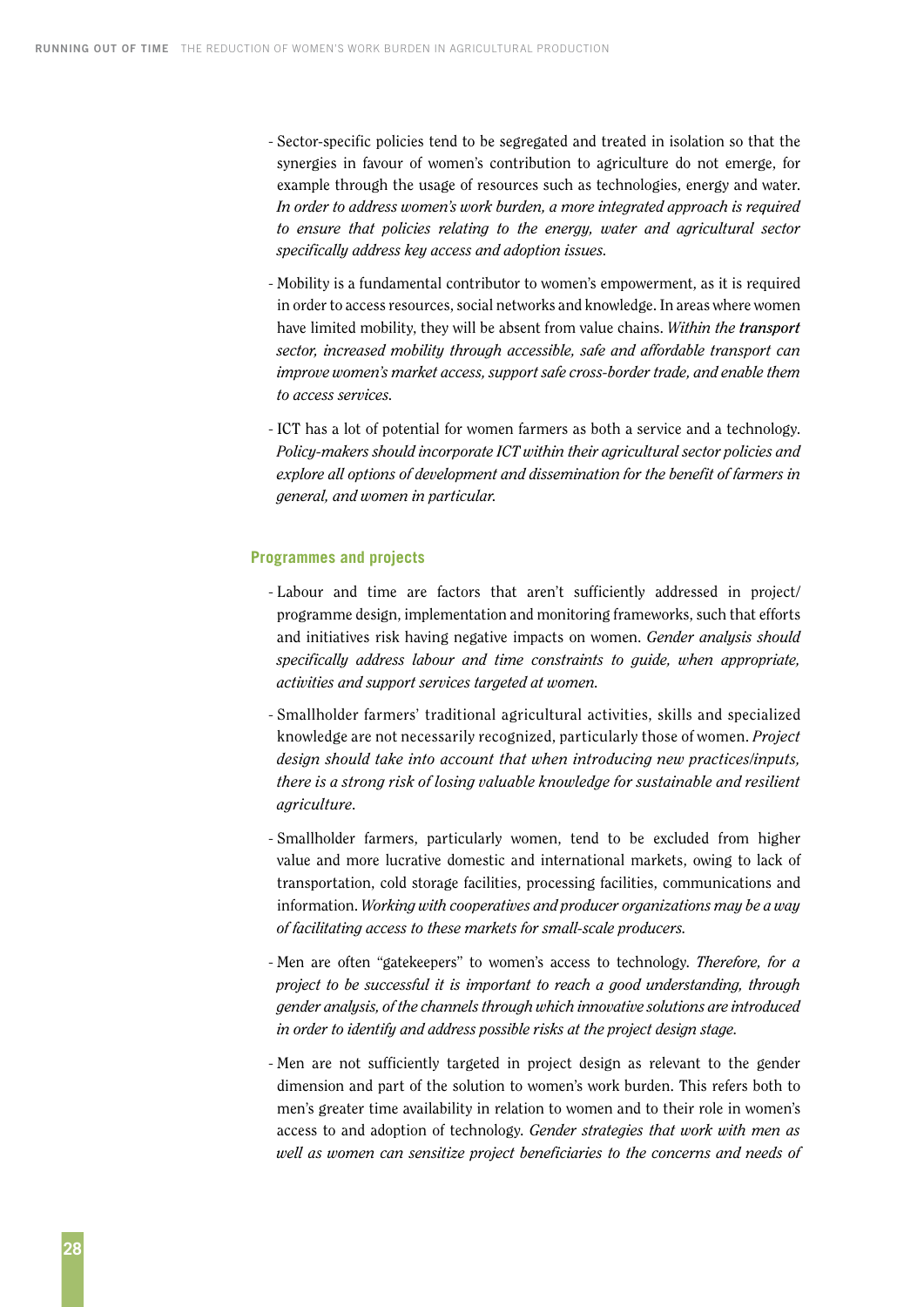both. The Dimitra Clubs in the Democratic Republic of the Congo included gender *awareness-raising sessions in their approach. As a result, male participants began to understand the need to reduce women's work burden through participation in child care and agricultural tasks previously considered the realm of women only (see Dimitra Project, 2013). In addition, incentives should be explored to prevent men from appropriating women's technology.*

- Extension services are often inadequate (in quality and availability) and gender blind. *Projects need to expand their outreach to service delivery partners beyond government, and assure gender awareness through capacity development.*
- The indicators in project/programme monitoring frameworks do not collect and analyse the gender information needed, thus contributing to the invisibility of women's time burden. *Gender differences in adoption rates of technologies, labour, time use, income, and productivity need to be measured, along with outcomes and impacts to see the results of women's participation on farming improvements, efficiency, livelihoods and well-being.*

#### **Capacity development and information sharing**

- The knowledge and awareness of gender and women's work burden in the agricultural sector is weak among all development partners. *Policy-makers, project implementers, government counterparts, extension delivery services, and beneficiaries need to be aware of the benefit of implementing gender approaches and appropriately addressing women's needs in regards to technology. This can be achieved through advocacy and targeted capacity development on gender equality.*
- Women's agricultural work is largely invisible, and women have less of a voice than men concerning their needs and wants. *Training and capacity development of female farmers is required to promote their leadership and negotiation skills, support voicing of their concerns, and enhance their technical skills.*
- It is commonly understood that capacity development is delivered predominantly by the public sector. However, it is important to keep in mind that there is a wide range of service delivery agents from both the public and private sectors (extension services, farmers' organizations, NGOs, and community associations). *The different roles and capacities of all these stakeholders need to be acknowledged when identifying the most suitable delivery agent.*
- When introducing technology there are a number of issues and weaknesses related to extensions services. *Attention needs to be paid to i) increasing representation of female extension workers (who might have more insight and facility when speaking with women farmers); ii) specific targeting of women farmers; iii) increasing knowledge of the technologies through better instruction and communication; and iv) improving and extending outreach. In order to achieve this, the actors within the whole service delivery system need to be better identified, and capacity development needs to be extended to them.*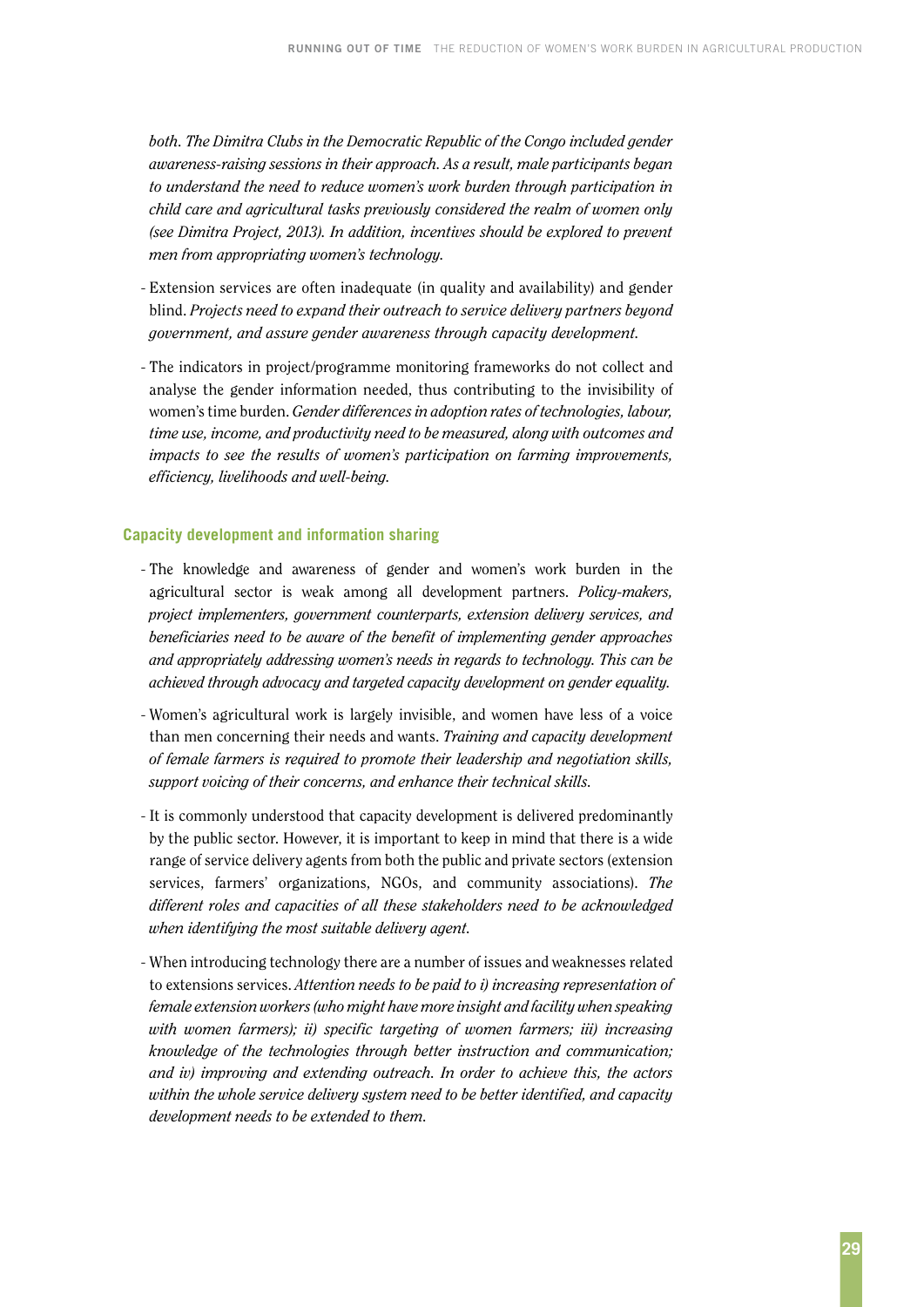### <span id="page-37-0"></span>**Section 6 Proposed approach**

his paper mapped the agricultural sectors of relevance for the reduction of women's work burden, highlighted some of the barriers to their access to and adoption of technology and service utilization, and reviewed some sol of women's work burden, highlighted some of the barriers to their access to and adoption of technology and service utilization, and reviewed some solutions adopted so far. It attempted to illustrate and frame the gender issues and social context and dynamics within which rural men and women live and operate, in order to highlight the complex understanding required by all those concerned when introducing technologies with a potential for labour- and time-saving.

A conceptual model (Figure 2) was developed to illustrate the national context for agriculture-related technology introduction and service delivery to reduce women's work burden. It addresses the need for a transformation of gender relations at the household level such that women are able to voice the time burden they face as part of their triple role, thus enabling their husbands and community to support them. The model designates the household as the central unit and links it to the community and policy levels. Key sectors (research and services) composed of different stakeholders (public/private/NGOs) are identified to illustrate interlinkages and the dynamics affecting services and technology introduction and adoption.

The household is presented as a unit of reference, and three circles, linked by a timeline, represent the transformation in the household's relations which would facilitate women's technology adoption for work burden reduction:

- **The first circle** represents the baseline and reflects the household (HH) before a technology is introduced. Researchers and development workers need to establish a dialogue with communities, and ultimately with individual households, to ascertain what women and men's needs and requirements are. Through participatory engagement, the household can provide feedback on its members' time availability and resource requirements. It needs to be supported to identify its members' labour constraints.
- **The second circle** refers to the phase during which a technology and its related services are introduced. This is when household members negotiate among each other for acceptance or rejection of a technology, deciding on who uses it and for what purpose. Appropriate services need to be defined and made available to different household members; women in particular need to be relieved of some of their tasks to be able to make full use of services available.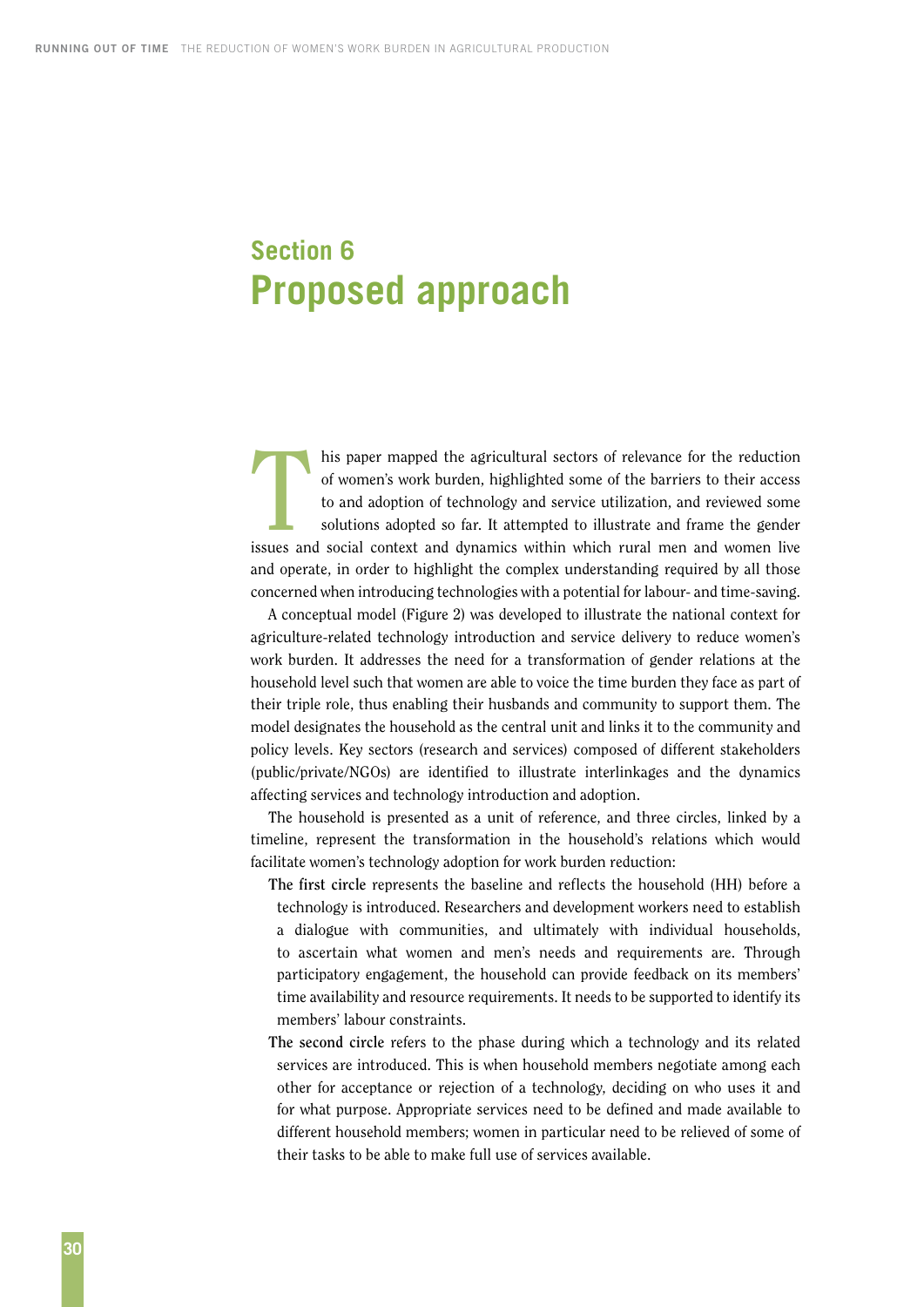**The third circle** depicts the possible outcome of technology and service adoption at the household level. In this final stage, a facilitated dialogue process on the intrahousehold division of labour and relative time constraints needs to have taken place. The outcome of this process should be an environment where joint decisions are taken (bargaining of time and sharing of duties within the household) resulting in task distribution, more balanced time availability, cooperation, and sharing.

This model highlights the important nexus between household dynamics and technology introduction and adoption. It is in synergy with IFAD's household approach and can guide development partners and FAO on activities, tools and methodologies to apply at the household level. The outcome of increased technology adoption is additional free time and the choice to decide how to spend it.



**Figure 2: Conceptual model to reduce women's work burden in agriculture**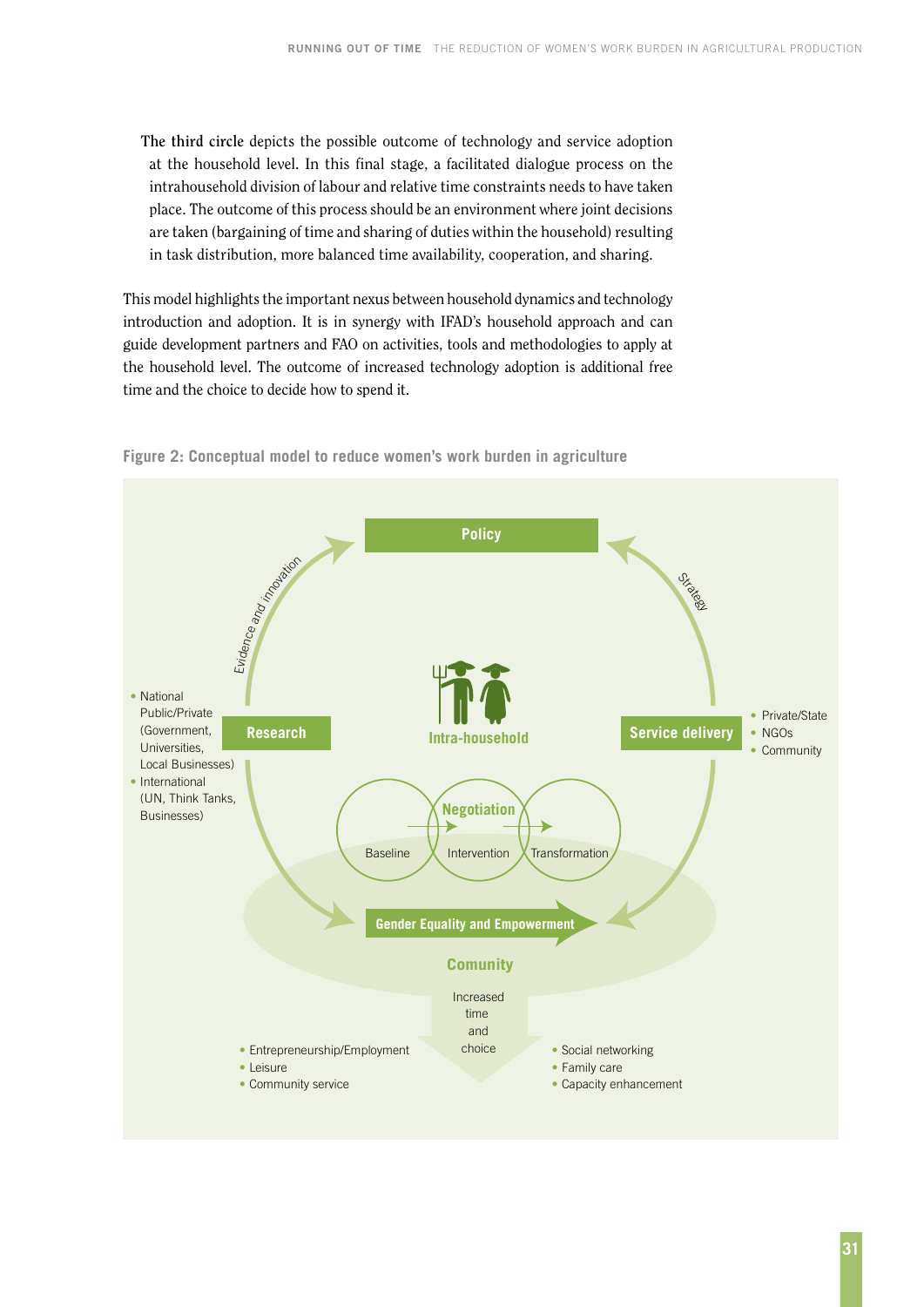### <span id="page-39-0"></span>**References**

**Abdelali-Martini, M. & Dey de Pryck, J.** 2014. Does the feminisation of agricultural labour empower women? Insights from female labour contractors and workers in northwest Syria. *Journal of International Development*, 21 May 2014.

**Ahmad, M. & Jenkins, J.** 1989. Traditional paddy husking: an appropriate technology under pressure. *In* M. Carr, ed. *Women and the food cycle*, pp. 11–16. London, IT Publications.

- **Andreski, A.** 2007. *Market access improvement in Zambia*. IT Transport. (available at [http://](http://www.ifrtd.org/index.php/component/content/article/27-ifrtd/main-programme-areas/118) [www.ifrtd.org/index.php/component/content/article/27-ifrtd/main-programme-areas/118](http://www.ifrtd.org/index.php/component/content/article/27-ifrtd/main-programme-areas/118) agriculture).
- **Arora, D.** 2014. *Gender differences in time poverty in rural Mozambique*. Working Paper No. 2014-05. Department of Economics, University of Utah. (available at [http://economics.](http://economics.utah.edu/research/publications/2014_05.pdf) [utah.edu/research/publications/2014\\_05.pdf](http://economics.utah.edu/research/publications/2014_05.pdf)).
- **Ashby, J., Hartl, M., Lambrou, Y., Larson, G., Lubbock, A., Pehu, E. & Ragasa, C.** 2009. *Investing in women as drivers of agricultural growth*. Agriculture and Rural Development: Gender in Agriculture. Washington, DC, World Bank (available at http:// www.ifad.org/gender/pub/sourcebook/flyer.pdf).
- **Barrow, E. & Mlenge, W.** 2003. *Trees as key to pastoralist risk management in semiarid landscapes in Shinyanga, Tanzania, and Turkana, Kenya*. Paper presented at The International Conference on Rural Livelihoods, Forest and Biodiversity in Bonn, Germany, 19–23 May 2003.
- **Bhandari, K., Kato, H. & Hayashi, Y.** 2009. Economic and equity evaluation of Delhi metro. *International Journal of Urban Sciences*, 13(2): 87–203.
- **Bishop-Sambrook, C.** 2003. *Labour saving technologies and practices for farming and household activities in Eastern and Southern Africa: labour constraints and the impact of HIV/AIDS on rural livelihoods in Bondo and Busia Districts, Western Kenya*. Rome, IFAD and FAO.
- **Bishop-Sambrook, C., Kienzle, J., Mariki, W., Owenya, M. & Ribeiro, F.** 2004. *Conservation agriculture as a labour saving practice for vulnerable households: a study of the suitability of reduced tillage and cover crops for households under labour stress in Babati and Karatu Districts, Northern Tanzania*. Rome, IFAD and FAO (available at [http://s3.amazonaws.com/zanran\\_storage/www.fao.org/ContentPages/4388880.pdf](http://s3.amazonaws.com/zanran_storage/www.fao.org/ContentPages/4388880.pdf)).
- **Blackden, M. & Wodon, Q.** 2006. Gender, time use, and poverty: introduction. *In* M. Blackden & Q. Wodon, eds. *Gender, time use, and poverty in sub-Saharan Africa*. World Bank Working Paper No. 73. Washington, DC, World Bank.
- **Blumenstock, J.E. & Eagle, N.** 2012. Divided we call: disparities in access and use of mobile phones in Rwanda. *Information Technologies for International Development*, 8(2): 1–16.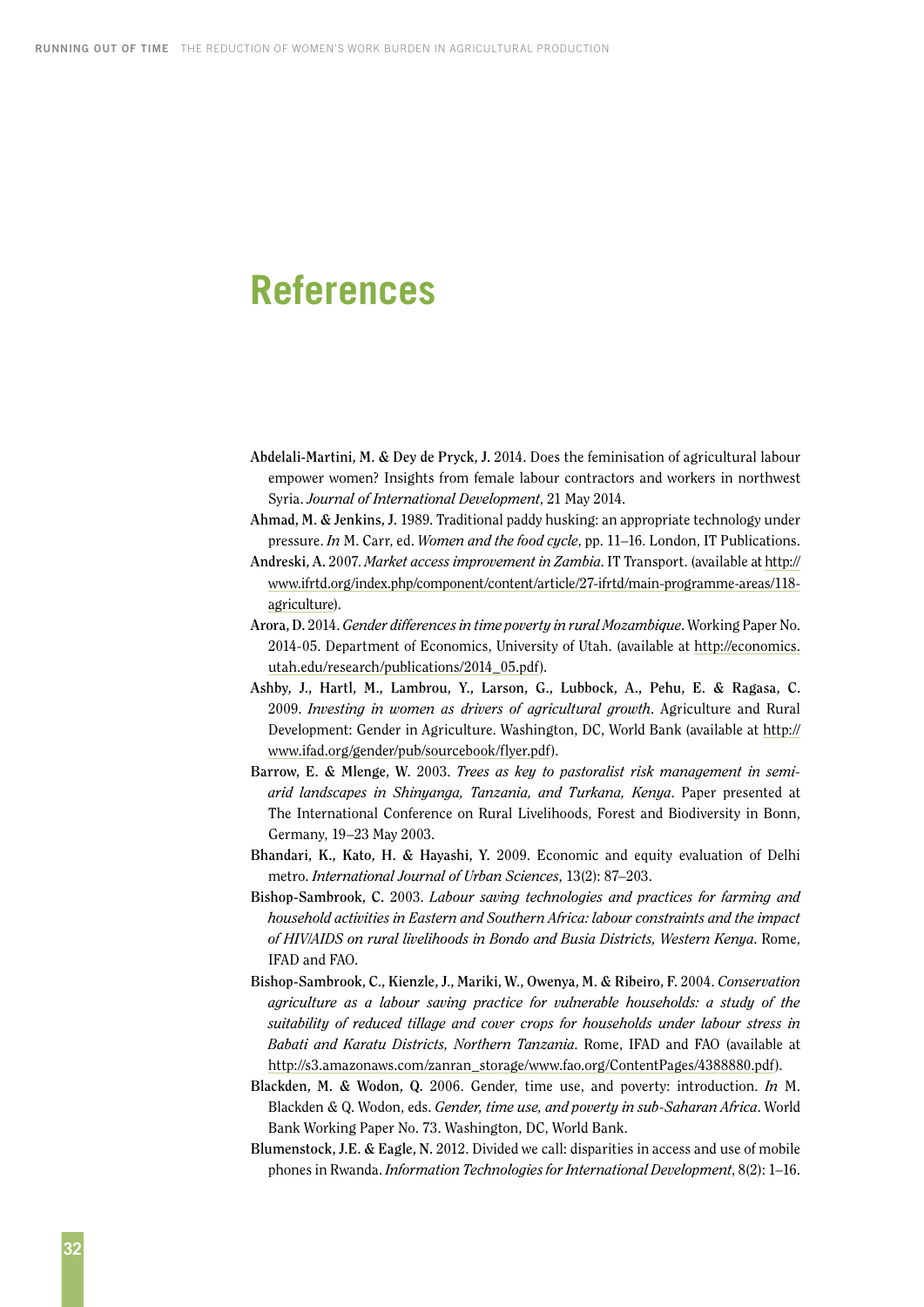- **Braun, A.J., Jiggins, J., Rohling, N., Van den Berg, H. & Sneijders, P.** 2006. *A global survey and review of farmer field school experiences*. Report prepared for the International Livestock Research Institute.
- **Carr, M. & Hartl, M.** 2010. *Lightening the load: labour-saving technologies and practices for rural women*. Rome, IFAD.
- **Caselli-Mechael, L.** 2014. *Women and agricultural technology: what's holding back technology transfer?* Feed the Future Partnering for Innovation (available at http:// partneringforinnovation.blogspot.be/2014/03/women-and-agricultural-technologywhats.html).
- **Cecchini, S. & Scott, C.** 2003. Can information and communications technology applications contribute to poverty reduction? Lessons from rural India. *Information Technology for Development*, 10(2): 73–84.
- **Davis, K.E., Nkonya, E., Kato, E., Ayalew Mekonnen, D., Odendo, M., Miiro, R. & Nkuba, J.** 2010. *Impact of farmer field schools on agricultural productivity, poverty and farmer empowerment in East Africa*. IFPRI Discussion Paper 992. Washington, DC, IFPRI (International Food Policy Research Institute).
- **Dieye, P.N.** 2005. *Étude des service d'elevage dans la filieère laitière au Senegal*. Rome, FAO.
- **Dimitra Project.** 2013. *Dimitra community listeners' clubs and poverty reduction, a forum to share results*. Dimitra Newsletter 24.
- **Djeddah, C., Mavanga, R. & Hendrickx, L.** 2005. Junior Farmer Field and Life Schools: experience from Mozambique. *In* S. Gillespie, ed. *AIDS, poverty, and hunger: challenges and responses*.
- **Doss, C.R. & Morris, M.L.** 2001. How does gender affect the adoption of agricultural innovations? The case of improved maize technology in Ghana. *Agricultural Economics*, 25(1): 27–39.
- **EADD (East Africa Dairy Development).** 2008. *East Africa Dairy Development Project*. Nairobi, EADD and International Livestock Research Institute.
- **Elbehri, A. & Lee, M.** 2011. *The role of women producer organizations in agricultural value chains: practical lessons from India and Africa*. Rome, FAO.
- **Ellis, A., Manuel, C. & Blackden, C.M.** 2006. *Gender and economic growth in Uganda: unleashing the power of women*. Washington, DC, World Bank.
- **Eyzaguirre, P.B.** 2006. Agricultural biodiversity and how human culture is shaping it. *In* M.M. Cernea & A.H. Kassam, eds. *Researching the culture in agri-culture: social research for international development*, pp. 264–284. Wallingford, UK, CABI.
- **Eyzaguirre, P.B. & Linares, O.F., eds.** 2004. *Home gardens and agrobiodiversity*. Washington, DC, Smithsonian Books.
- **FAO.** 1996. *Women users, preservers and managers of agro-biodiversity*. Rome.
- **FAO.** 2003. *Dry taps: gender and poverty in water resources management*. Rome.
- **FAO.** 2011a. *The role of women in agriculture*. ESA Working Paper No. 11-02, prepared by the SOFA Team and Cheryl Doss. Rome.
- **FAO.** 2011b. *The State of Food and Agriculture*. Rome.
- **FAO.** 2012a. Gender: Projects. Accessed 28 July 2014 (available at [http://www.fao.org/](http://www.fao.org/gender/gender-home/gender-projects/gender-projectsdet/en/c/158380) [gender/gender-home/gender-projects/gender-projectsdet/en/c/158380](http://www.fao.org/gender/gender-home/gender-projects/gender-projectsdet/en/c/158380)/).
- **FAO.** 2012b. *State of the World Fisheries and Aquaculture*. Rome.
- **FAO.** 2013. *How rural women farmers are solving problems in Gujarat*. Dimitra Newsletter, p. 22.
- **FAO.** 2014a. *The State of Food and Agriculture*. Rome.
- **FAO.** 2014b. Gender: Crops. Retrieved 6 March 2014 (available at [http://www.fao.org/gender/](http://www.fao.org/gender/gender-home/gender) [gender-home/gender-](http://www.fao.org/gender/gender-home/gender)programme/%20gender-crops/en/).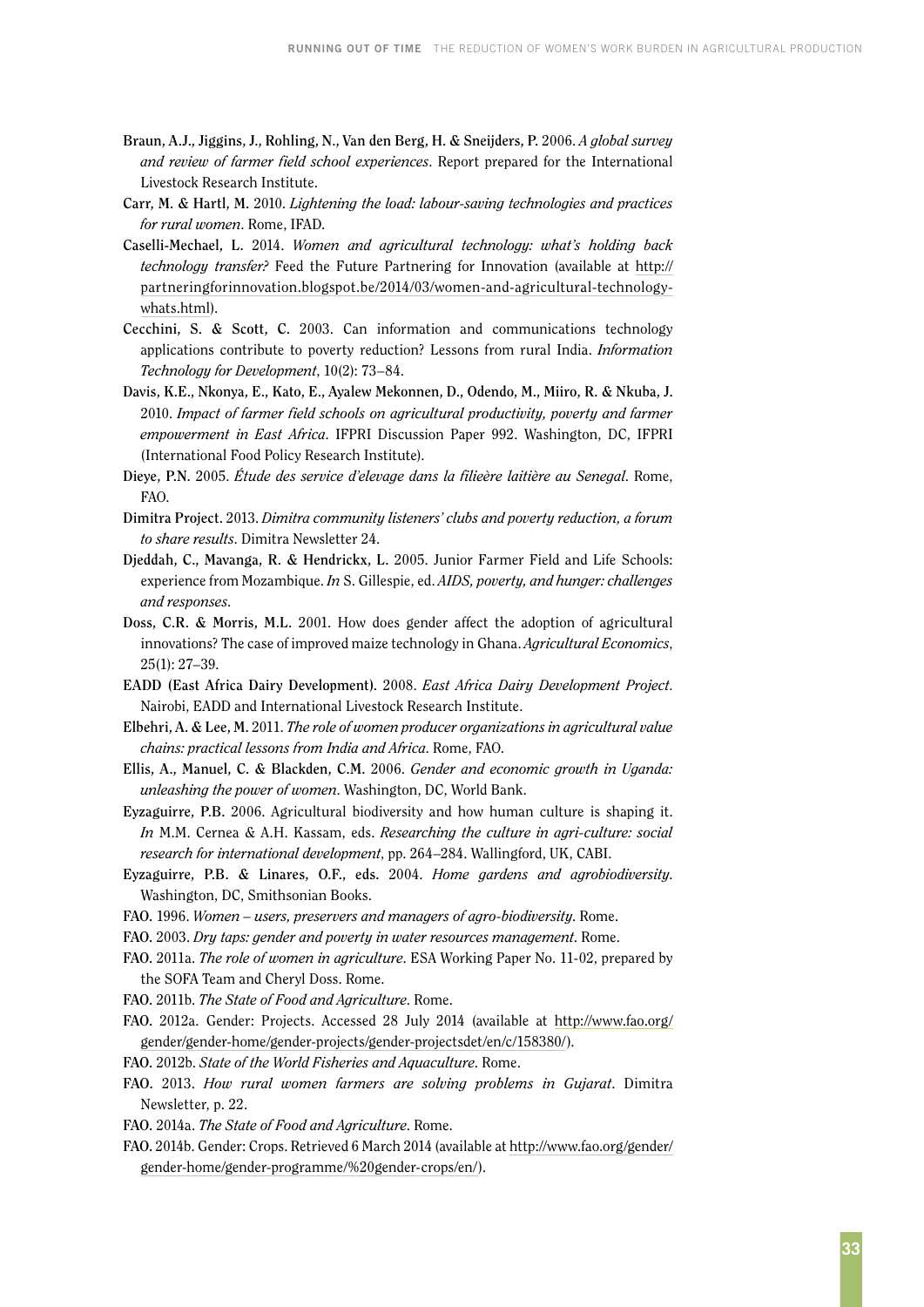**FAO.** 2014c. *State of the World Fisheries and Aquaculture – Opportunities and challenges*. Rome.

- **FAO,** 2014d. Perspectives of a woman fish processor on an improved post-harvest technology. COFI 31. (available at [http://intranet.fao.org/fao\\_communications/from\\_](http://intranet.fao.org/fao_communications/from_the_field/detail/c/22636) [the\\_field/detail/c/22636/](http://intranet.fao.org/fao_communications/from_the_field/detail/c/22636))
- **FAO/IFAD/ILO** (International Labour Organization). 2010. *Gender dimensions of agricultural and rural employment: differentiated pathways out of poverty. Status, trends and gaps*. Rome, FAO.
- **FAO & WorldFish Center.** 2008. *Small-scale capture fisheries: a global overview with emphasis on developing countries. A preliminary report of the Big Numbers Project*. Penang, Malaysia, WorldFish Center.
- **Feder, G., Just, R. & Zilberman, D.** 1982. *Adoption of agricultural innovations in developing countries*. Washington, DC, World Bank.
- **Fernando, P. & Porter, G.** 2002. Bridging the gap between gender and transport. *In* P. Fernando & G. Porter, eds. *Balancing the load. Women, gender and transport*. London, Zed Books.
- **Fontana, M. & Natali, L.** 2008. *Gendered patterns of time use in Tanzania: public investment in infrastructure can help*. Paper prepared for the IFPRI Project "Evaluating the Long-Term Impact of Gender-focused Policy Interventions."
- **Gill, K.P., Patel. P., Kantor, P., McGonagle, A.** 2012. *Invisible market: energy and agricultural technologies for women's economic advancement*. Washington, DC, ICRW.
- **GRTI (Gender and Rural Transport Initiative).** 2006. *Donkey Project in Uganda*. GRTI Country Report 14. Washington, DC, World Bank.
- **GSMA (Groupe Special Mobile Association) mWomen Programme.** 2012. *Striving and surviving: exploring the lives of women at the base of the pyramid* (available at [http://](http://www.gsma.com/connectedwomen/wp-content/uploads/2013/01/GSMA_mWomen_Striving_and_Surviving-exploring_the_Lives_of_BOP_Women.pdf) [www.gsma.com/connectedwomen/wp-content/uploads/2013/01/GSMA\\_mWomen\\_](http://www.gsma.com/connectedwomen/wp-content/uploads/2013/01/GSMA_mWomen_Striving_and_Surviving-exploring_the_Lives_of_BOP_Women.pdf) [Striving\\_and\\_Surviving-exploring\\_the\\_Lives\\_of\\_BOP\\_Women.pdf](http://www.gsma.com/connectedwomen/wp-content/uploads/2013/01/GSMA_mWomen_Striving_and_Surviving-exploring_the_Lives_of_BOP_Women.pdf)).
- **Hafkin, N. & Taggart, N.** 2001. *Gender, information technology, and developing countries: an analytic study*. Washington, DC, Academy for Educational Development.
- **Huyer, S.** 2012. *Gender mainstreaming in ICT for agriculture*. USAID Briefing Paper (available at [http://api.ning.com/files/bTQ94SQ5wOLYGq-V1AYgjj-B0Zstk9DtDz](http://api.ning.com/files/bTQ94SQ5wOLYGq-V1AYgjj-B0Zstk9DtDz99WiSwwX5E6XBovIqc3rW9ELnSP3bqer96opvbAUsm0x9zNXI1mRQECYrqgyTl/GenderMainstreaminginICTforAgriculture.pdf) [99WiSwwX5E6XBovIqc3rW9ELnSP3bqer96opvbAUsm0x9zNXI1mRQECYrqgyTl/](http://api.ning.com/files/bTQ94SQ5wOLYGq-V1AYgjj-B0Zstk9DtDz99WiSwwX5E6XBovIqc3rW9ELnSP3bqer96opvbAUsm0x9zNXI1mRQECYrqgyTl/GenderMainstreaminginICTforAgriculture.pdf) [GenderMainstreaminginICTforAgriculture.pdf\)](http://api.ning.com/files/bTQ94SQ5wOLYGq-V1AYgjj-B0Zstk9DtDz99WiSwwX5E6XBovIqc3rW9ELnSP3bqer96opvbAUsm0x9zNXI1mRQECYrqgyTl/GenderMainstreaminginICTforAgriculture.pdf).
- **ICSF (International Collective in Support of Fishworkers).** 2015. Women in Fisheries. (available at http://wif.icsf.net/).
- **IEA (International Energy Agency).** 2010. *World Energy Outlook 2010*. Paris.
- **IEA.** 2011. *World Energy Outlook 2011*. Paris.
- **IFAD.** 1998. *Agricultural implements used by women farmers in Africa*. IFAD/FAO, Technical Advisory Division. Rome.
- **IFAD.** 2007. *Gender and water. Securing water for improved rural livelihoods: the multipleuses system approach*. Rome.
- **IFAD.** 2014a. *Labour saving technologies and services to reduce the domestic burden for rural women*. Rome.
- **IFAD.** 2014b. *How to reduce the domestic burden for rural women through labour saving technologies and services*. Rome.
- **IFPRI.** 2012. *Women's Empowerment in Agriculture Index*. Washington, DC.
- **IFRTD (International Forum for Rural Transport and Development).** 2010. Gender and Transport. Retrieved 6 March 2014 (available at [http://www.ifrtd.org/new/issues/](http://www.ifrtd.org/new/issues/gender.php) [gender.php\)](http://www.ifrtd.org/new/issues/gender.php).
- **Jha, D., Hojjati, B. & Vosti, S.** 1991. The use of improved agricultural technology in Eastern Province. *In* R. Celis, J.T. Milimo & S. Wanmali, eds. *Adopting improved farm technology: a study of small-holder farmers in Eastern Province Zambia*. Washington, DC, IFPRI.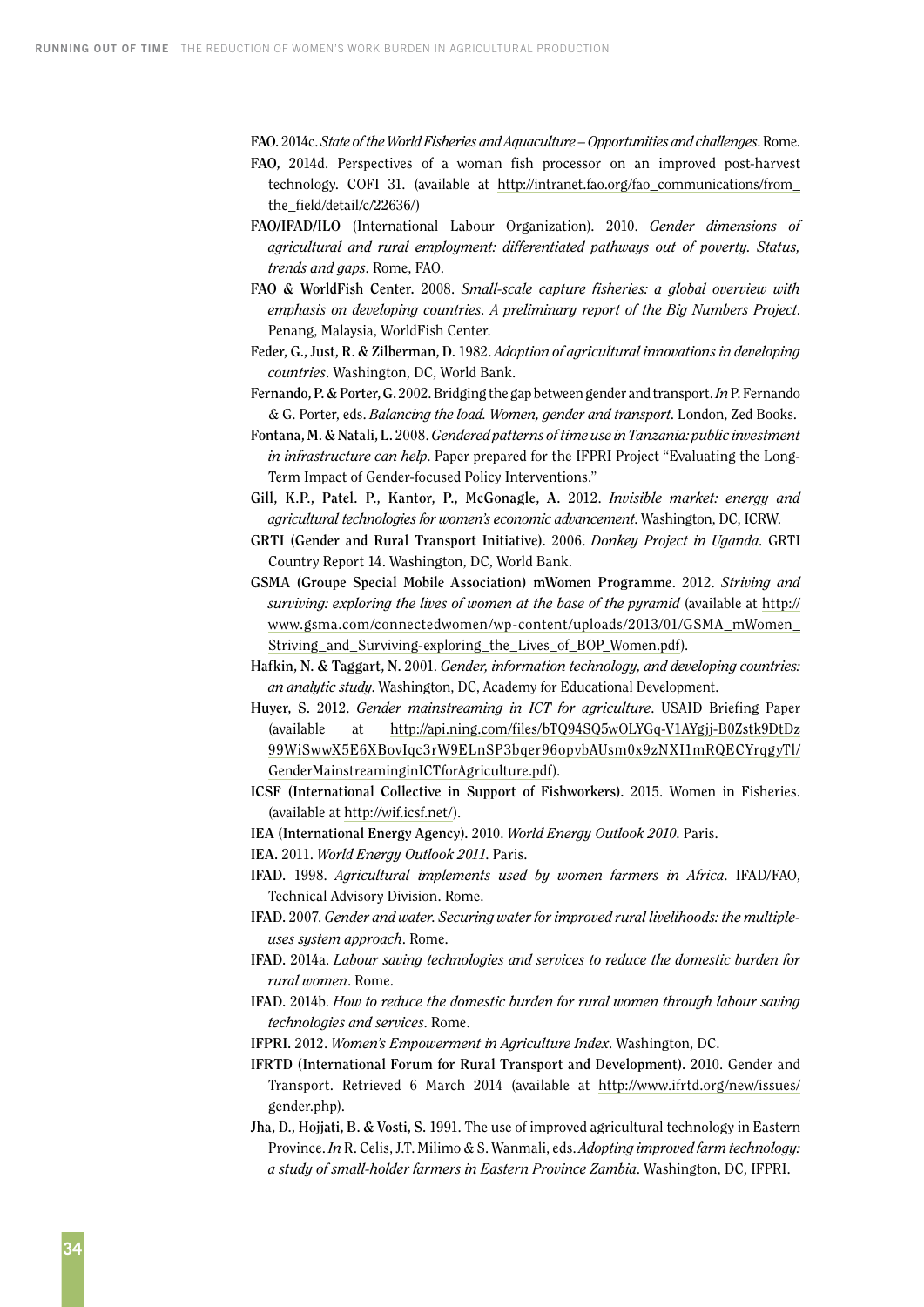- **Jurgens, I., Best, G. & Lipper, L.** 2004. *Bioenergy projects for climate change mitigation: eligibility, additionality and baselines*. Rome, FAO.
- **Karlsson, G.V. & McDade, S.E.** 2001. Introduction. *In* S. Misana & G.V. Karlsson, eds. *Generating opportunities: case studies on energy and women*, pp. 7–15. New York, USA, United Nations Development Programme.
- **Karlsson, K., ed.** 2007. *Where energy is women's business: national and regional reports from Africa, Asia, Latin America and the Pacific*. Leusden, The Netherlands, ENERGIA (available at [http://energia.org/wp-content/uploads/2015/04/06.-karlsson\\_csdbook\\_lores.pdf](http://energia.org/wp-content/uploads/2015/04/06.-karlsson_csdbook_lores.pdf)).
- **Knox, A., Meinzen-Dick, R. & Hazell, P.** 1999. *Property rights, collective action and technologies for natural resource management*. CAPRi Policy Brief 1. Washington, DC, IFPRI.
- **Lal, N.** 2008. Barefoot women light up India. *Asia Sentinel*. (available at [http://www.](http://www.asiasentinel.com/society/barefoot) [asiasentinel.com/society/barefoot-](http://www.asiasentinel.com/society/barefoot)women-light-up-india/).
- **Lambrou, Y. & Nelson, S.** 2010. *Farmers in a changing climate. Does gender matter? Food security in Andhra Pradesh, India.* Rome, FAO.
- **Lambrou, Y. & Piana, G.** 2006. *Energy and gender in rural sustainable development*. Rome, FAO.
- **Lybbert, T. & Sumner, D.** 2010*. Agricultural technologies for climate change mitigation and adaptation in developing countries*. Policy Brief 6. Geneva, Switzerland, International Centre for Trade and Sustainable Development .
- **Mahat, I.** 2005. Alternative energy and women in rural Nepal. *LEISA Magazine*, 21. (available at http://www.agriculturesnetwork.org/magazines/global/energy-on-thefarm/alternative-energy-and-women-in-rural-nepal).
- **Manfre, C.D., Rubin, D., Allen, A., Summerfield, G., Colverson, K. & Akeredolu, M.** 2013. *Reducing the gender gap in agricultural extension and advisory services: how to find the best fit for men and women farmers*. USAID.
- **Meinzen-Dick, R., Quisumbing, A., Behrman, J., Biermayr-Jenzano, P., Wilde, V., Noordeloos, M., Ragasa, R. & Beintema, N.** 2010. *Engendering agricultural research, development, and extension*. Washington, DC, IFPRI.
- **Molony, T.S.** 2005. *Food, carvings and shelter: The adoption and appropriation of information and communication technologies in Tanzanian micro and small enterprises*. The University of Edinburgh. (Ph.D. thesis, available at http://www.era.lib. ed.ac.uk/bitstream/1842/853/3/Molony\_thesis.pdf)
- **Momsen, J. & Kinnaird, V.** 1993. *Different places, different voices gender and development in Africa, Asia and Latin America.* Routledge.
- **Moore, K., Hamilton, S., Sarr, P. & Thiongane, S.** 2001. Access to technical information and gendered NRM practices: men and women in rural Senegal. *Agriculture and Human Values*, 18: 95–105.
- **Moser, C.** 1989. Gender planning in the Third World: meeting practical and strategic gender needs. *World Development*, 17(11): 1799–1825.
- **Nath, V.** 2006. Empowerment of women through ICT-enabled networks. *In* N.A. Hafkin, ed. *Cinderella or Cyberella? Empowering women in the knowledge society*. New Hampton, USA, Kumerian Press.
- **Omolo, N.** 2010. Gender and climate-change induced conflict in pastoral communities: case study of Turkana in north-western Kenya. *African Journal on Conflict Resolution*, 10(2): 81–102. ACCORD (African Center for the Constructive Resolution of Disputes).
- **Overa, R.** 2006. Networks, distance, and trust: telecommunications development and changing trading practices in Ghana. *World Development*, 34(7): 1301–15.
- **Oxfam.** 2012. *Pink telephones using technology to empower women in Cambodia*, 7 March 2012. Accessed July 2014 (available at [http://policy-practice.oxfam.org.uk/](http://policy-practice.oxfam.org.uk/blog/2012/03/pink) [blog/2012/03/pink-](http://policy-practice.oxfam.org.uk/blog/2012/03/pink)telephones-in-cambodia).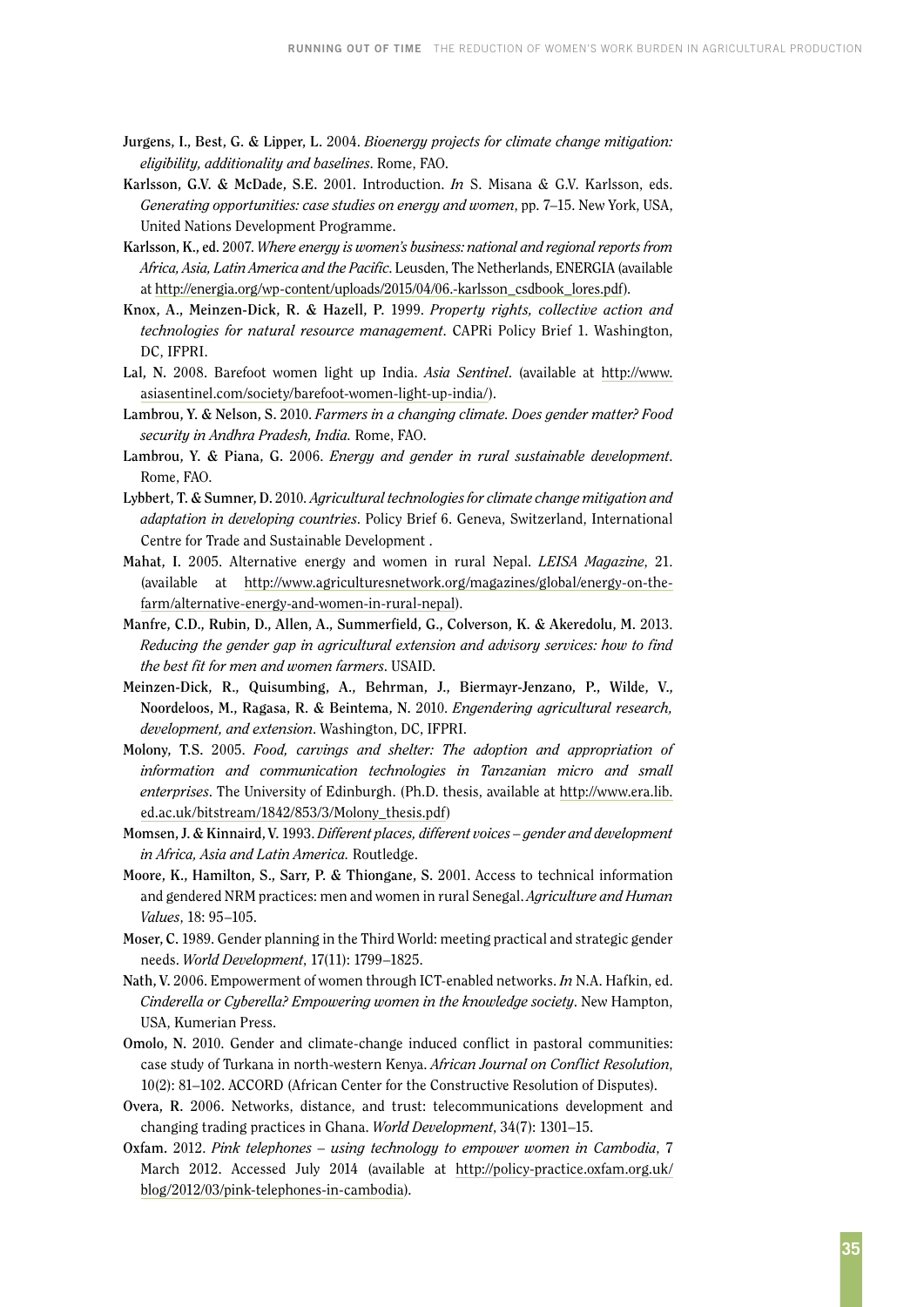- **Paris, T.R. & Chi, T.T.N.** 2005. The impact of row seeder technology on women labour: a case study of the Mekong Delta, Vietnam. *Gender, Technology and Development*, 9: 158–84.
- **Pavanello. S** . 2009. Pastoralists' Vulnerability in the Horn of Africa: Exploring Political Marginalization, Donors' Policies, and Cross-Border Issues Literature Review. Humanitarian Policy Group (HPG). Overseas Development Institute London, UK.
- **Peterman, A., Behrman, J. & Quisumbing, A.** 2010. *A review of empirical evidence on gender differences in non-land agricultural inputs, technology, and services in developing countries*. Washington, DC, IFPRI.
- **Place, F.** 1994. *The role of land and tree tenure on the adoption of agroforestry technologies: a summary and synthesis*. Working paper, Land Tenure Centre. Madison, USA, University of Wisconsin.
- **Polestico, R.** 2002. *Gender and energy in South East Asia*. Regional Paper prepared for the WSSD, ENERGIA Network (available at [http://energia.org/wp-content/uploads/2014/11/](http://energia.org/wp-content/uploads/2014/11/en-2002-12.pdf) [en-2002-12.pdf](http://energia.org/wp-content/uploads/2014/11/en-2002-12.pdf)).
- **Quisumbing, A.S.** 2013. *Can dairy value-chain projects change gender norms in rural Bangladesh? Impacts on assets, gender norms, and time use*. Washington, DC, IFPRI.
- **Ragasa, C.** 2012. *Gender and institutional dimensions of technology adoption: a review of literature and synthesis of 39 case studies*. Selected Poster prepared for presentation at the International Association of Agricultural Economists (IAAE) Triennial Conference, Foz do Iguaçu, Brazil, 18–24 August 2012.
- **Sackey Tetteh, A.** 2007. *Women's activities in the Ghanaian fishery; the role of social capital*. University of Tromso, Norway. (Masters thesis)
- **Shelton, B.A. & John, D.** 1996. The division of household labour. *Annual Review of Sociology*, 22: 299–322.
- **T.S.** 2013. Why does Kenya lead the world in mobile money? *The Economist*, 27 May 2013. (available at <http://www.economist.com/blogs/economist-explains/2013/05/economist>explains-18).
- **Thomas, S., Rajepakse, I.R. & Gunasekara, J.** 2007. *Turning off the lights: GATS and the threat to community electricity in Sri Lanka.* ITDG Practical Answers to Poverty. (available at [http://practicalaction.org/docs/advocacy/gats\\_and\\_electricity\\_in\\_sri\\_lanka.pdf\)](http://practicalaction.org/docs/advocacy/gats_and_electricity_in_sri_lanka.pdf).
- **Thomas-Slayter, B. & Bhatt, N.** 1994. Land, livestock and livelihoods: changing dynamics of gender, caste and ethnicity in a Nepalese village. *Human Ecology*, 22(4): 467–94.
- **Tinker, I.** 1987. The real rural energy crisis: women's time. *The Energy Journal*, 8 (Special LDC Issue), 125–146.
- **Tipilda, A. & Kristjanson, P.** 2008. *Women and livestock: a review of the literature*. ILRI Innovation Works Discussion Paper 01-08. Nairobi, International Livestock Research Institute.
- **UNCTAD (United Nations Conference on Trade and Development).** 2011. *Applying a gender lens to science, technology and innovation*. Geneva, Swizterland.
- **UNDP (United Nations Development Programme).** 2000. How is gender related to sustainable energy policies? *In* G.A. Karlsson, ed. *Sustainable energy strategies: materials for decision-makers*. New York, USA.
- **UNESCO (United Nations Educational, Scientific and Cultural Organization).** 2010. *Education for All global monitoring report: reaching the marginalized*. Paris.
- **UN Women.** 2014. *Collecting and carrying water, burdensome reality for women*, 21 March 2014. (available at http://www.unwomen.org/en/news/stories/2014/3/collecting-andcarrying-water-burdensome-reality-for-women).
- **Upadhyay, B.** 2003. *Poverty, gender, and water issues in irrigated agriculture and irrigation institutions: mainstreaming gender in water resources management*. Water Policy Research Highlight 4/2003. Colombo, International Water Management Institute.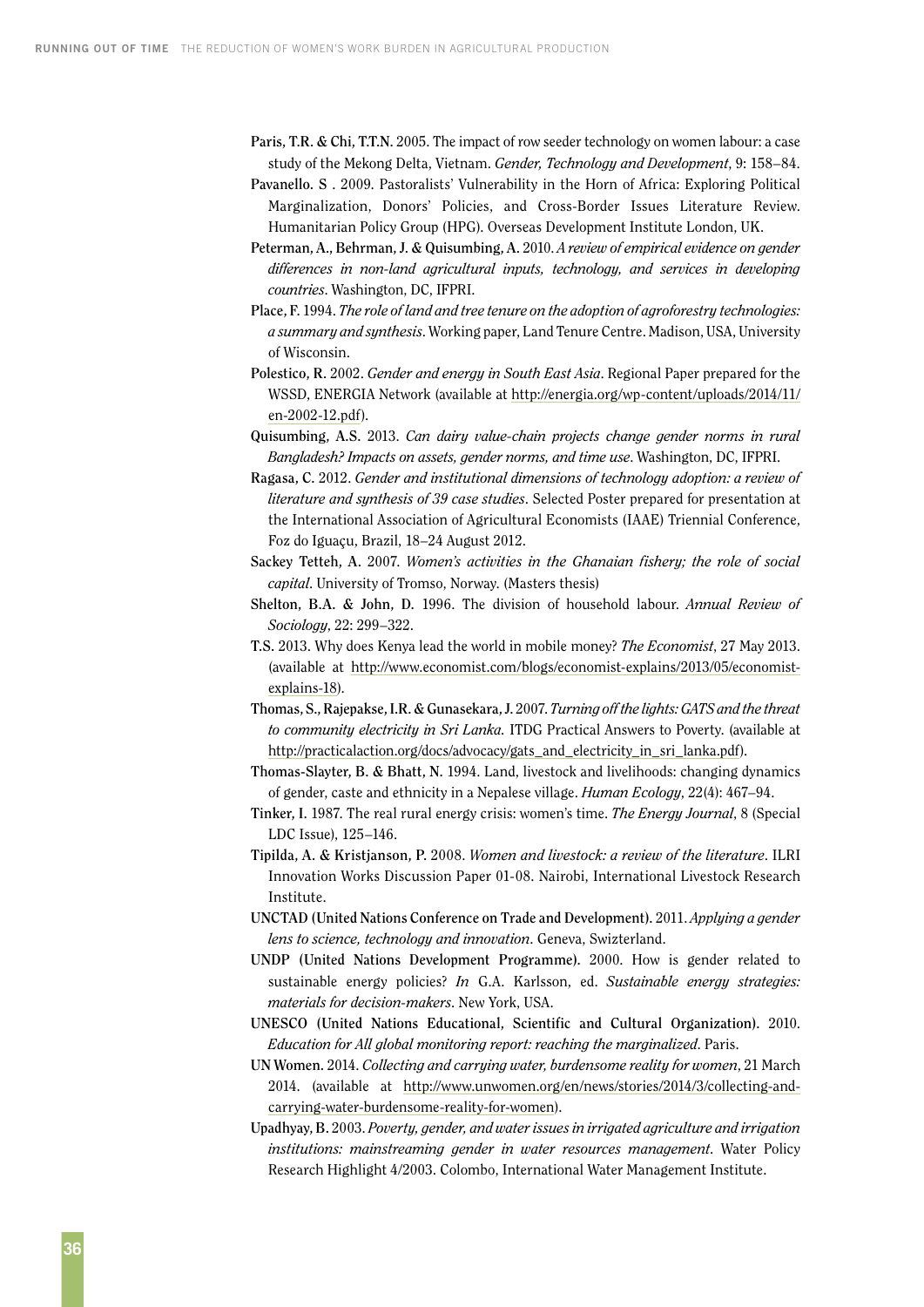- **Upadhyay, B.** 2005. Women and natural resource management: illustrations from India and Nepal. *Natural Resources Forum*, 29: 224–232.
- **Upadhyay, B., Samad, M. & Giordano, M.** 2005. *Livelihoods and gender roles in dripirrigation technology: a case of Nepal*. Working Paper 87. Colombo, International Water Management Institute.
- **Venter C., Mashiri, M. & Buiten, D.** 2007. *Gender and transport: towards a practical analysis framework for improved planning*. Proceedings, 26th Southern African Transport Conference, Pretoria, July 2007.
- **Vickery, C.** 1977. The time-poor: a new look at poverty. *Journal of human Resources*, 12(1): 27–48.
- **WHO (World Health Organization)/UNICEF (United Nations Children's Fund).** 2010. *Progress on sanitation and drinking-water: 2010 update*. Report by the Joint Monitoring Programme (JMP) for Water Supply and Sanitation. Geneva, Switzerland.
- **World Bank.** 2011. *ICT in agriculture: connecting smallholders to knowledge, networks, and institutions*. Washington, DC.
- **World Bank.** 2012. *World Development Report 2012: Gender equality and development*. Washington, DC.
- **World Bank, FAO & IFAD.** 2009. *Gender in agriculture sourcebook*. Washington, DC.
- **World Bank & IFPRI.** 2010. *Gender and governance in rural services: insights from India, Ghana and Ethiopia*. Washington, DC.
- **World Economic Forum.** 2005. *Women's empowerment: measuring the global gender gap*. Geneva, Switzerland.
- **Zainudeen, A., Iqbal, T., Samarajiva, R. & Ratnadiwakara, D.** 2008. *Who's got the phone? Gender and the use of the telephone at the bottom of the pyramid*. Paper presented at 2008 International Communications Association Conference, Montreal, Canada, 26 May 2008.